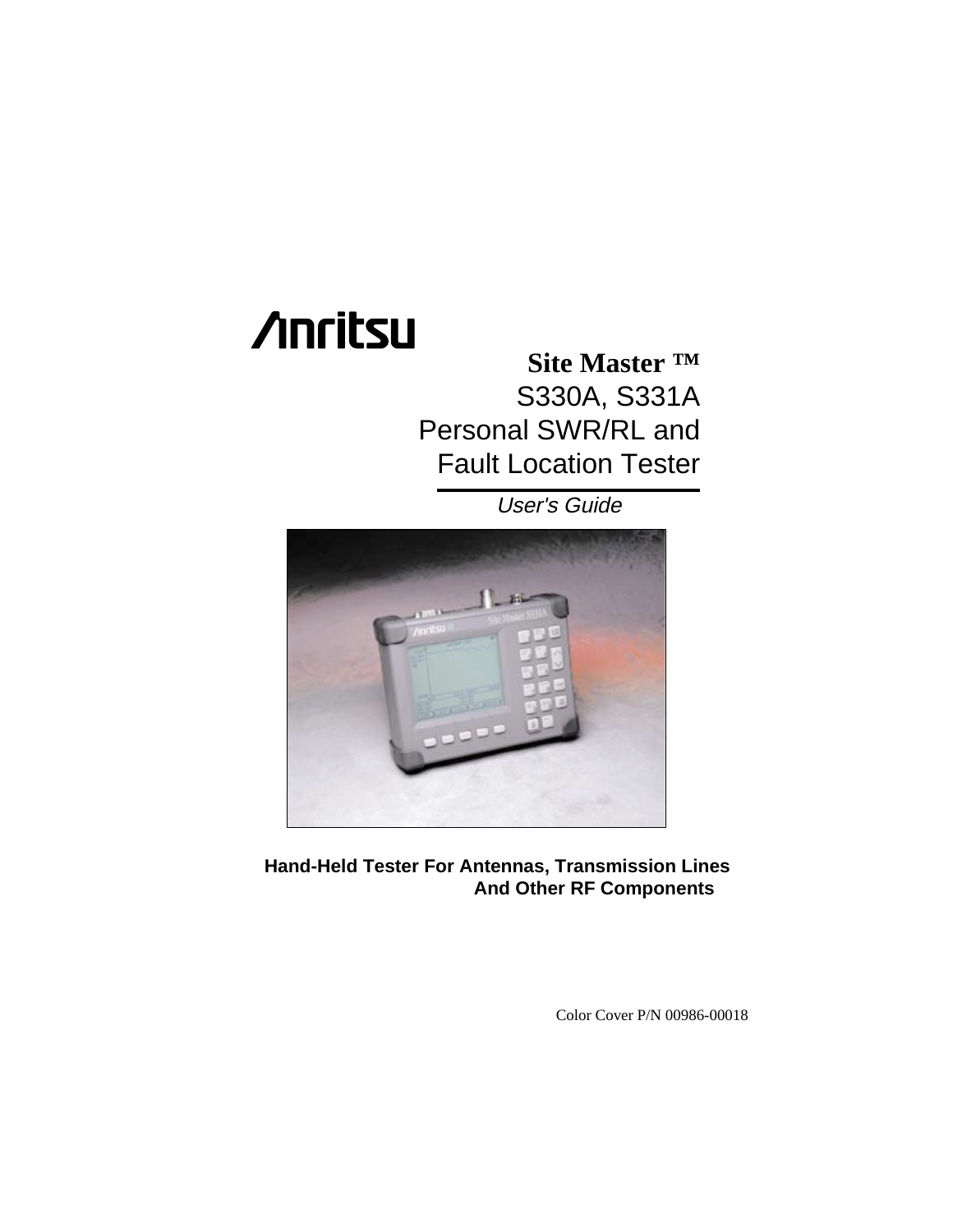### **WARRANTY**

The ANRITSU product(s) listed on the title page is (are) warranted against defects in materials and workmanship for one year from the date of shipment.

ANRITSU's obligation covers repairing or replacing products which prove to be defective during the warranty period. Buyers shall prepay transportation charges for equipment returned to ANRITSU for warranty repairs. Obligation is limited to the original purchaser. ANRITSU is not liable for consequential damages.

#### **LIMITATION OF WARRANTY**

The foregoing warranty does not apply to ANRITSU connectors that have failed due to normal wear. Also, the warranty does not apply to defects resulting from improper or inadequate maintenance by the Buyer, unauthorized modification or misuse, or operation outside the environmental specifications of the product. No other warranty is expressed or implied, and the remedies provided herein are the Buyer's sole and exclusive remedies.

#### **TRADEMARK ACKNOWLEDGEMENTS**

MS-DOS, Windows, Windows for Workgroups, Windows NT, and Windows 95 are registered trademarks of the Microsoft Corporation. **Site Master, Site Master 110, Site Master S110, Site Master S111, Site Master S112, Site Master S113, Site Master 330, Site Master S330, Site Master S330A, Site Master S331,** and **Site Master S331A** are trademarks of ANRITSU Company.

#### **NOTICE**

ANRITSU Company has prepared this manual for use by ANRITSU Company personnel and customers as a guide for the proper installation, operation and maintenance of ANRITSU Company equipment and computer programs. The drawings, specifications, and information contained herein are the property of ANRITSU Company, and any unauthorized use or disclosure of these drawings, specifications, and information is prohibited; they shall not be reproduced, copied, or used in whole or in part as the basis for manufacture or sale of the equipment or software programs without the prior written consent of ANRITSU Company.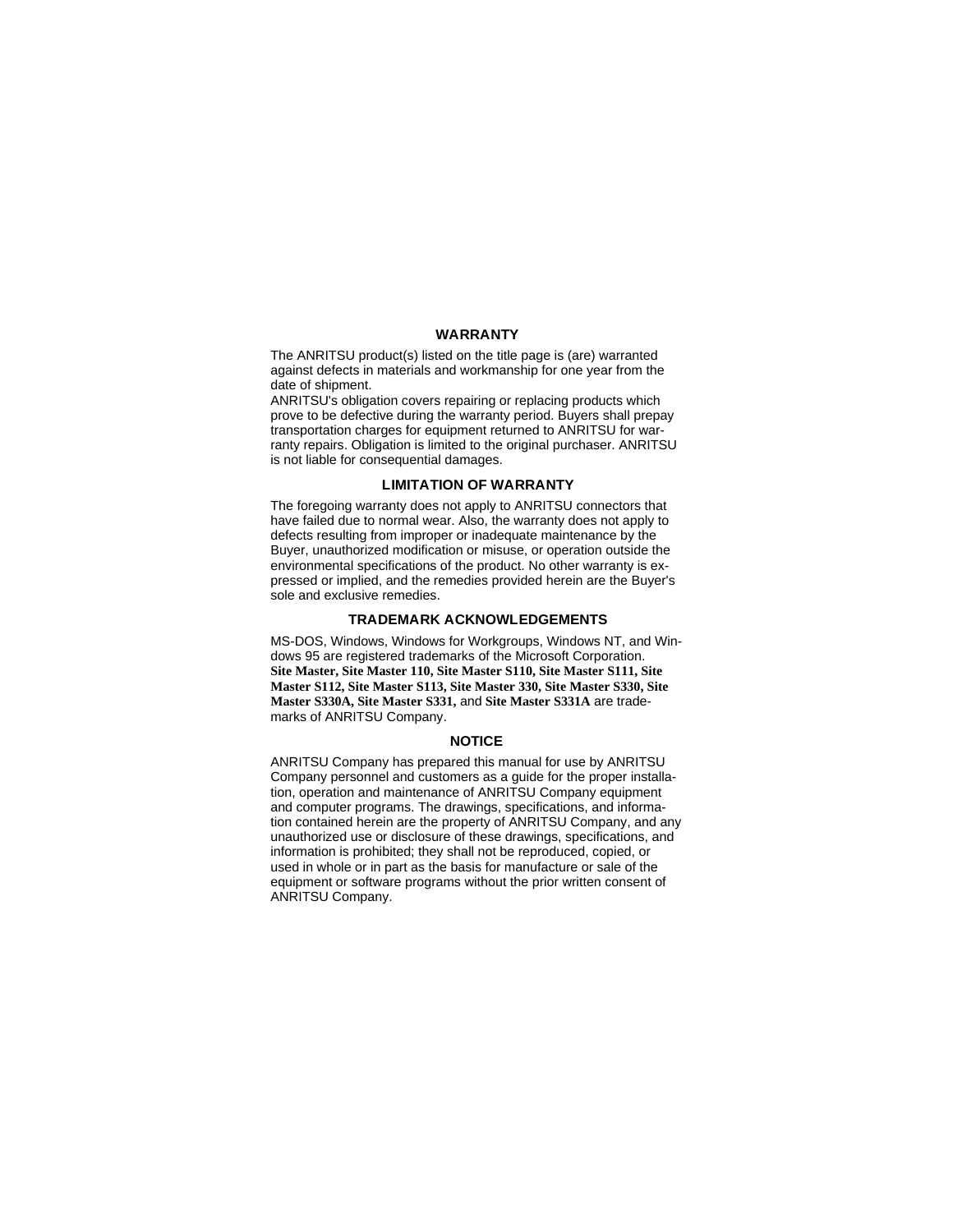|                                            | <b>DECLARATION OF CONFORMITY</b>                                                                                                                            |
|--------------------------------------------|-------------------------------------------------------------------------------------------------------------------------------------------------------------|
|                                            | Manufacturer's Name: ANRITSU COMPANY                                                                                                                        |
|                                            | Manufacturer's Address: Microwave Measurements Division<br>490 Jarvis Drive<br>Morgan Hill, CA 95037-2809<br><b>USA</b>                                     |
| declares that the product specified below: |                                                                                                                                                             |
| <b>Product Name:</b>                       | <b>Site Master</b>                                                                                                                                          |
| <b>Model Number:</b>                       | S330A, S331A                                                                                                                                                |
| conforms to the requirement of:            |                                                                                                                                                             |
|                                            | EMC Directive 89/336/EEC as amended by Council Directive 92/31/EEC & 93/68/EEC<br>Low Voltage Directive 73/23/EEC as amended by Council directive 93/68/EEC |
| <b>Electromagnetic Interference:</b>       |                                                                                                                                                             |
| Emissions:                                 | CISPR 11:1990/EN55011:1991 Group 1 Class A                                                                                                                  |
| Immunity:                                  | IEC 1000-4-2:1995/prEN50082-1:1995 - 4kV CD, 8kV AD<br>IEC 1000-4-3:1993/ENV50140:1994 - 3V/m<br>IEC 1000-4-4:1995/prEN50082-1:1995 - 0.5kV SL, 1kV PL      |
| <b>Electrical Safety Requirement:</b>      |                                                                                                                                                             |
| Product Safety:                            | The Product Complies when used with Company supplied Power<br>Supply (tested to EN 60950)                                                                   |
|                                            |                                                                                                                                                             |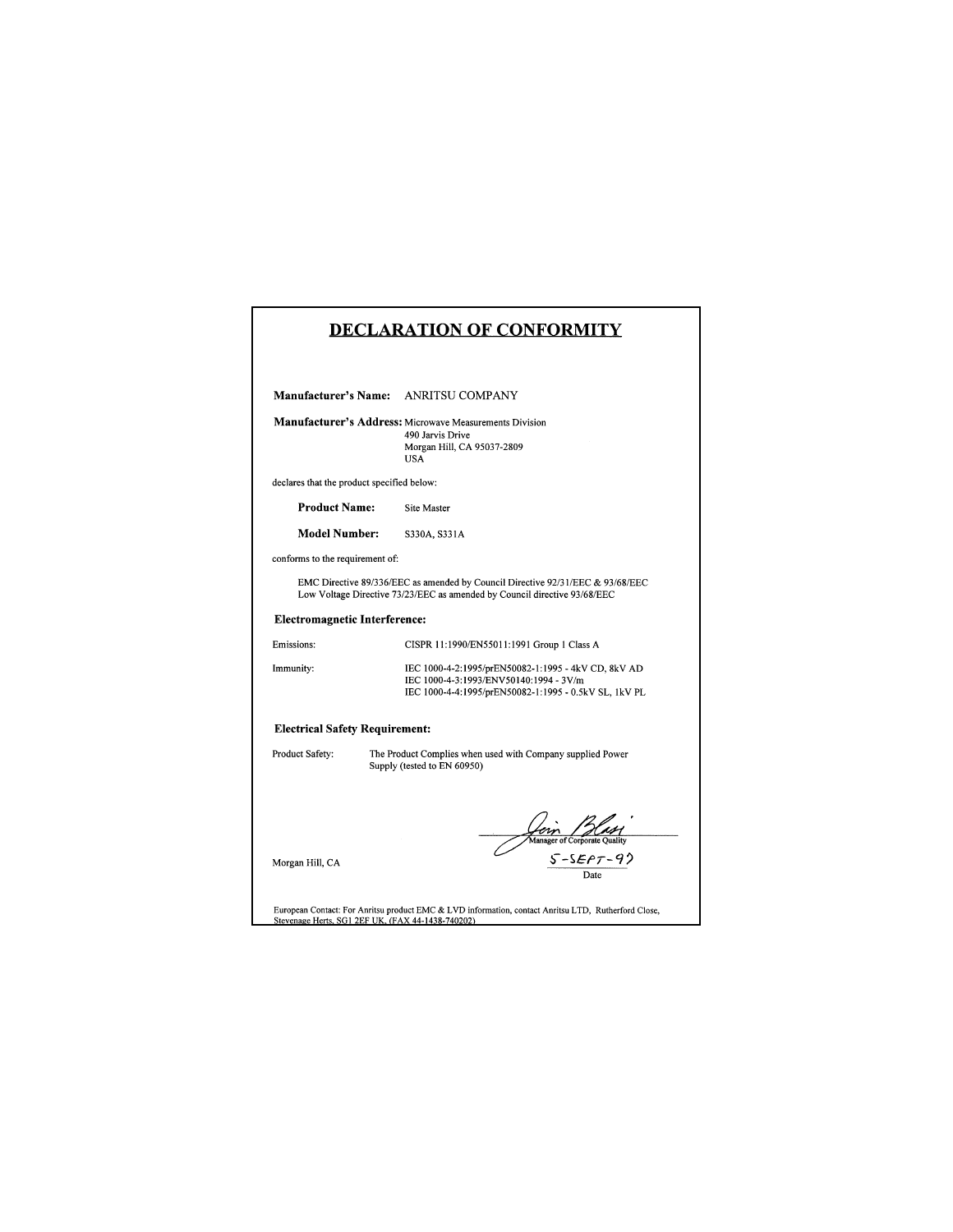# *Table of Contents*

| General Information1-1                                                            |
|-----------------------------------------------------------------------------------|
| Introduction. $\ldots \ldots \ldots \ldots \ldots \ldots 1-1$                     |
| Description $\dots \dots \dots \dots \dots \dots \dots 1-1$                       |
| Standard Accessories. 1-2                                                         |
| Options $\dots \dots \dots \dots \dots \dots \dots \dots 1-3$                     |
| Optional Accessories 1-3                                                          |
| Performance Specifications 1-5                                                    |
| Operation $\ldots$ 2-1                                                            |
| Introduction. $\ldots \ldots \ldots \ldots \ldots \ldots 2-1$                     |
| Control Descriptions 2-1                                                          |
|                                                                                   |
|                                                                                   |
| Soft Keys $\dots \dots \dots \dots \dots \dots \dots \dots \dots \dots \dots 2-6$ |
|                                                                                   |
|                                                                                   |
| <b>Making Common Function Selections 2-23</b>                                     |
|                                                                                   |
| Setting Options $\ldots \ldots \ldots \ldots \ldots \ldots \ldots 2-24$           |
| Setting Scale/Limits2-24                                                          |
| Determining Remaining Battery Life 2-25                                           |
| <b>Making Frequency-Domain Measurements 2-26</b>                                  |
| Return Loss or SWR Measurement 2-26                                               |
| Selecting a Frequency Range. 2-26                                                 |
| Performing a Calibration. 2-26                                                    |
| Making a Measurement 2-28                                                         |
| Scaling the Display $\ldots \ldots \ldots \ldots \ldots \ldots 2-29$              |
|                                                                                   |

October 1997 10580-00017 Copyright 1997, ANRITSUCo. The control of the control of the Revision: D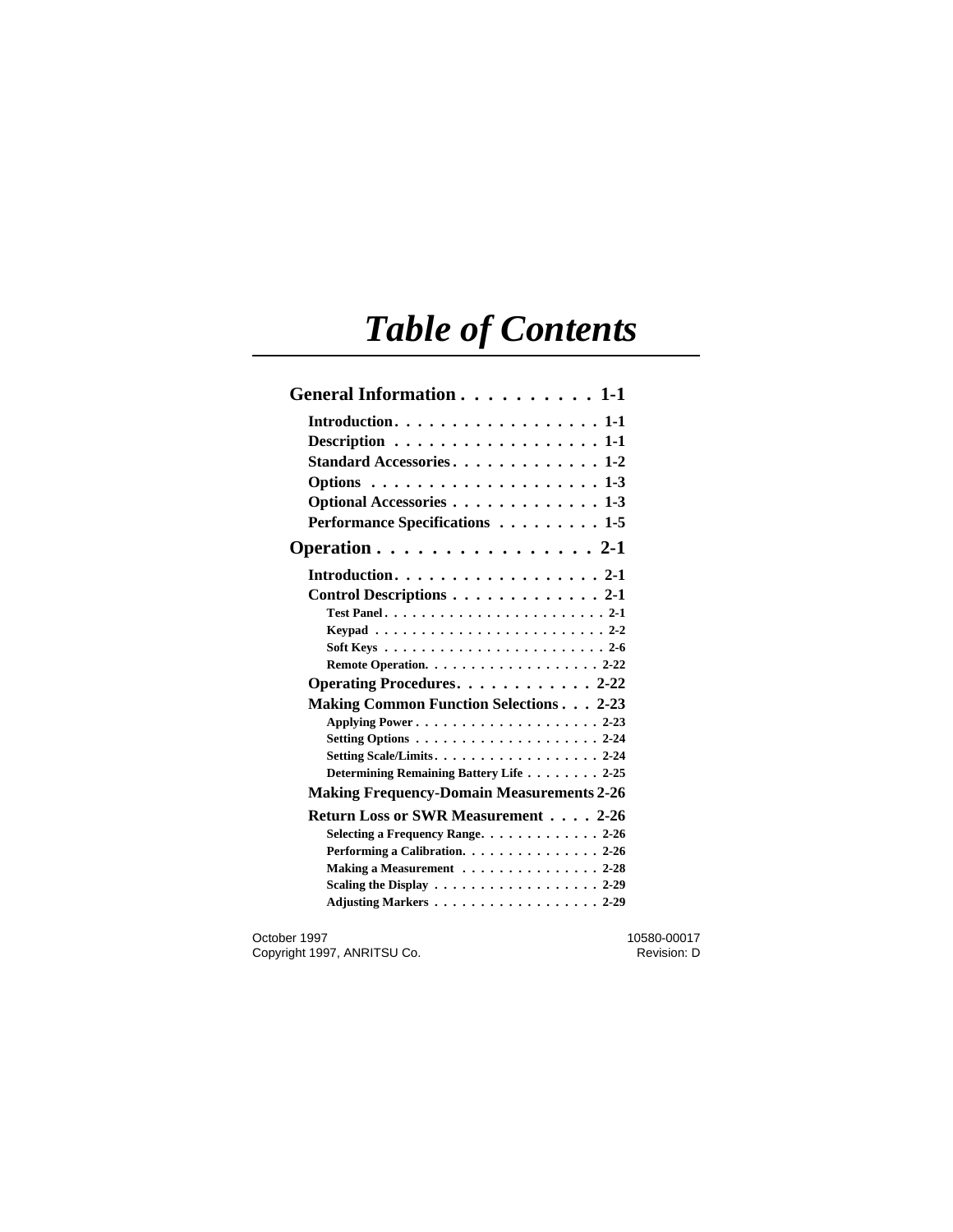| Adjusting a Limit $\ldots \ldots \ldots \ldots \ldots \ldots 2-30$       |
|--------------------------------------------------------------------------|
| Saving a Setup. $\ldots \ldots \ldots \ldots \ldots \ldots \ldots 2-30$  |
| Recalling a Setup $\ldots \ldots \ldots \ldots \ldots \ldots 2-31$       |
| Storing a Display $\dots \dots \dots \dots \dots \dots \dots \dots$ 2-31 |
| Recalling a Display 2-31                                                 |
| Cable Loss Measurement 2-32                                              |
| Selecting a Frequency Range. 2-32                                        |
| Performing a Calibration. 2-32                                           |
| Making a Measurement 2-34                                                |
| Scaling the Display $\dots \dots \dots \dots \dots \dots \dots 2-34$     |
| Adjusting Markers 2-34                                                   |
| Adjusting a Limit $\ldots \ldots \ldots \ldots \ldots \ldots$ 2-35       |
| Saving a Setup. $\ldots \ldots \ldots \ldots \ldots \ldots \ldots 2-36$  |
| Recalling a Setup $\ldots \ldots \ldots \ldots \ldots \ldots 2-36$       |
| Storing a Display $\ldots \ldots \ldots \ldots \ldots \ldots$ . 2-36     |
| Recalling a Display 2-36                                                 |
| <b>Making Distance-Domain Measurements. 2-37</b>                         |
|                                                                          |
| Selecting a Frequency Range 2-37                                         |
| Performing a Calibration. 2-39                                           |
| Performing a DTF Measurement 2-40                                        |
| Making Power Measurements 2-42                                           |
| Entering Power Monitor Mode 2-42                                         |
| Zeroing the Power Monitor 2-42                                           |
| Measuring High Input Power Levels 2-43                                   |
| Displaying Power in dBm and Watts 2-43                                   |
| Displaying Relative Power 2-43                                           |
|                                                                          |
| Printer Switch Settings 2-44                                             |
|                                                                          |
|                                                                          |
| Symbols $\ldots \ldots \ldots \ldots \ldots \ldots 2$ -46                |
| Self Test $\ldots \ldots \ldots \ldots \ldots \ldots 2$ -46              |
| Error Codes 2-46                                                         |
|                                                                          |

**ii**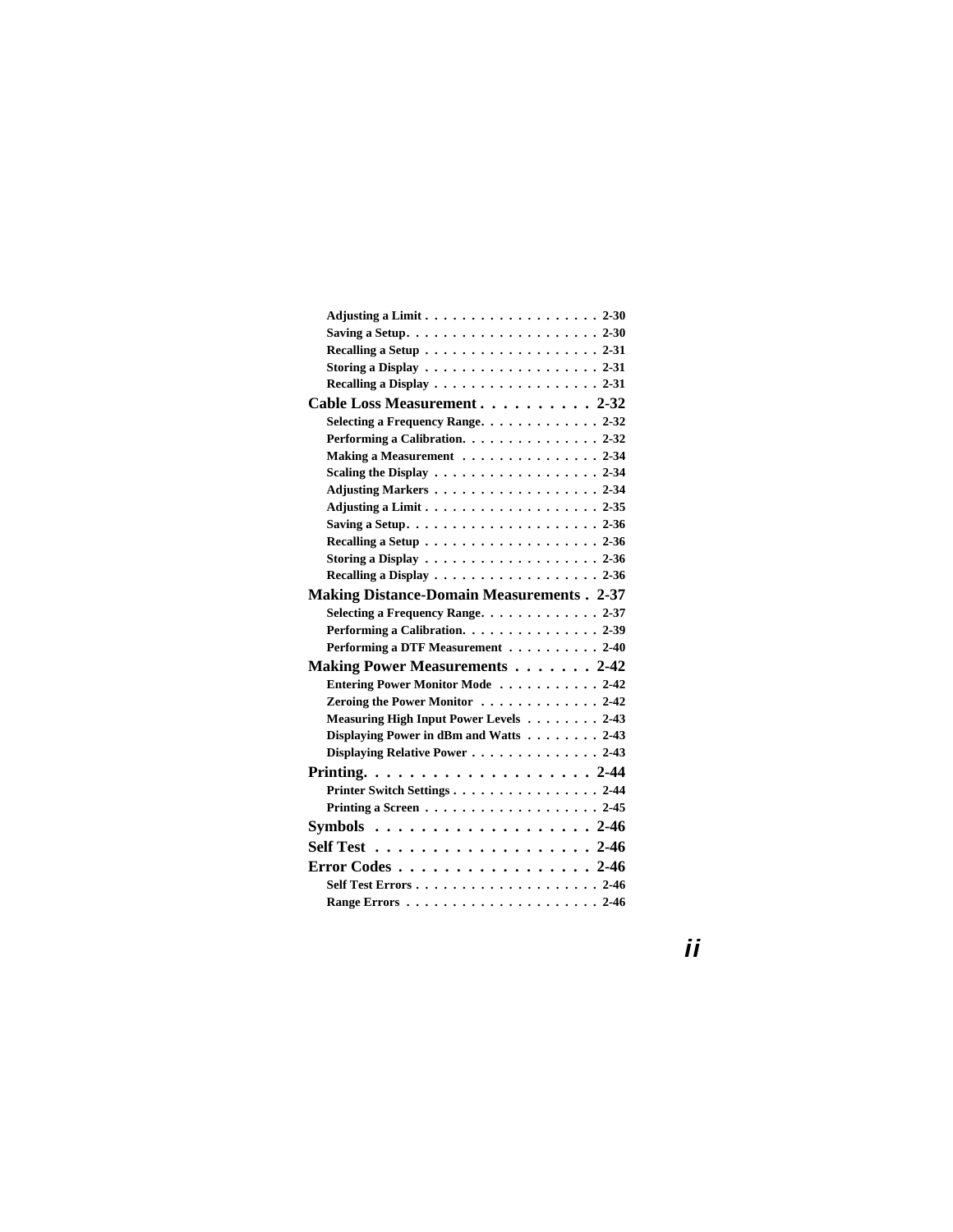| Replacing the Battery2-46                                            |  |
|----------------------------------------------------------------------|--|
| Using the Soft Carrying Case 2-51                                    |  |
| Software Tools Program 3-1                                           |  |
| Description $\ldots \ldots \ldots \ldots \ldots \ldots 3-1$          |  |
| Requirements $\ldots \ldots \ldots \ldots \ldots$ 3-1                |  |
| Communication Port Setting. 3-2                                      |  |
| Changing COM Port Settings-Windows 3.1 3-2                           |  |
| Changing COM Port Settings-Windows 95 3-4                            |  |
| Software Installation $\ldots \ldots \ldots \ldots$ 3-6              |  |
| Plot Capture. $\ldots \ldots \ldots \ldots \ldots \ldots 3-7$        |  |
| Multiple trace capture (preferred method). $\ldots$ 3-7              |  |
| Single trace capture $\dots \dots \dots \dots \dots \dots \dots$ 3-9 |  |
| Program Operation $\ldots \ldots \ldots \ldots 3-10$                 |  |
| Fault Location Software 3-11                                         |  |
| Smith Chart Software3-11                                             |  |
| Saving a Plot as a Windows Metafile. 3-12                            |  |
| Saving Data to a Spreadsheet. 3-12                                   |  |
| "Drag-n-Drop" $\ldots \ldots \ldots \ldots \ldots$ 3-13              |  |
|                                                                      |  |
|                                                                      |  |

**iii/iv**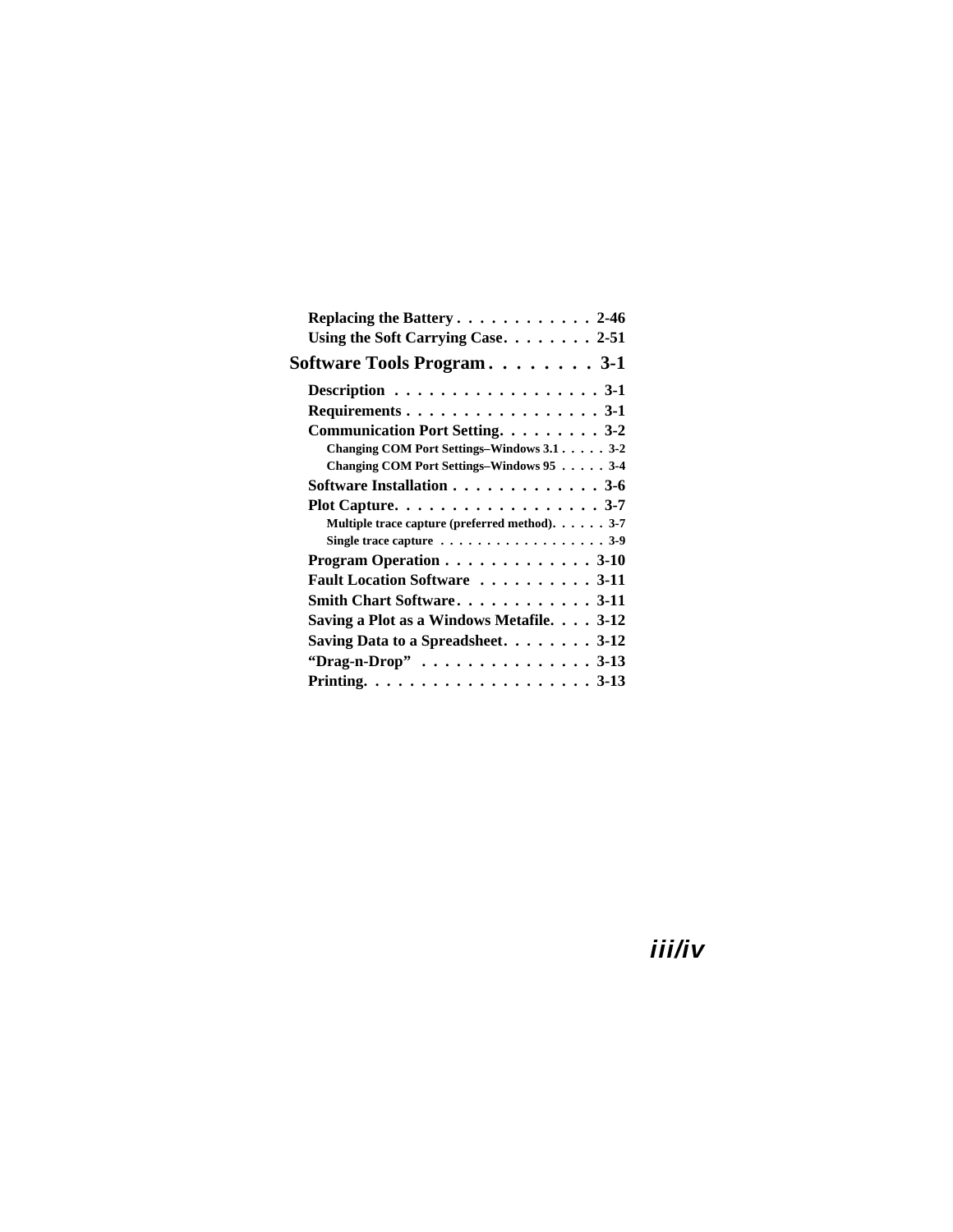# **How to Use this Manual**

The operation of the **Site Master** ™ is straightforward and intuitive. However, you may find it helpful to review the operation of the keys and menus prior to first-time use.

Descriptions of the keys and menus, along with measurement procedures, are provided in Chapter 2.

First-time users and maintenance supervisors will benefit from perusing the material in Chapter 1. This chapter describes the instrument and provides listings of options and performance specifications.

### **Please Recycle**

This product contains a rechargeable nickelcadmium battery. Spent nickel-cadium batteries are valuable resources, do not throw them away. Arrange for proper return for recycling in your locality. If you do not have access to proper disposal methods, return the battery to your ANRITSU service center. Service centers will dispose of the unit at no charge. ANRITSU service centers are listed in Table 2-4 (page 2-52).



**v**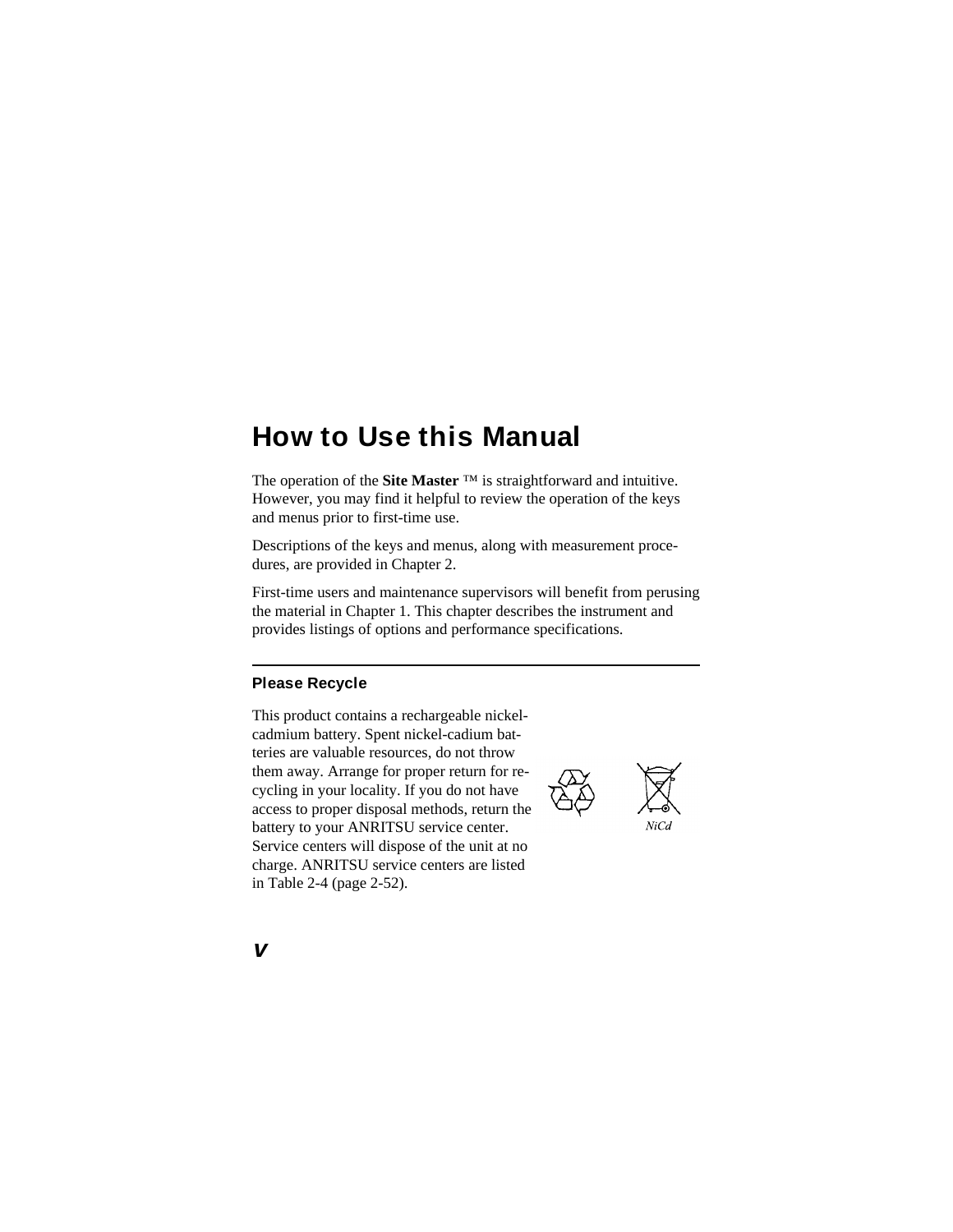

*Figure 1-1. Site Master System*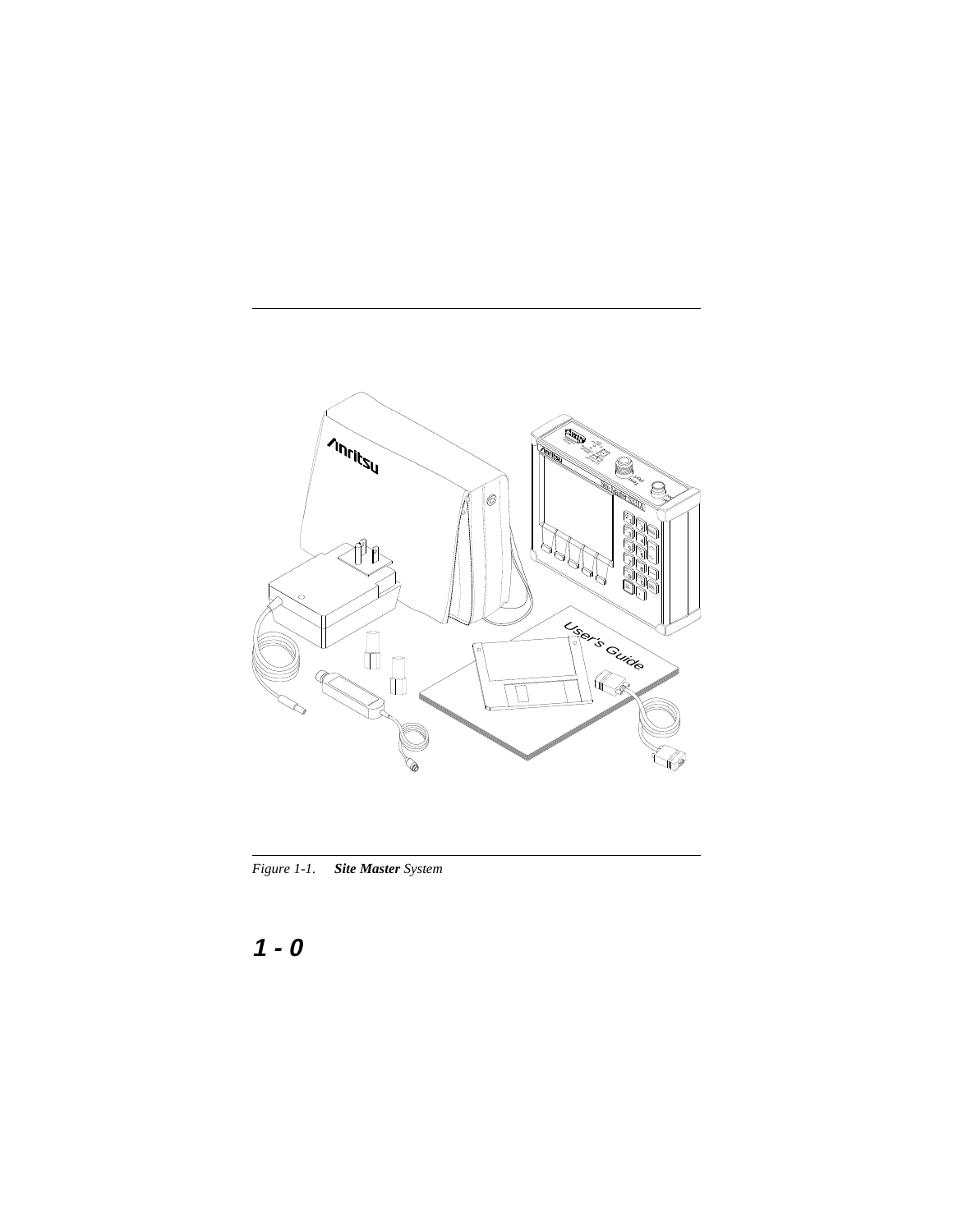# **Introduction**

<span id="page-8-0"></span>

This chapter provides description, specification, and optional accessories for the **Site Master** Series instruments. This series has two members, as shown below. Throughout this manual, the term **Site Master** will refer to the series; whereas, the terms **Site Master S330A, S331A** will refer to the applicable individual models.

| Model | <b>Frequency Range</b> |
|-------|------------------------|
| S330A | 700 to 3300 MHz        |
| S331A | 25 to 3300 MHz         |

# **Description**

The **Site Master** (Figure 1-1) is a hand held SWR/RL(standing wave ratio/return loss) and Distance-To-Fault measurement instrument that includes a built-in synthesized signal source and an optional power monitor. It uses a keypad to enter data and a liquid crystal display (LCD) to provide a graphical indication of SWR or RL over the selected frequency range. The **Site Master S331A** has a built-in distance-to-fault capability. The **Site Master S330A**, as well as model **S331A**, allows measurement data to be converted to Fault Location via the companion Software Tools program. The **Site Master** is capable of up to two hours of continuous operation from a fully charged internal battery. It can also be operated from a 12.5 dc source (which will also

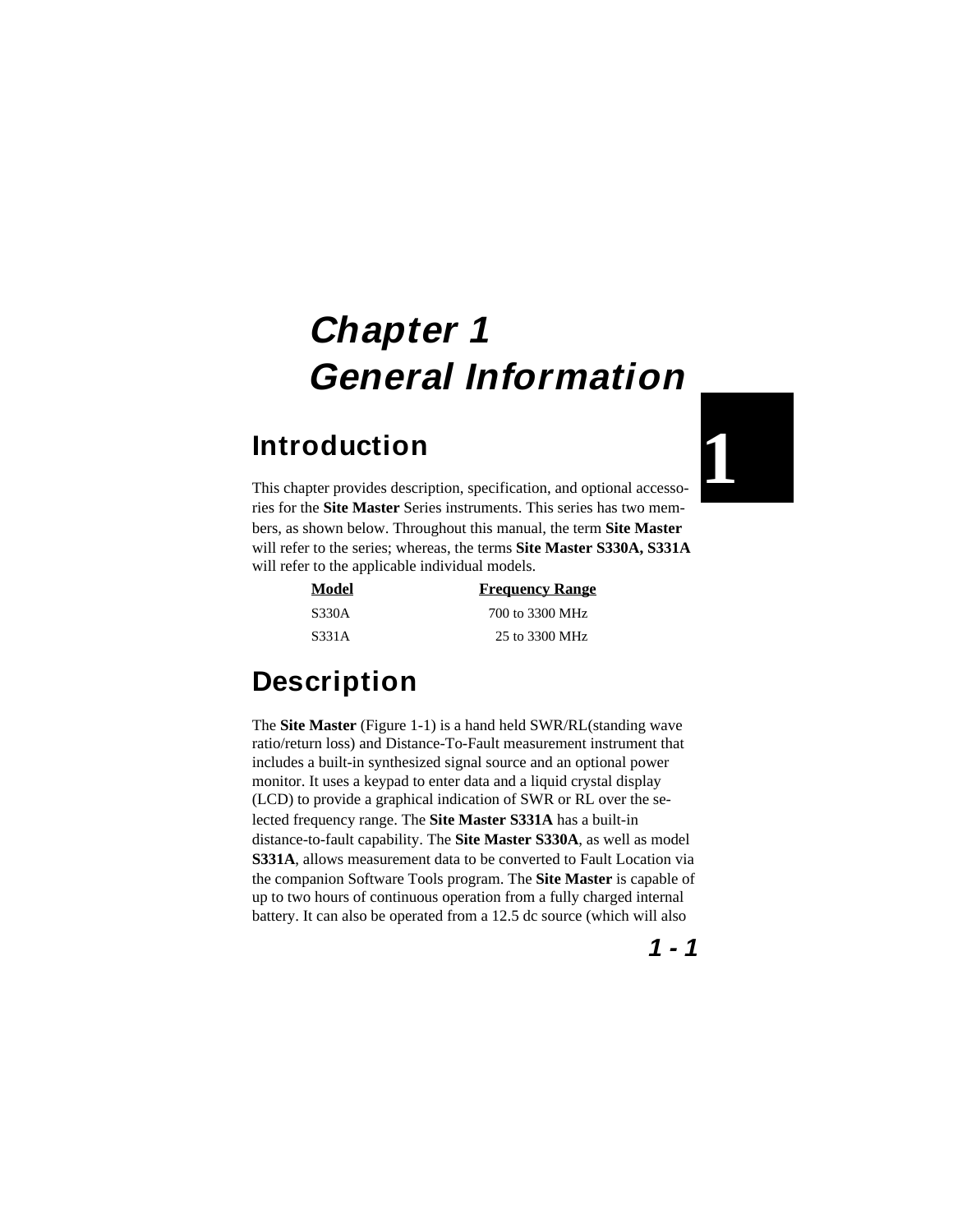<span id="page-9-0"></span>simultaneously charge the battery). Built-in energy conservation features can be used to extend battery life over an eight-hour work day.

The **Site Master** is designed for measuring SWR, return loss, or cable insertion loss and locating faulty RF components in antenna systems. Power monitoring capability is available as an option. The displayed trace can be scaled and/or enhanced with settable frequency markers and/or a limit line. A menu option provides for an audible "beep" when the limit value is exceeded. To permit use in low-light environments, the LCD can be back lit using a front panel key.

# **Standard Accessories**

A PC based software program (called Software Tools) provides an online database record for storing measurement data. **Site Master** Software Tools can also convert the **Site Master** display to a Microsoft Windows 3.x graphic. Measurements stored in the **Site Master** internal memory are down-loaded to the PC using the included serial cable. This null-modem serial cable connects between the Serial Interface connector on the **Site Master** and a Com Port on a DOS/Windowsbased PC. Once stored, the graphic trace can then be displayed, scaled, and/or enhanced with markers and limit lines. Historical graphs can be overlaid with current data by using the PC's mouse in "drag-n-drop" fashion. The underlying data can be extracted and used in spreadsheets or for other analytical tasks.

The Software Tools program also performs DTF (Distance To Fault) or Fault Location by clicking on the appropriate icon.

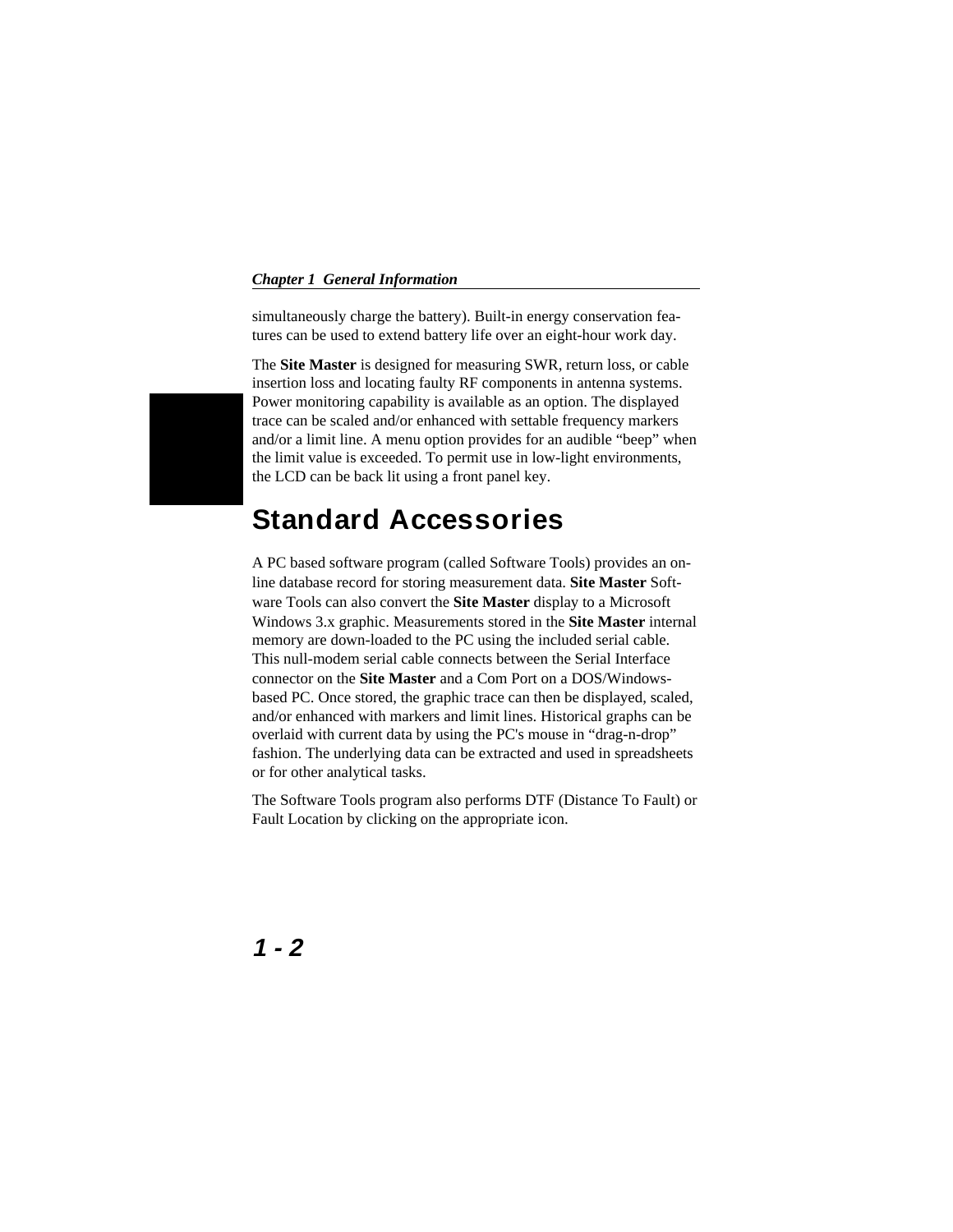<span id="page-10-0"></span>The following items are supplied with the basic hardware.

- Soft Carrying Case
- AC-DC Adapter
- Automotive Cigarette Lighter 12 Volt DC Adapter,
- 3 1/2-inch floppy disk containing the Software Tools program. This program contains Fault Location (DTF) and Smith Chart functions
- Serial Interface Cable (Null Modem Type)
- One year Warranty (includes battery, firmware, and software)
- User's Guide
- Programming Manual

# **Options**

• Option 5 — Add RF Wattmeter Power Monitor

# **Optional Accessories**

- N type Standard Short, Part No. SM/STS
- N type Standard Load, 35 dB, Part No. SM/STL
- ANRITSU Precision N type Short/Open, Part No. 22N50
- Site Master Precision N Load, 42 dB, Part No. SM/PL
- 7/16 (m) Precision Open/Short/Load, Part No. 2000-767
- 7/16 (f) Precision Open/Short/Load, Part No. 2000-768

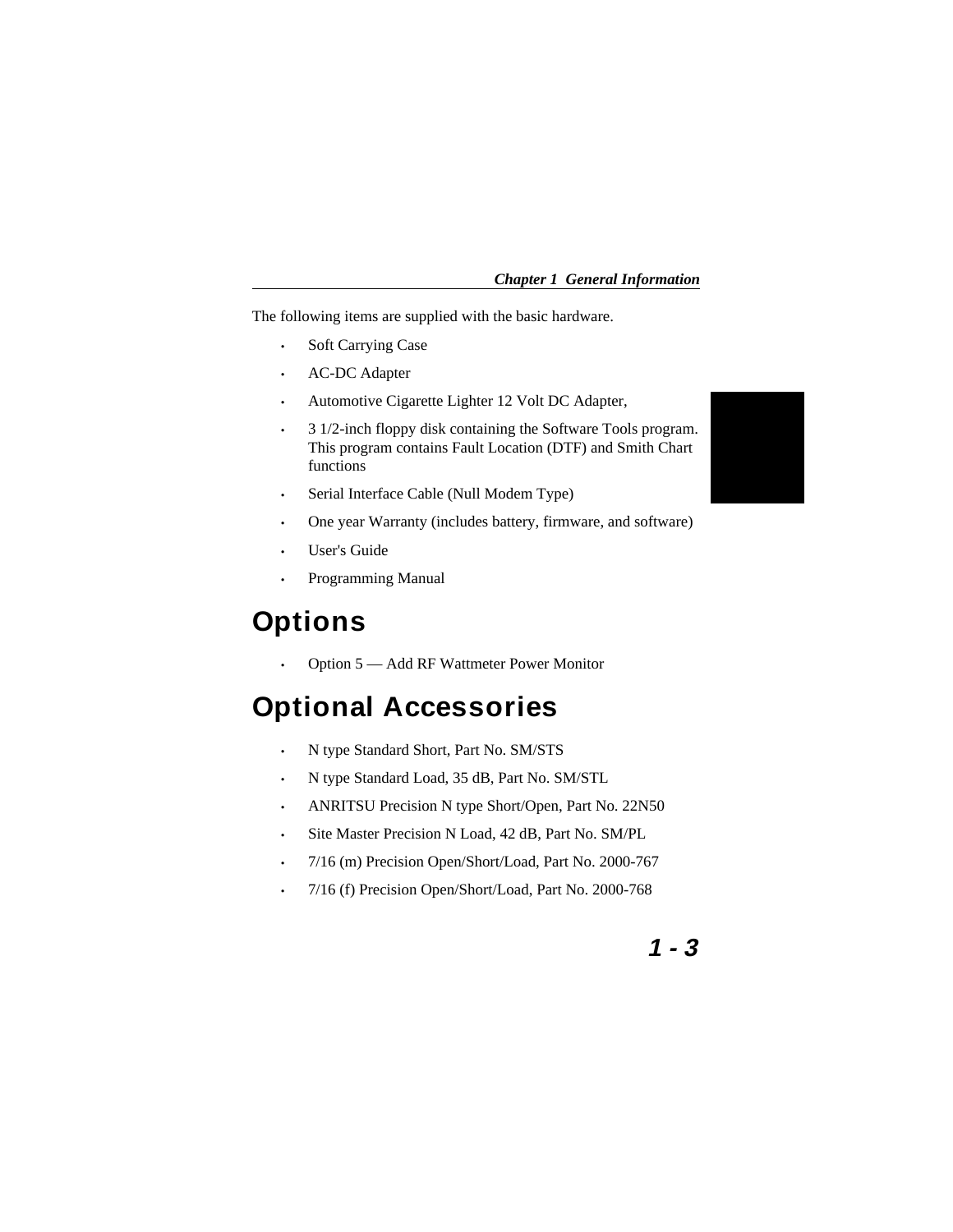- Adapter, 7/16 (f) to N (m), Part No. 510-90
- Adapter, 7/16 (f) to N (f), Part No. 510-91
- Adapter, 7/16 (m) to N (m), Part No. 510-92
- Adapter,  $7/16$  (m) to N (f), Part No. 510-93
- Test Port Extension Cable, 1.5 meter, Part No. TP/ECN 1.5
- Test Port Extension Cable, 3.0 meter, Part No. TP/ECN 3.0
- Test Port Extension Cable, 5.0 meter, Part No. TP/ECN 5.0
- Test Port Extension Cable, 1.5 meter, Part No. TP/EC 1.5
- Test Port Extension Cable, 3.0 meter, Part No. TP/EC 3.0
- Test Port Extension Cable, 5.0 meter, Part No. TP/EC 5.0
- RF Detector, 1 to 3000 MHz, N(m) input connector, 50 Ohms, Part No. 5400-71N50
- Transit Case for Site Master, Part No. 760-194A
- HP Deskjet 340 Printer, Part No. 2000-766
- Serial-to-Parallel Converter Cable (use with the HP 340 Printer), Part No. 2000-753
- Seiko DPU-411 Thermal Printer, Part No. 2000-754 or 2000-761
- Serial Interface Cable (use with the DPU-411 Printer), Part No. 2000-756
- Thermal Paper (use with the DPU-411 Printer), Part No. 2000-755



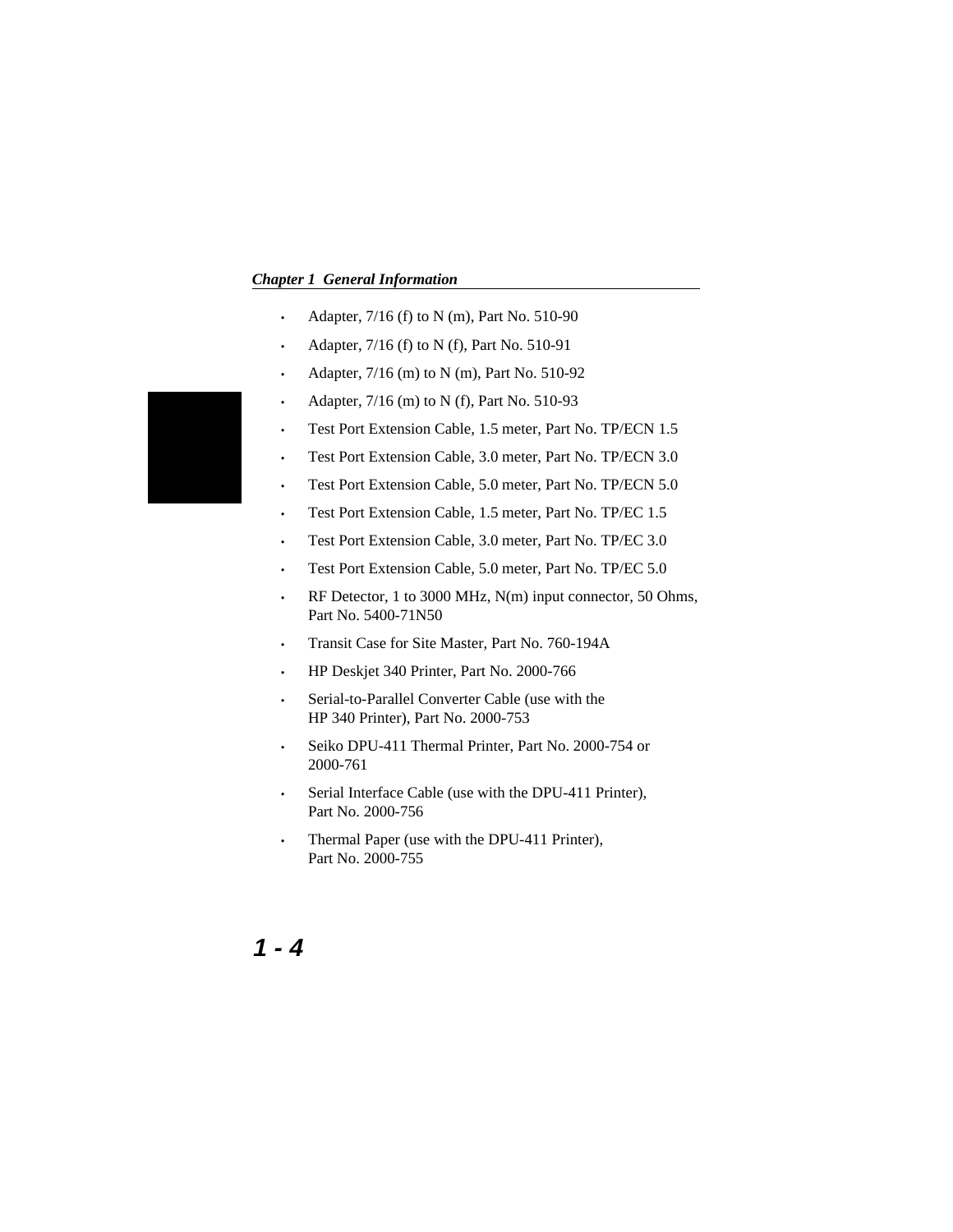# <span id="page-12-0"></span>**Performance Specifications**

Performance specifications are provided in Table 1-1.

### *Table 1-1. Performance Specifications (1 of 2)*

Specifications are valid when the unit is calibrated at ambient temperature after a 5 minute warmup.

| Value                                                                                                                                             |  |
|---------------------------------------------------------------------------------------------------------------------------------------------------|--|
| 700 to 3300 MHz<br>25 to 3300 MHz                                                                                                                 |  |
| 75 parts per million @25°C*                                                                                                                       |  |
| 100 kHz                                                                                                                                           |  |
| 1.00 to 65.00<br>0.01                                                                                                                             |  |
| $0.0$ to 54.00 dB<br>$0.01$ dB                                                                                                                    |  |
| $0.0$ to 20.00 dB<br>$0.01$ dB                                                                                                                    |  |
| 0 to (Resoution x 129)<br>$(1.5 \times 10^8)(V_p)$<br>$\Delta$ <i>Frequency</i><br>Where $V_{p}$ is the cable's relative<br>propagation velocity. |  |
|                                                                                                                                                   |  |

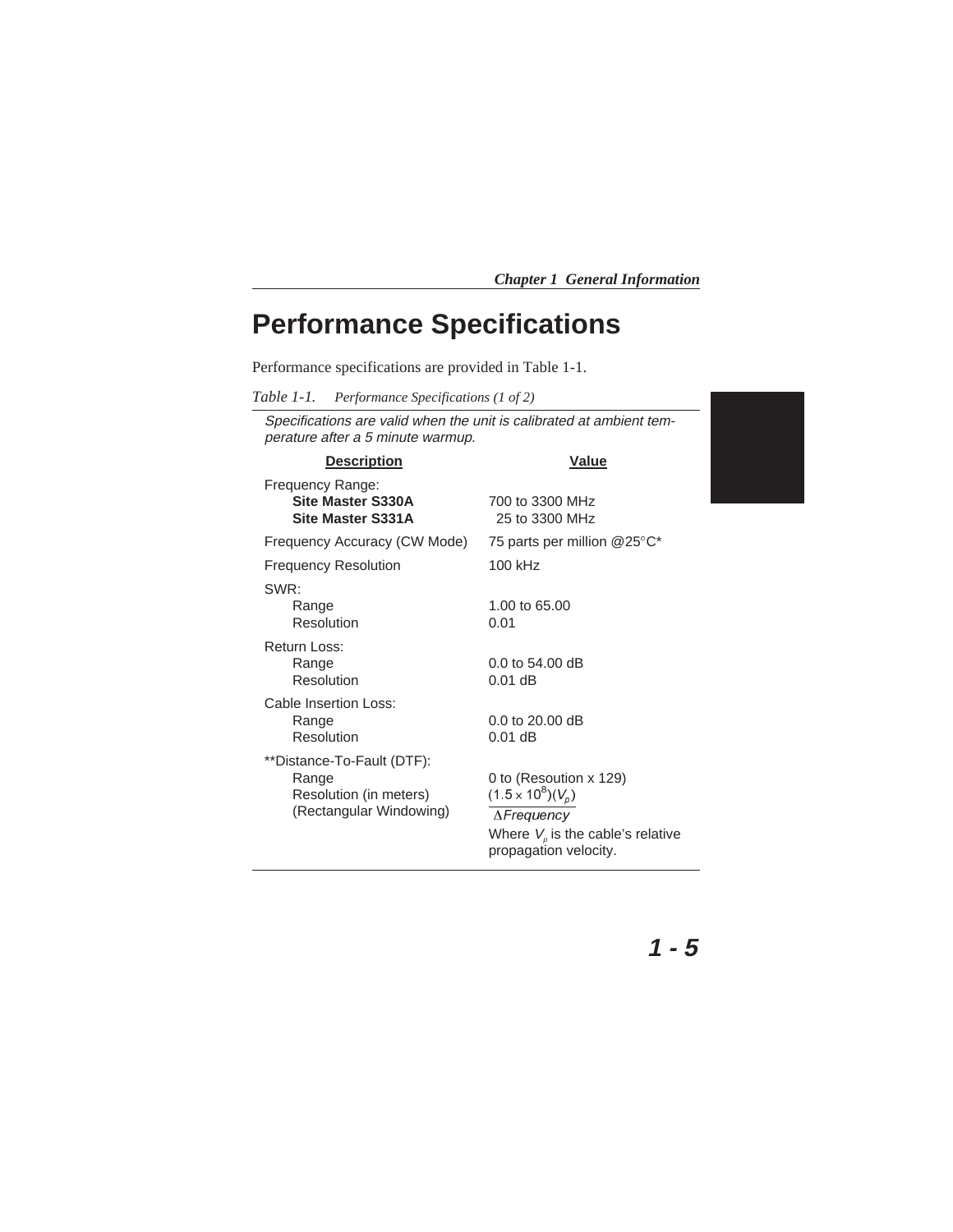| $\frac{1}{2}$ . The state of $\frac{1}{2}$ is the state of $\frac{1}{2}$ is $\frac{1}{2}$ in $\frac{1}{2}$ is the state of $\frac{1}{2}$ is the state of $\frac{1}{2}$ |                            |
|------------------------------------------------------------------------------------------------------------------------------------------------------------------------|----------------------------|
| <b>Wattmeter Power Monitor:</b>                                                                                                                                        |                            |
| Range                                                                                                                                                                  | -50.0 to +20 dBm <i>or</i> |
|                                                                                                                                                                        | 10.0 nW to 100.0 mW        |
| Offset Range                                                                                                                                                           | 0 to $+60.0$ dB            |
|                                                                                                                                                                        | $0.1$ dB <i>or</i>         |
| Resolution                                                                                                                                                             | $0.1 \times W$             |
| Test Port, Type N                                                                                                                                                      | 50 Ohms                    |
| ***Immunity to Interfering signals<br>up to the level of                                                                                                               | $-15$ dBm                  |
| Maximum Input (Damage Level):                                                                                                                                          |                            |
| Test Port, Type N                                                                                                                                                      | $+22$ dBm                  |
| <b>RF</b> Detector                                                                                                                                                     | $+20$ dBm                  |
|                                                                                                                                                                        |                            |

## *Table 1-1. Performance Specifications (2 of 2)*

Measurement Accuracy:

Measurement accuracy depends on calibration components. Standard calibration components have a directivity of 35 dB. Precision calibration components have a directivity of 42 dB.

| Temperature: |                                |
|--------------|--------------------------------|
| Storage      | $-20^\circ$ C to 75 $^\circ$ C |
| Operation    | $0^\circ$ C to $50^\circ$ C    |
| Weight:      | 2.2 pounds                     |
| Size:        | $8x7x2\frac{\gamma}{4}$ inches |
|              |                                |

*\* ±2 ppm/D°C from 25°C*

*\*\* Fault location is accomplished by inverse Fourier Transformation of data taken with the Site Master. Resolution and maximum range depend on the number of frequency data points, frequency sweep range and relative propagation velocity of the cable being tested.*

*\*\*\* Immunity measurement is made in CW mode with incoming intefering signal exactly at the same frequency (worst case situation). Typical immunity is better when swept frequency is used.*

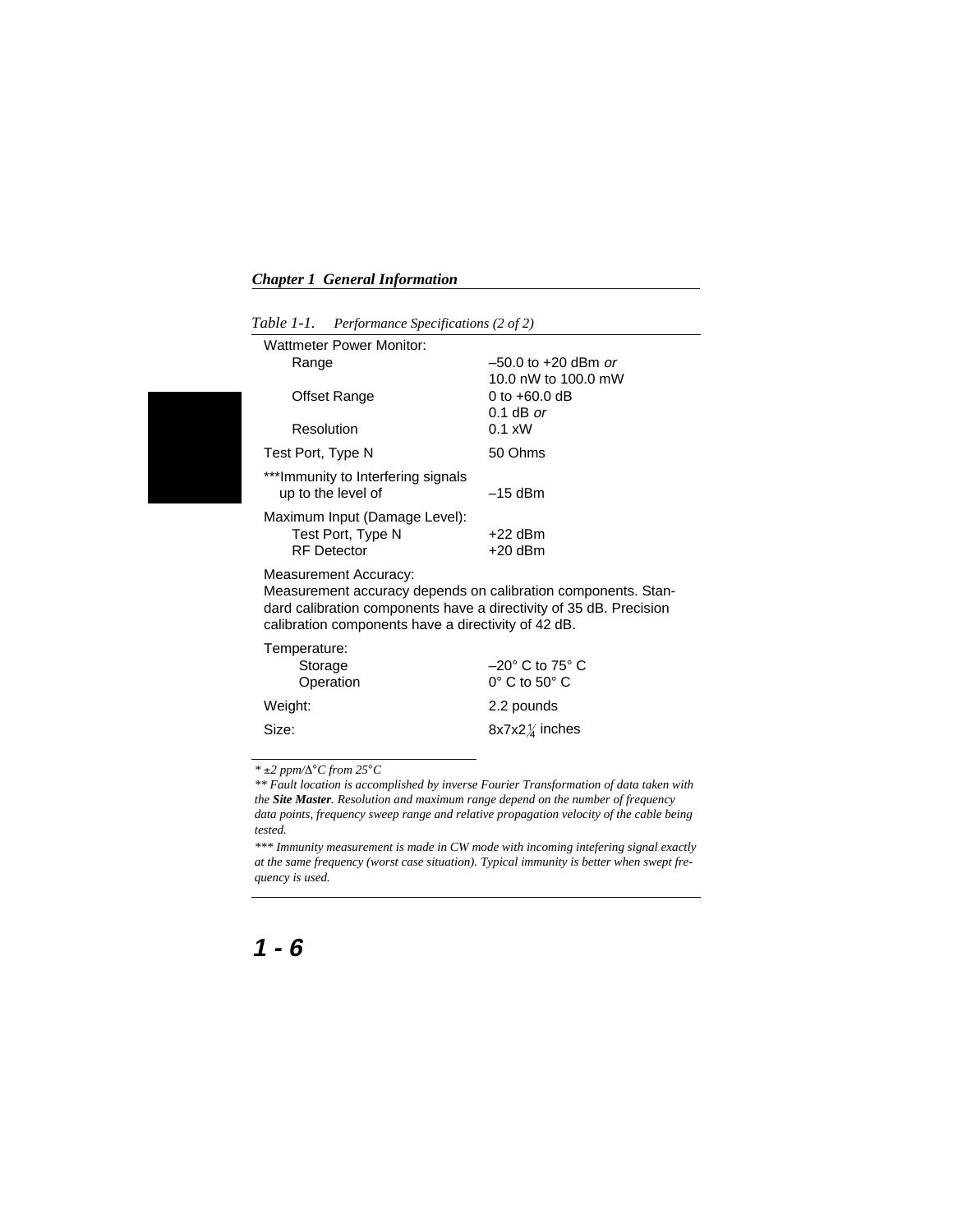

This page is intentionally blank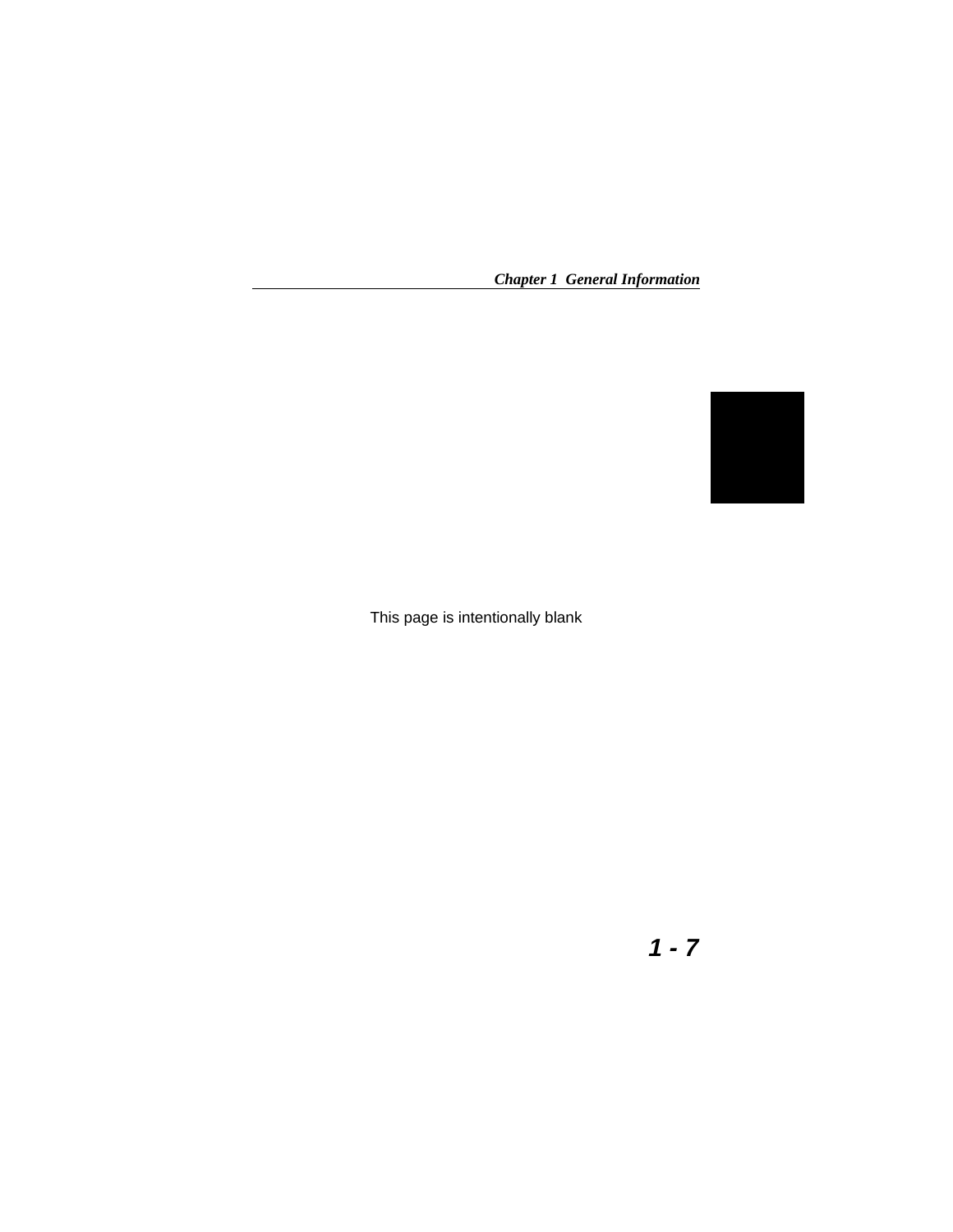

*Figure 2-1. Site Master Controls and Connectors*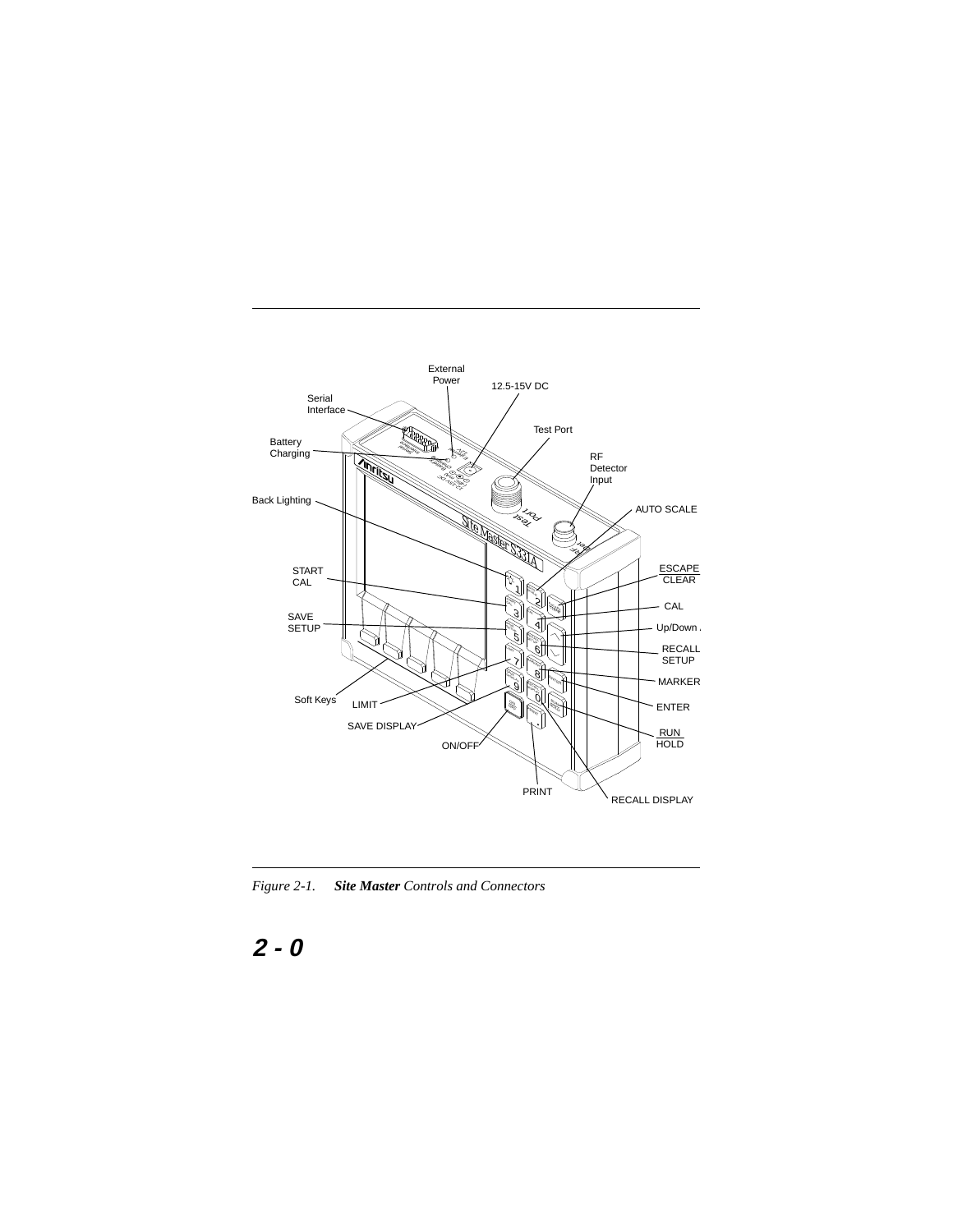# <span id="page-16-0"></span>**Chapter 2 Operation**

# **Introduction**

This chapter provides a description of each control and describes how to calibrate the **Site Master** and make a measurement.

# **Control Descriptions**



Control descriptions are given below; the test panel controls and connectors are listed first. The keypad controls follow and are listed alphabetically. Then, the soft keys and menu structure are described using Figure 2-3 (page 2-7).

## **Test Panel**

| $(600 \, \text{mA})$              | <b>12.5-15VDC</b> Provides input for battery charging the unit. Input is<br>12.5 to 15 Vdc @ 600 mA.                                                       |
|-----------------------------------|------------------------------------------------------------------------------------------------------------------------------------------------------------|
| <b>Battery</b><br>Charging        | Indicator light to show that the battery is being<br>charged. (Indicator automatically shuts off when the<br>battery is fully charged.)                    |
| <b>External</b><br><b>Power</b>   | Indicator light to show that the <b>Site Master</b> is being<br>powered by the external charging unit.                                                     |
| <b>Serial</b><br><b>Interface</b> | Provides an RS232 DB9 interface with a Com Port<br>on a personal computer (for use with the ANRITSU<br>Software Tools program). Also provides an interface |

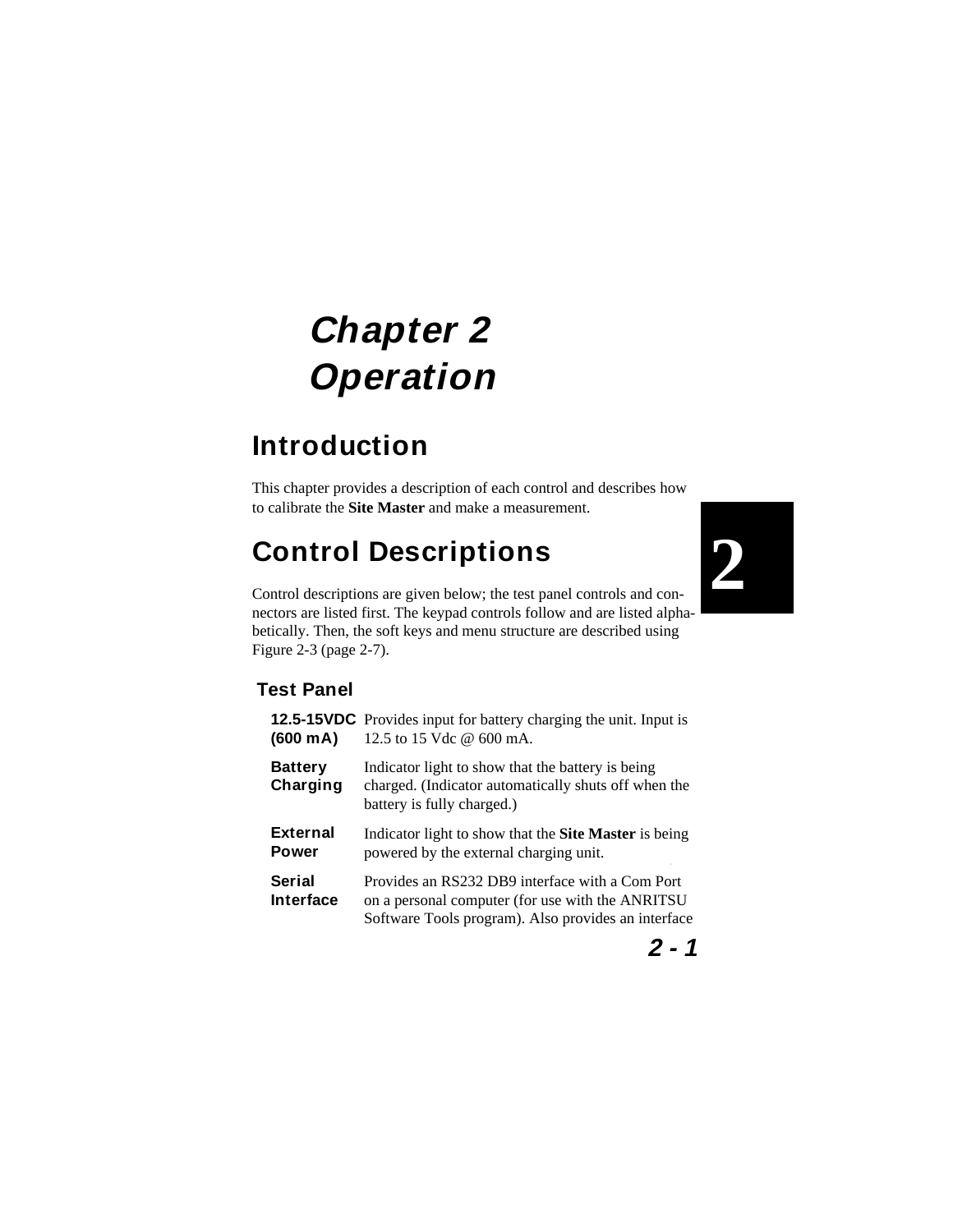<span id="page-17-0"></span>*Chapter 2 Operation*

|                               | to a HP Deskjet 340 printer or a Seiko DPU-411<br>Thermal printer.                                                                                                                                                                                                                                                              |
|-------------------------------|---------------------------------------------------------------------------------------------------------------------------------------------------------------------------------------------------------------------------------------------------------------------------------------------------------------------------------|
| <b>Test</b><br>Port           | Provides RF output, 50Wimpedance.                                                                                                                                                                                                                                                                                               |
| <b>RF</b> Det                 | Provides RF detector input for the Power Monitor.                                                                                                                                                                                                                                                                               |
| Keypad                        |                                                                                                                                                                                                                                                                                                                                 |
|                               | Turns the liquid crystal display (LCD) back-lighting<br>ON or OFF. (Leaving back lighting off conserves<br>battery power.)                                                                                                                                                                                                      |
| <b>AUTO</b><br><b>SCALE</b>   | Automatically scales the display for optimum<br>resolution.                                                                                                                                                                                                                                                                     |
| CAL                           | Opens a calibration menu. Use Up/Down Arrow key<br>and ENTER key to select a stored calibration (A or<br>B) or turn CAL off.                                                                                                                                                                                                    |
| <b>ENTER</b>                  | Implements certain menu and key selections.                                                                                                                                                                                                                                                                                     |
| <b>ESCAPE</b><br><b>CLEAR</b> | Exits the present operation and/or clears the display.<br>If a parameter is being edited, pressing this key will<br>clear the value currently being entered and restore the<br>last valid entry. Pressing this key again will close the<br>parameter. During normal sweeping, pressing this<br>key will move up one menu level. |
| <b>LIMIT</b>                  | Calls up the Scale Menu.                                                                                                                                                                                                                                                                                                        |
| <b>MARKER</b>                 | Calls up the Marker Menu.                                                                                                                                                                                                                                                                                                       |
| ΟN<br>OFF                     | Turns the Site Master on or off. When turned on, the<br>system state at the last turn-off is restored. If the                                                                                                                                                                                                                   |

**2-2**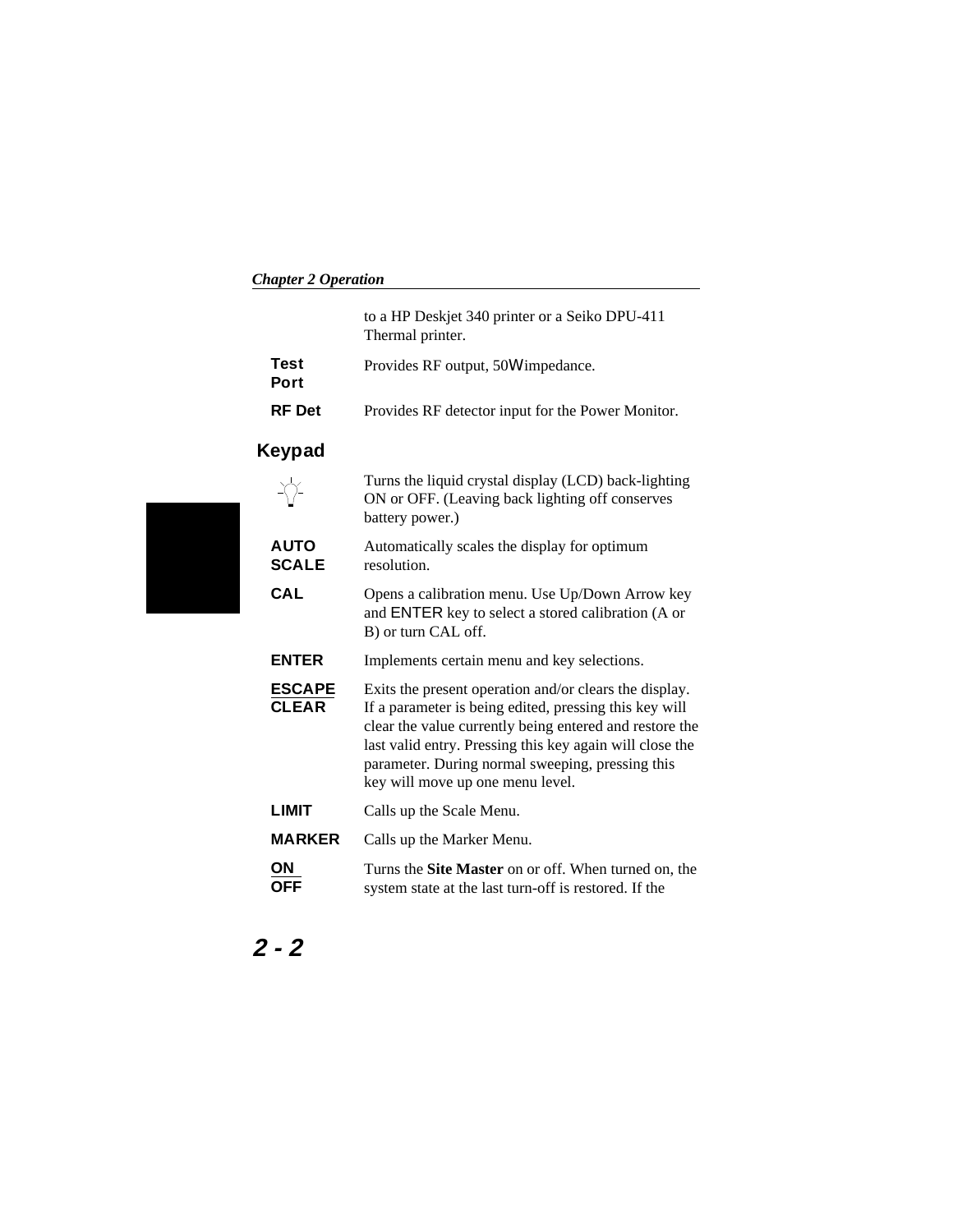| <b>Chapter 2 Operation</b> |  |  |  |
|----------------------------|--|--|--|
|----------------------------|--|--|--|

ESCAPE/CLEAR key is held down, the factory preset state is restored.

- **PRINT** Prints the current display to the selected printer.
- **RECALL DISPLAY** Recalls a previously saved trace from memory location 1 through 40. When the key is pressed, "Recall display:" appears on the display. Select an appropriate number from the keypad and press the ENTER key to implement.
- **RECALL SETUP** Recalls a previously saved setup from memory location 0 through 9. When the key is pressed, "Recall Setup:" appears on the display. Select an appropriate number from the keypad and press the ENTER key to implement. Setup 0 recalls the factory preset state.
- **RUN HOLD** When in the Hold mode, this key starts the **Site Master** sweeping and provides a Single Sweep Mode trigger; when in the Run mode, it pauses the sweep. When in the Hold mode, the hold symbol (Table 2-1, page 2-47) appears on the left side of the LCD. (HOLD conserves considerable battery power.)
- **SAVE DISPLAY** Saves the displayed trace to 1 of 40 internal non-volatile memory locations. When the key is pressed, "Save display:" appears on the display. Select an appropriate number from the keypad and press the ENTER key to implement.

To erase saved displays select 0 and press ENTER. Individual displays may be selected and erased by entering the display number and pressing ENTER. Selecting display 0 will erase all saved displays.

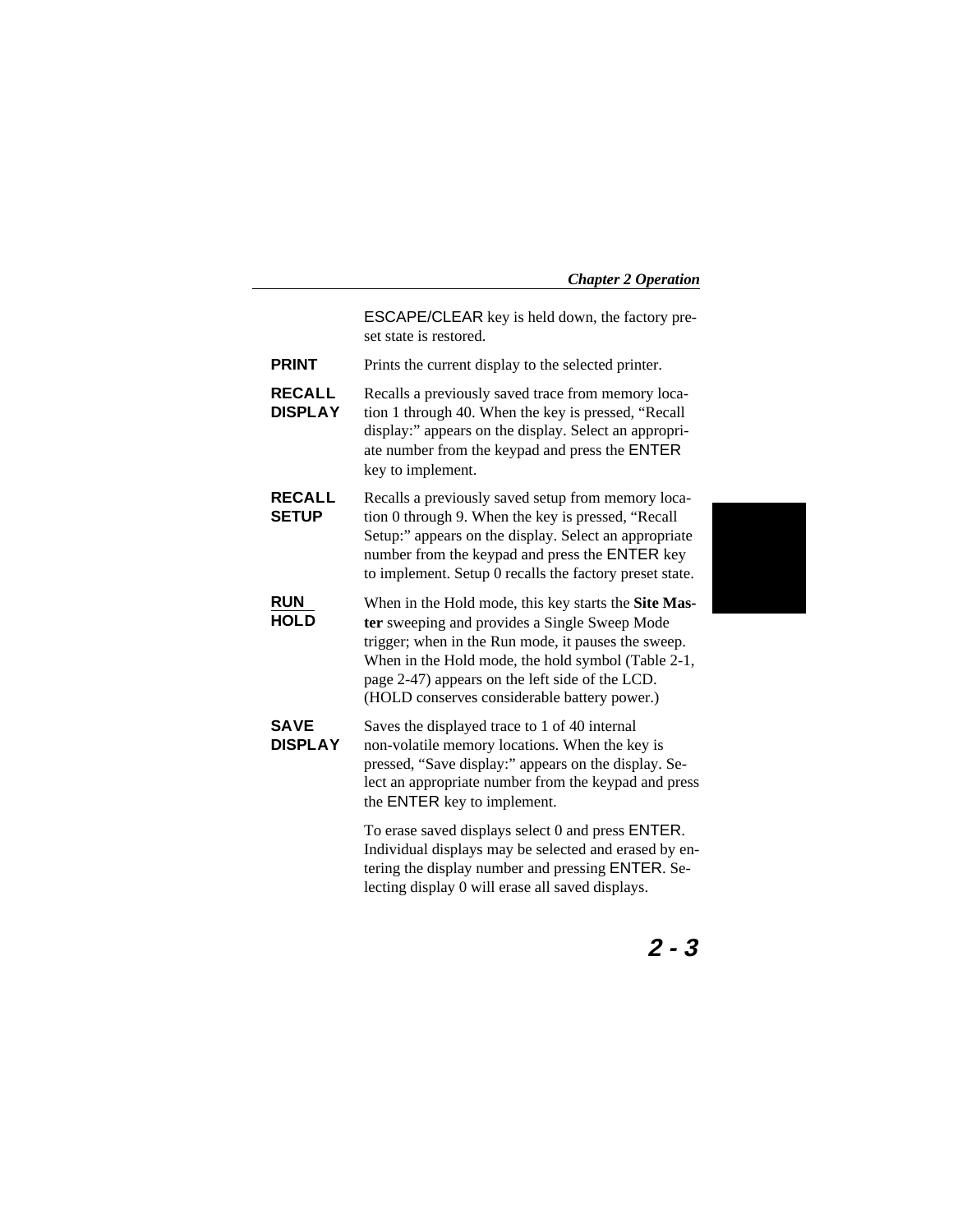### *Chapter 2 Operation*

**CAUTION:**The selected memory location will be overwritten by the SAVE DISPLAY operation. No warning is given.

**SAVE SETUP** Saves the current system setup to 1 of 9 internal non-volatile memory locations. When the key is pressed, "Save Setup:" appears on the display. Select an appropriate number from the keypad and press the ENTER key to implement.

**CAUTION:**The selected memory location will be overwritten by the SAVE SETUP operation. No warning is given.

**START CAL** Opens a calibration menu. Use the Up/Down Arrow key and ENTER key to select the location to store the calibration (A or B) or cancel the command. The existing calibration in the location chosen will be overwritten once the calibration is performed.

> Follow the text in the message area that instructs you to do the following:

> q Connect OPEN, Press ENTER The **Site Master** then measures the "open" test port (standard calibration), or the calibration "open" (precision calibration kit) that you must attach to the end of the test port or transmission line.

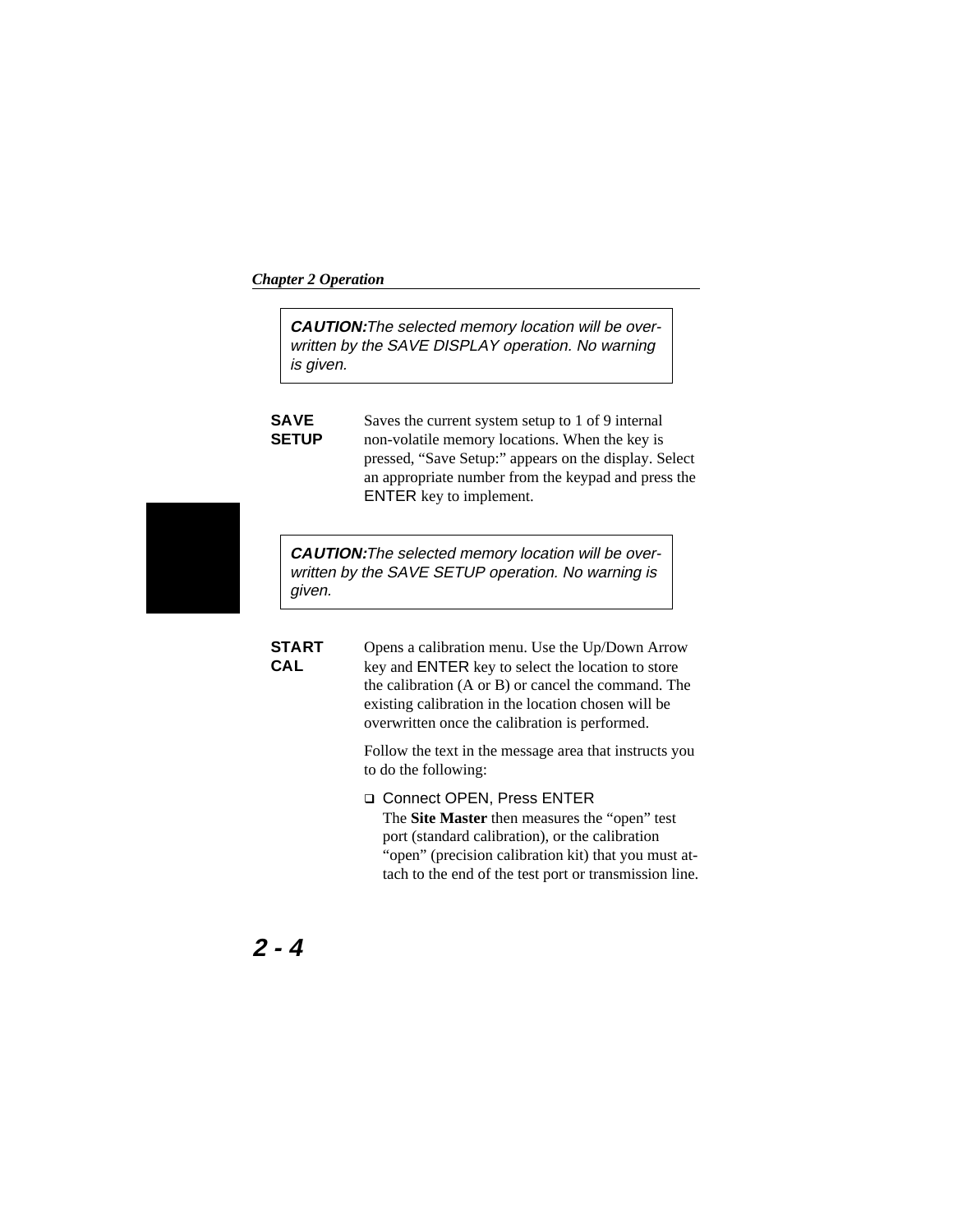*Chapter 2 Operation*

# q Connect SHORT, Press ENTER

The **Site Master** then measures the calibration "short" that you must attach to the end of the test port or transmission line.

q Connect LOAD, Press ENTER The **Site Master** then measures the 50 ohm termination (load) that you must attach to the end of the test port or transmission line.

### NOTES:

The order of the "Open," "Short," and "Load" measurements can be changed or the selection repeated using the Up/Down Arrow Key.

The combined measurements of an open, a short, and a known-impedance load normalizes the measurement system, to account for uncertainties introduced by measurement-system components (e.g., cables, connectors, etc.).

**Up/Down Arrow Key** Increments or decrements a parameter value.

## Note:

At turn on, before any other keys are pressed, the Up/Down Arrow Key may be used to adjust display contrast.



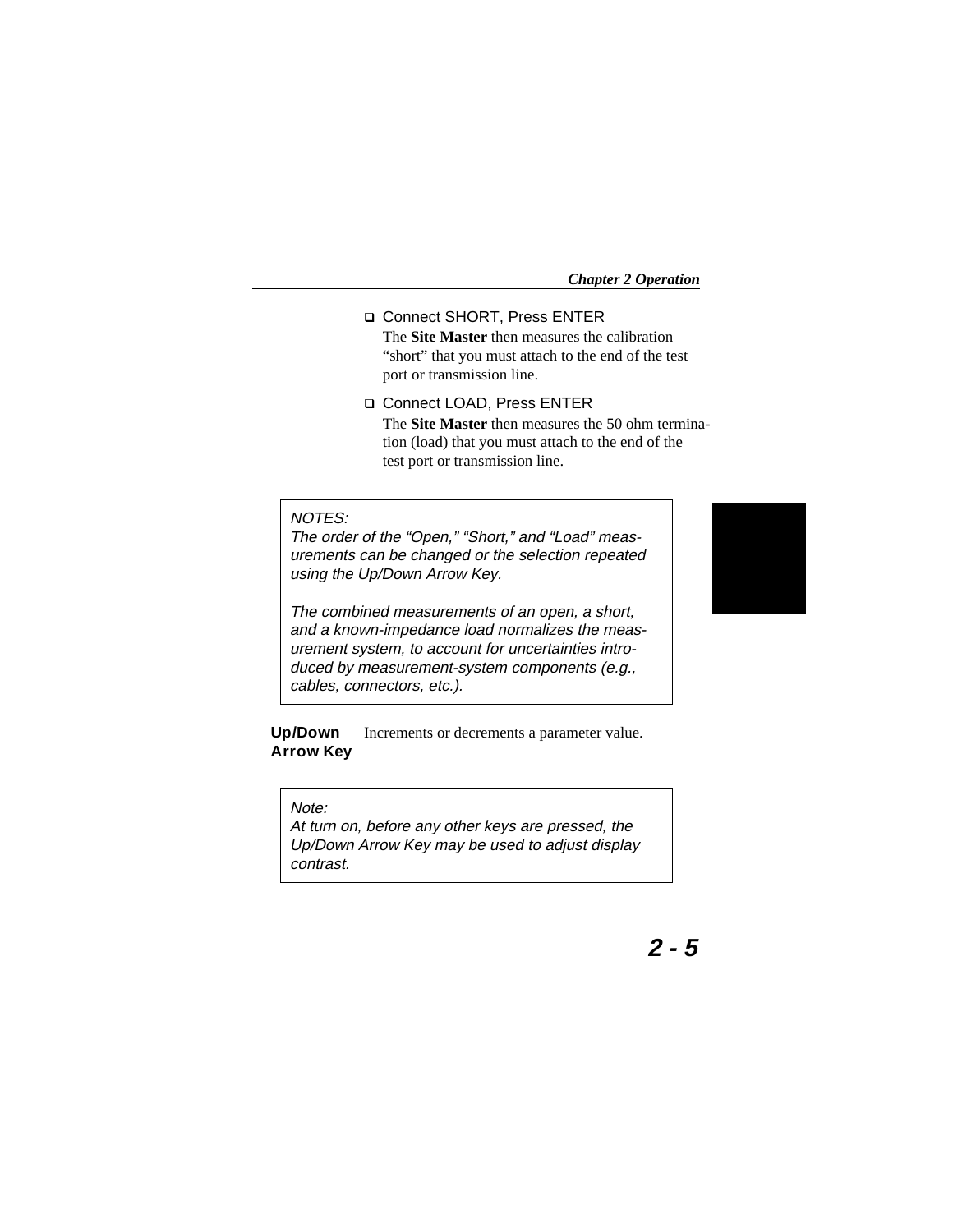

<span id="page-21-0"></span>*Chapter 2 Operation*

*Figure 2-2. Site Master Front Panel Display Layout*

## **Soft Keys**

Each of the soft keys has a corresponding soft key label area on the display. The label identifies the function of the soft key for the current menu selection. Figure 2-3, on the following page, shows the menu structure, the soft key labels for each menu selection, and the page where a description of the menu can be found.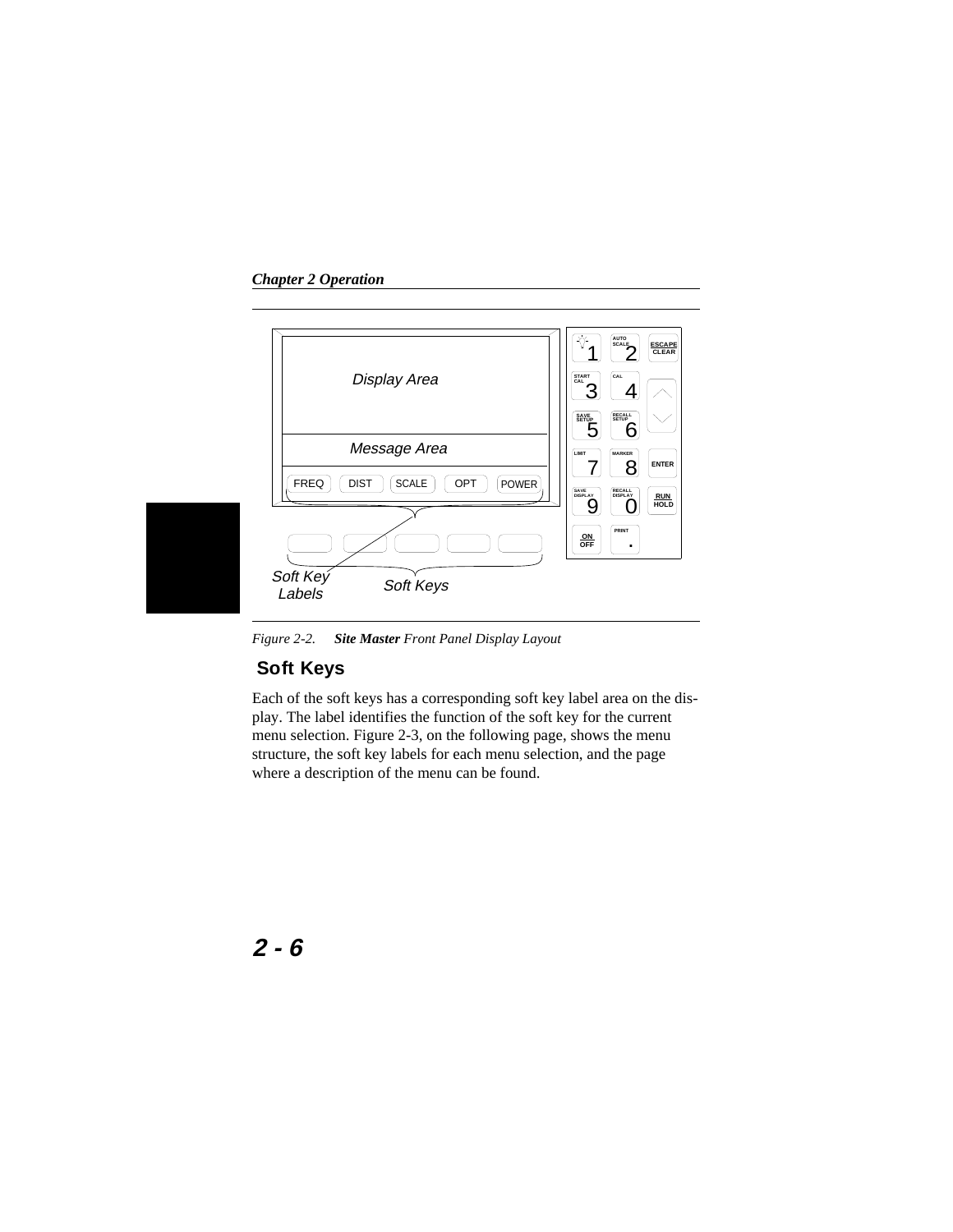

*Figure 2-3. Site Master Menu Structure*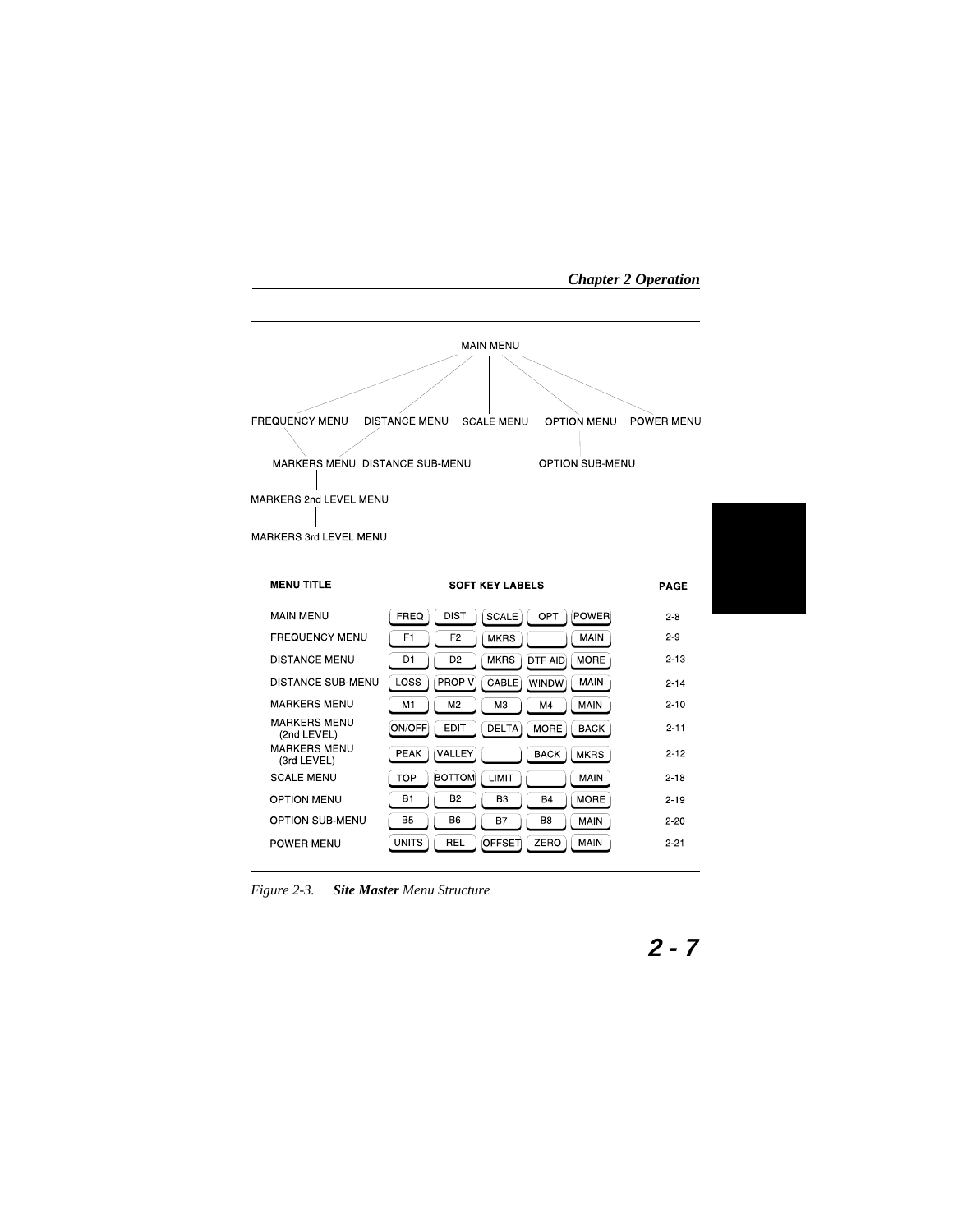*Chapter 2 Operation*

**Main Menu** At turn on, the Main Menu soft keys, below, are displayed, and the Marker status is shown in the message area.



These soft keys provide the following menu selections:

- □ FREQ Selects the Frequency Menu, described on page 2-9.
- □ DIST Selects the Distance Menu, described on page 2-13.
- q SCALE —Selects the Scale Menu, described on page 2-18.
- □ OPT Selects the Option Menu, descibed on page 2-19.
- q POWER Selects the Power Menu, described on page 2-21.

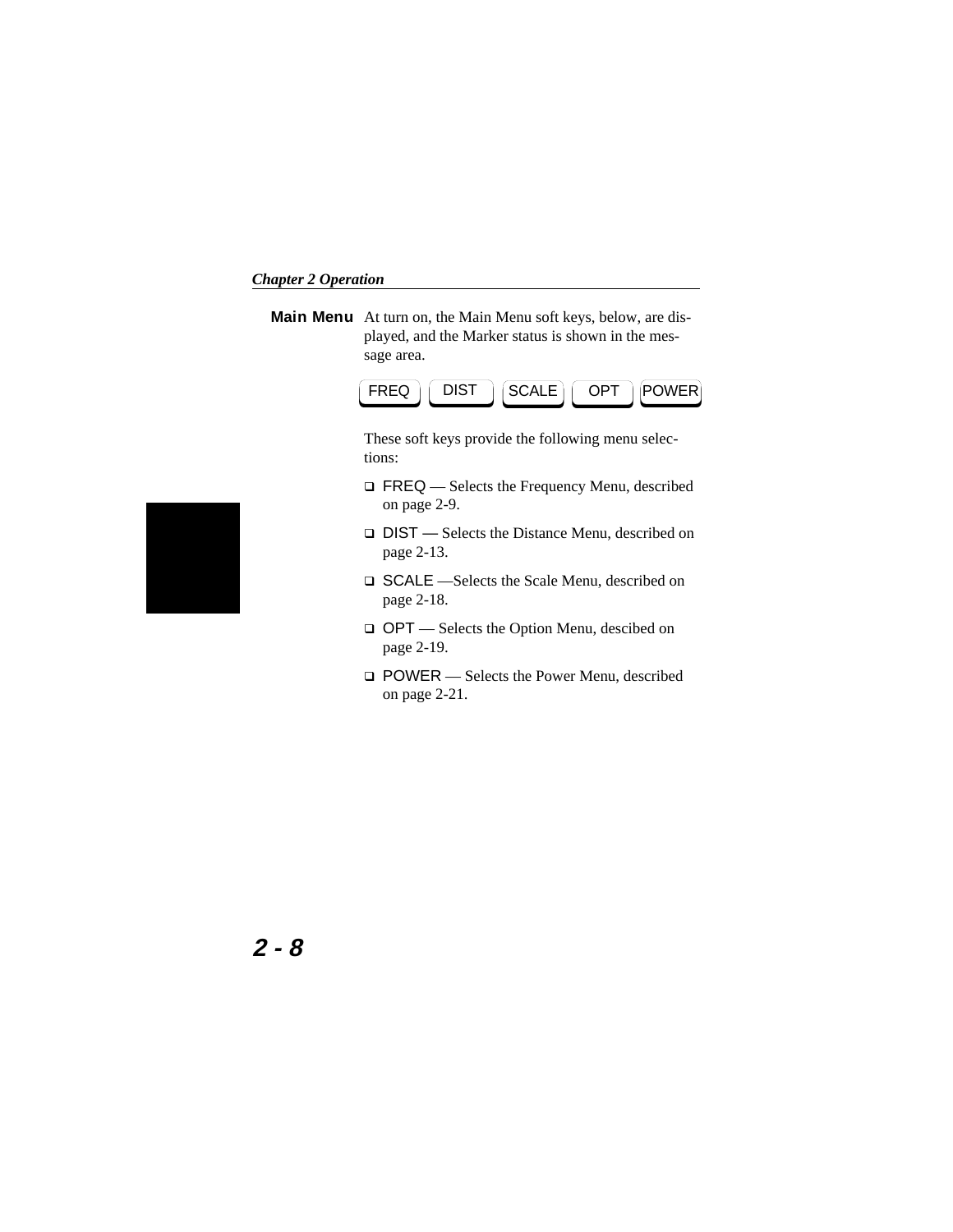*Chapter 2 Operation*

## **Frequency** Provides for setting sweep frequency end-points. **Menu (FREQ)**

Also provides access to the Marker Menu. Selected frequency values may be changed using the keypad or Up/Down Arrow key.

Choosing FREQ causes the soft keys, below, to be displayed and the corresponding values to be shown in the message area.



- $\Box$  F1 Opens the F1 parameter for data entry. This is the start value for the frequency sweep. Press ENTER when data entry is complete.
- $\Box$  F2 Opens the F2 parameter for data entry. This is the stop value for the frequency sweep. Press ENTER when data entry is complete.
- □ MKRS Selects the Markers Menu, described on page 2-10.
- $\Box$  MAIN Returns to the Main Menu.

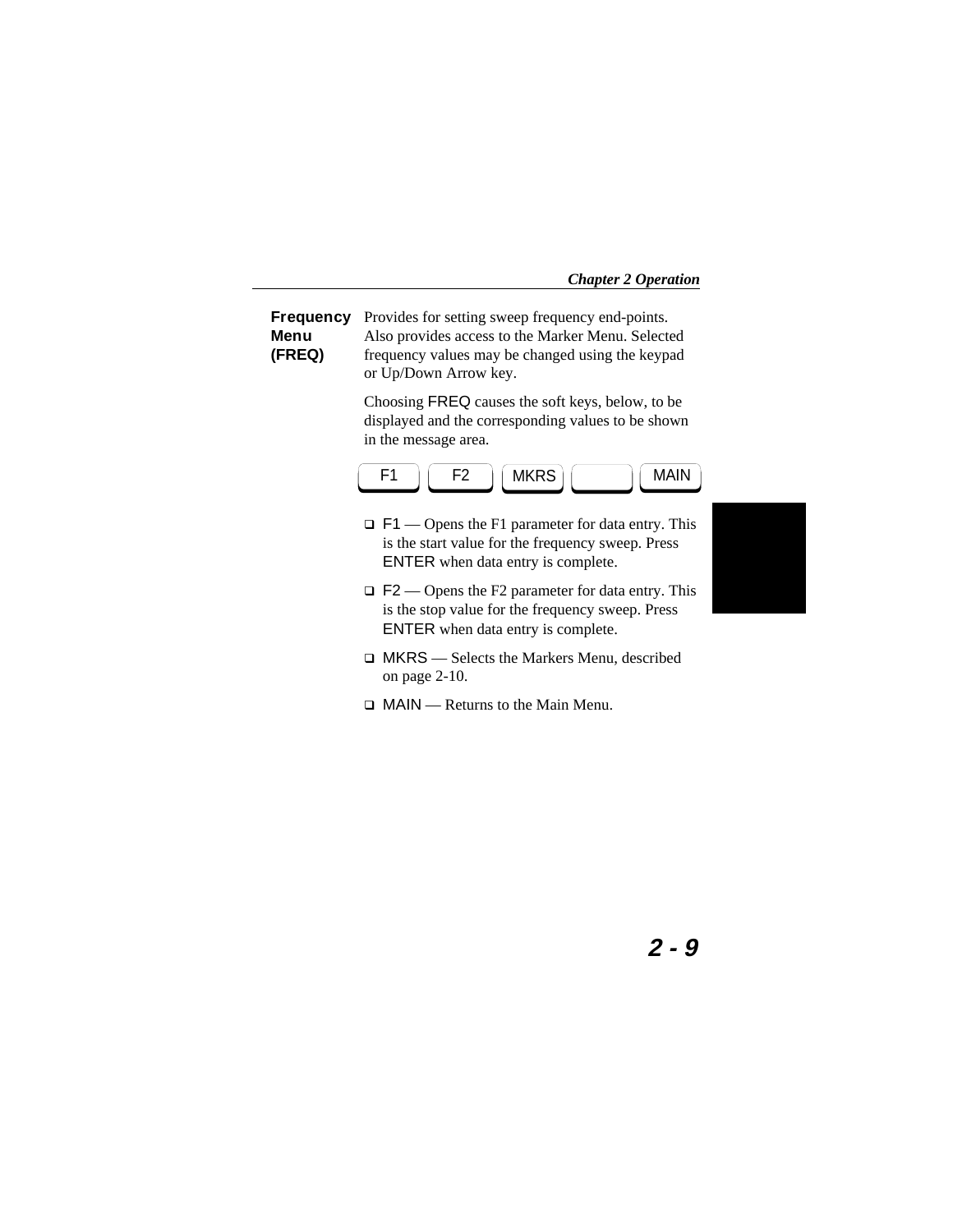*Chapter 2 Operation*

| <b>Markers</b> | Provides for setting marker values. Selected fre-  |
|----------------|----------------------------------------------------|
| Menu           | quency or distance values may be changed using the |
| (MKRS)         | keypad or Up/Down Arrow key.                       |

Choosing MKRS causes the soft keys, below, to be displayed and the corresponding values to be shown in the message area.

Pressing the MARKER key will also call up this menu.



- $\Box$  M1 Selects the M1 marker parameter, displaying either frequency or distance and the corresponding SWR, RL, or CL, and opens the Markers 2nd Level Menu, described on page 2-11.
- $\Box$  M2 Selects the M2 marker parameter, displaying either frequency or distance and the corresponding SWR, RL, or CL, and opens the Markers 2nd Level Menu, described on page 2-11.
- $\Box$  M3 Selects the M3 marker parameter, displaying either frequency or distance and the corresponding SWR, RL, or CL, and opens the Markers 2nd Level Menu, described on page 2-11.
- $\Box$  M4 Selects the M4 marker parameter, displaying either frequency or distance and the corresponding SWR, RL, or CL, and opens the Markers 2nd Level Menu, described on page 2-11.
- $\Box$  MAIN Returns to the Main Menu.

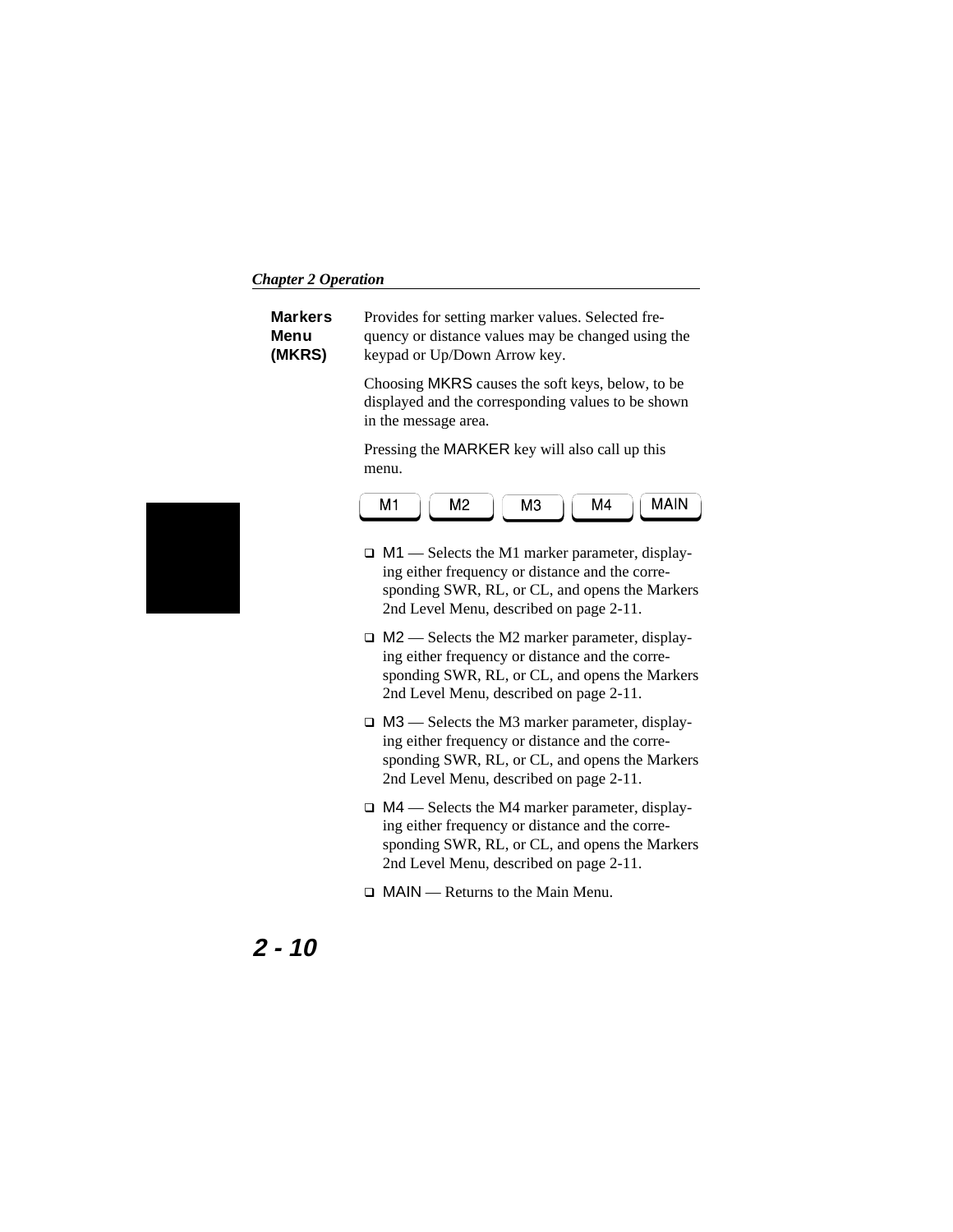*Chapter 2 Operation*

# **Markers Menu**

**(2nd Level)** distance values can be changed using the keypad or Provides for turning the selected marker on and off and for setting marker values. Selected frequency and Up/Down Arrow key.

> Choosing M1, M2, M3, or M4 causes the soft keys, below, to be displayed and the corresponding values to be shown in the message area.



- $\Box$  ON/OFF Turns the selected marker on or off.
- $\Box$  EDIT Opens the selected marker parameter for data entry. Press ENTER when data entry is complete.
- $\Box$  DELTA Displays delta SWR, RL, or CL as well as delta frequency or distance for the selected marker with respect to the M1 marker.
- □ MORE Selects the Markers 3rd Level Menu, described on page 2-12.
- □ BACK Returns to Main Markers Menu.

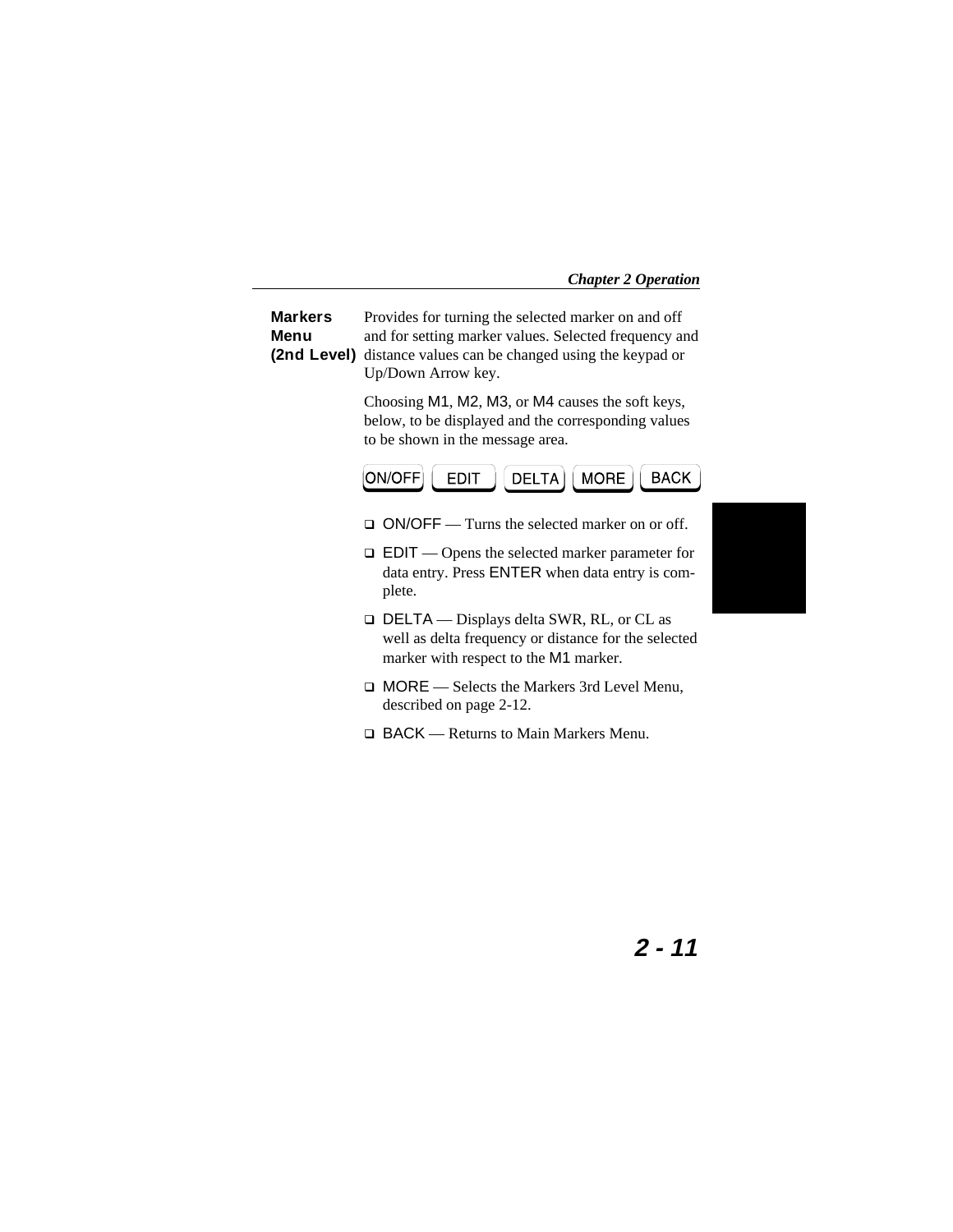*Chapter 2 Operation*

**Markers Menu (3rd Level)** mum SWR, RL or CL. Provides selections for placing the selected marker at the frequency or distance with the maximum or mini-

> Choosing MORE causes the soft keys, below, to be displayed and the corresponding values to be shown in the message area.



- $\Box$  PEAK Places the selected marker at the frequency or distance with the maximum SWR, RL, or CL.
- $\Box$  VALLEY Places the selected marker at the frequency or distance with the minimum SWR, RL, or CL.
- q BACK Returns to the Markers 2nd Level Menu.
- □ MKRS Returns to the Main Markers Menu.

**2 - 12**

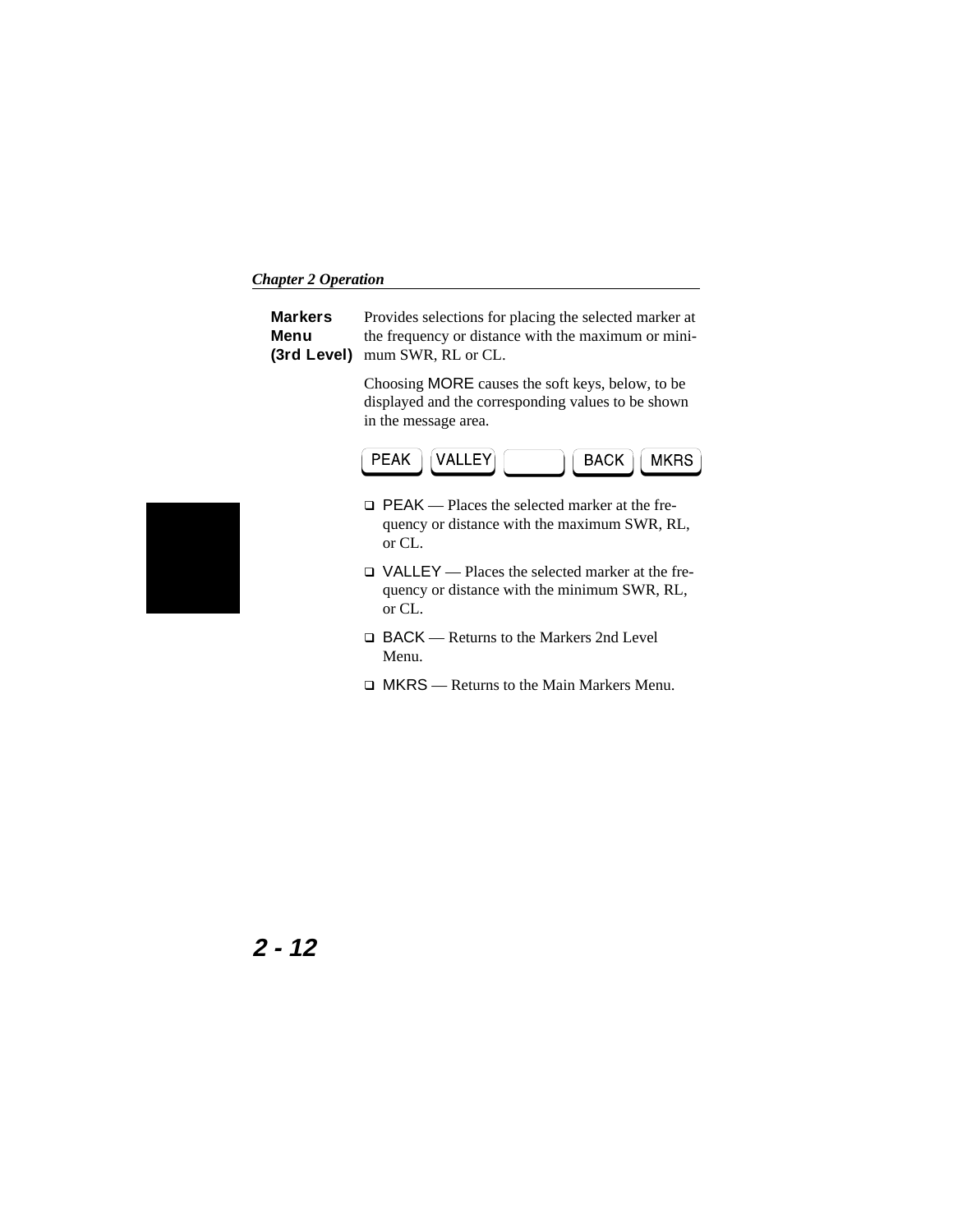*Chapter 2 Operation*

**Distance Menu (DIST)** Provides for setting Distance to Fault parameters. Selected distance values may be changed using the keypad or Up/Down Arrow key. Entry can be in feet or meters, depending on the setting of the B5 soft key in the Option Sub-Menu (page 2-20).

> Choosing DIST causes the soft keys, below, to be displayed and the corresponding values to be shown in the message area.



- $\Box$  D1 Opens the start distance (D1) parameter for data entry. This is the start value for the distance range. Press ENTER when data entry is complete.
- $\Box$  D2 Opens the end distance (D2) parameter for data entry. This is the end value for the distance range. Press ENTER when data entry is complete.
- $\Box$  MKRS Selects the Markers Menu, described on page 2-10.
- $\Box$  DTF AID Provides interactive help to optimize DTF set up parameters. User is prompted for system parameter values of maximum distance, center frequency, and propagation velocity. Frequency parameters are then calculated to optimize both range and resolution.
- □ MORE Selects the Distance Sub-Menu, described on page 2-14.

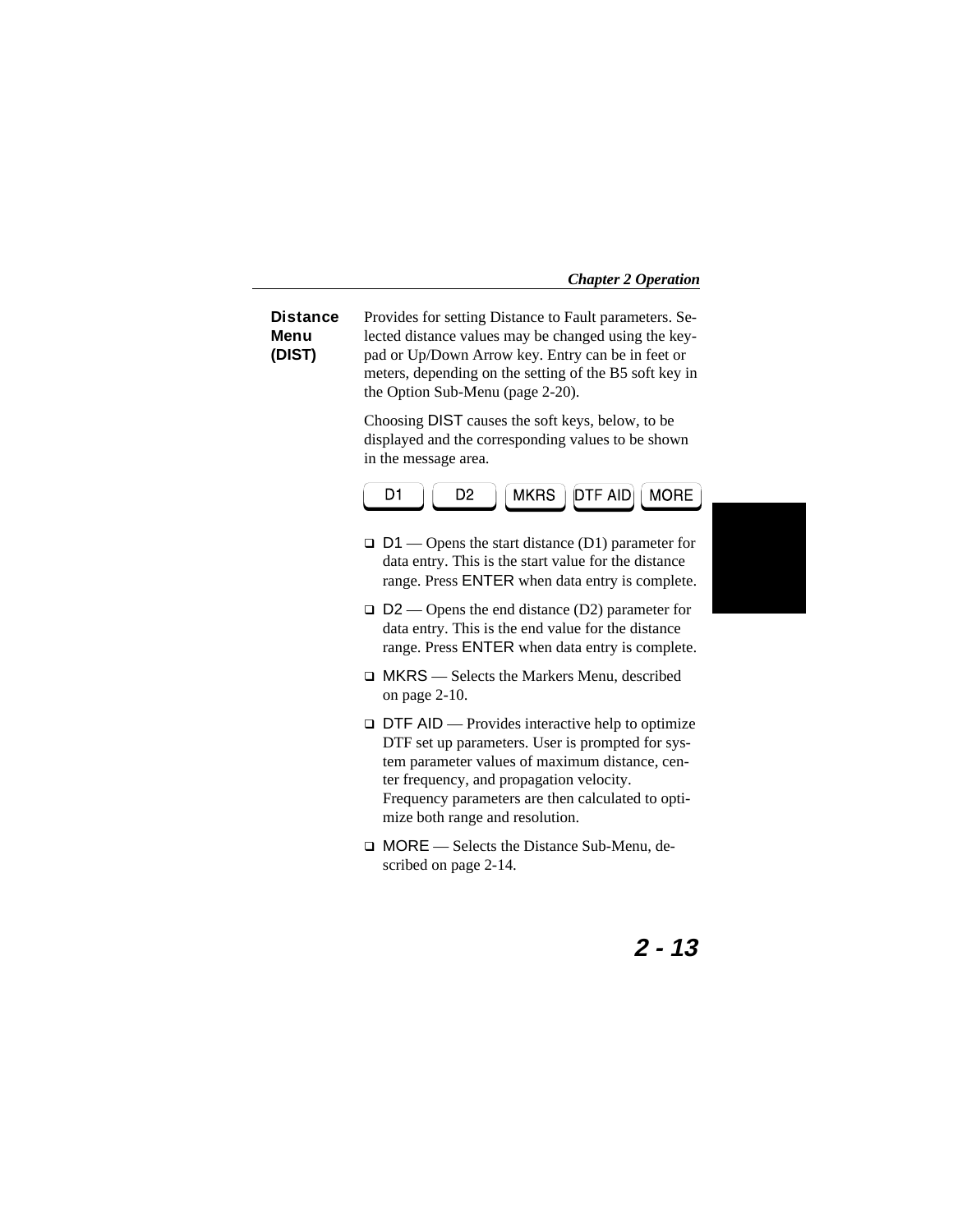### *Chapter 2 Operation*

NOTE: Refer to the table on the inside of the manual back cover for a listing of common coaxial cables showing values for "Relative Propagation Velocity"and "Nominal Attenuation in dB/m @ 1000 MHz".

## **Distance Sub-Menu**

Provides for setting the cable loss and relative propagation velocity of the coaxial cable. Selected values may be changed using the keypad or Up/Down Arrow key.

Choosing MORE causes the soft keys, below, to be displayed and the corresponding values to be shown in the message area.



- q LOSS Opens the Cable Loss parameter for data entry. Enter the loss per foot (or meter) for the type of transmission line being tested. Press ENTER when data entry is complete. (Range is 0.000 to 5.000 dB/m)
- $\Box$  PROP V (relative propagation velocity) Opens the Propagation Velocity parameter for data entry. Enter the propagation velocity for the type of transmission line being tested. Press ENTER when data entry is complete. (Range is 0.010 to 1.000)
- □ CABLE Opens a menu of common coaxial cables. Use the up/down arrow key and ENTER key to make a selection. This feature is provided as a

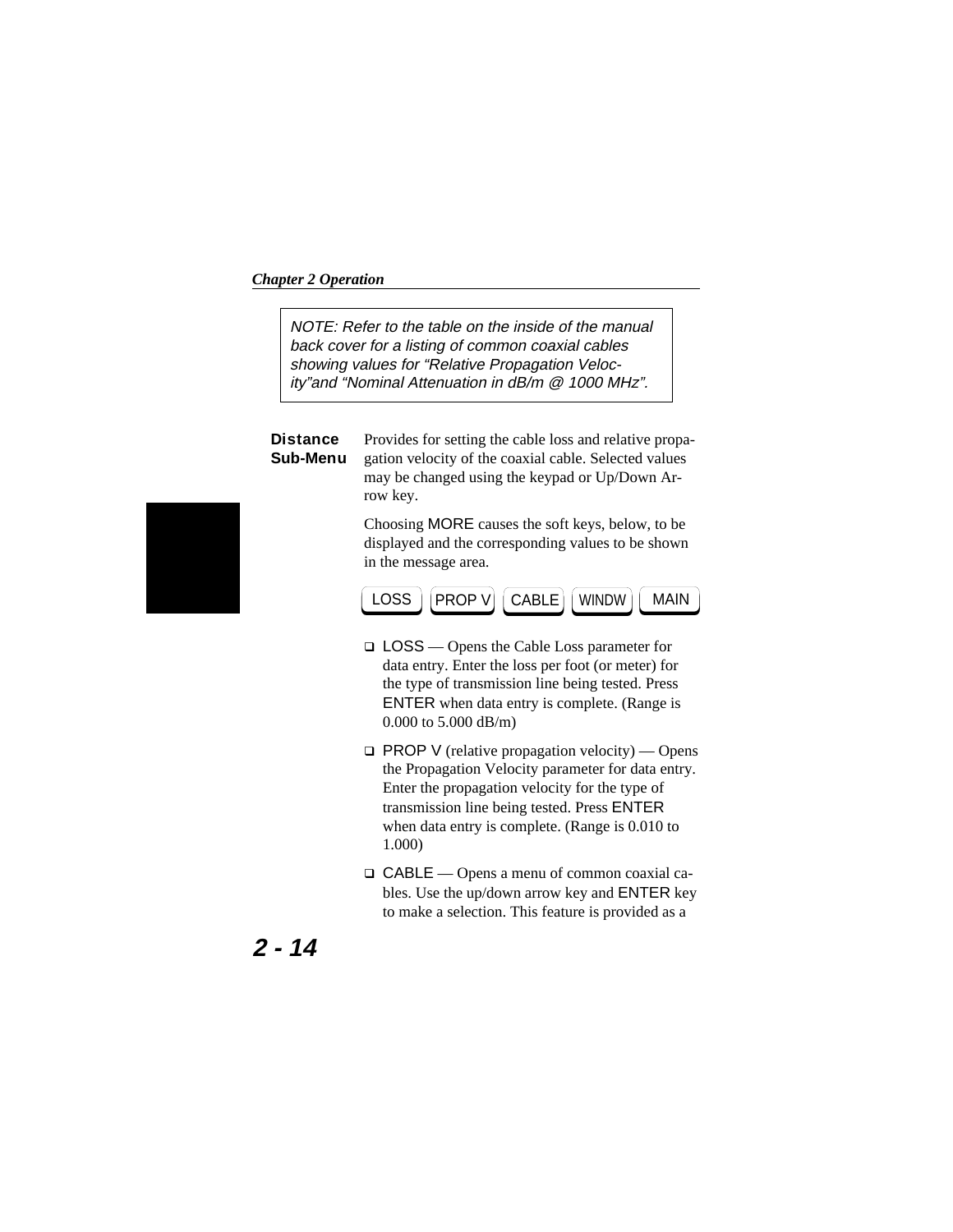rapid means of setting both cable loss and propagation velocity.

 $\Box$  WINDW — Opens a menu of FFT windowing types for the DTF calculation. Use the Up/Down Arrow key and ENTER key to make a selection.

NOTE: Using Windowing

The theoretical requirement for inverse FFT is for the data to extend from zero frequency to infinity. Side lobes appear around a discontinuity due to the fact that the spectrum is cut off at a finite frequency. Windowing reduces the side lobes by smoothing out the sharp transitions at the beginning and end of the frequency sweep. As the side lobes are reduced the main lobe widens thereby reducing the resolution.

In situations where there may be a small discontinuity close to a large one, side lobe reduction Windowing should be used. When distance resolution is critical Windowing can be reduced. The types of Windowing in order of increasing side lobe reduction are: rectangular, nominal side lobe, low side lobe, minimum side lobe. Figures 2-4 thru 2-7, on pages 2-16 and 2-17, are examples of the types of Windowing.

 $\Box$  MAIN — Returns to the Main Menu.

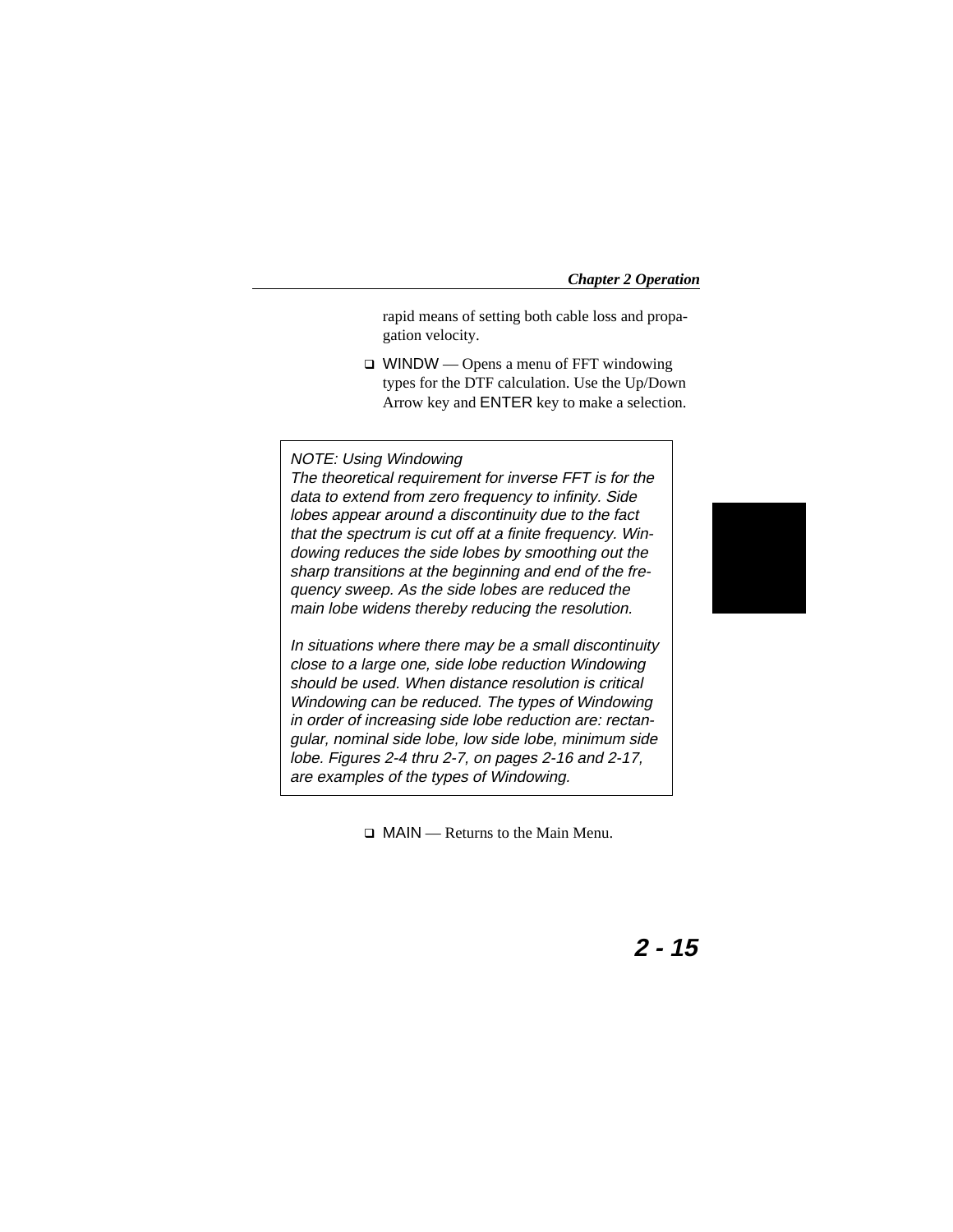

## *Chapter 2 Operation*





*Figure 2-5. Nominal Side Lobe Windowing Example*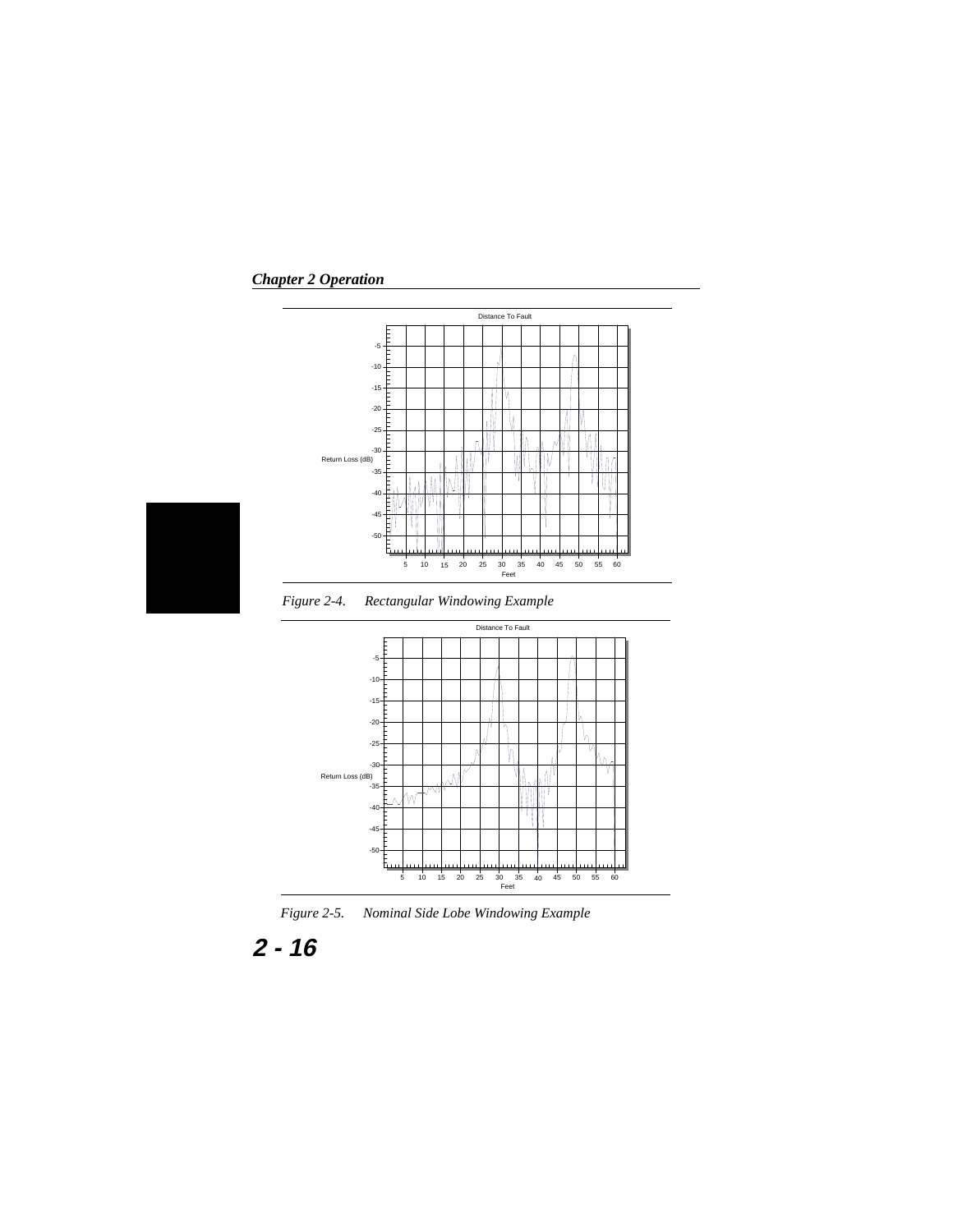

## *Chapter 2 Operation*



*Figure 2-7. Minimum Side Lobe Windowing Example*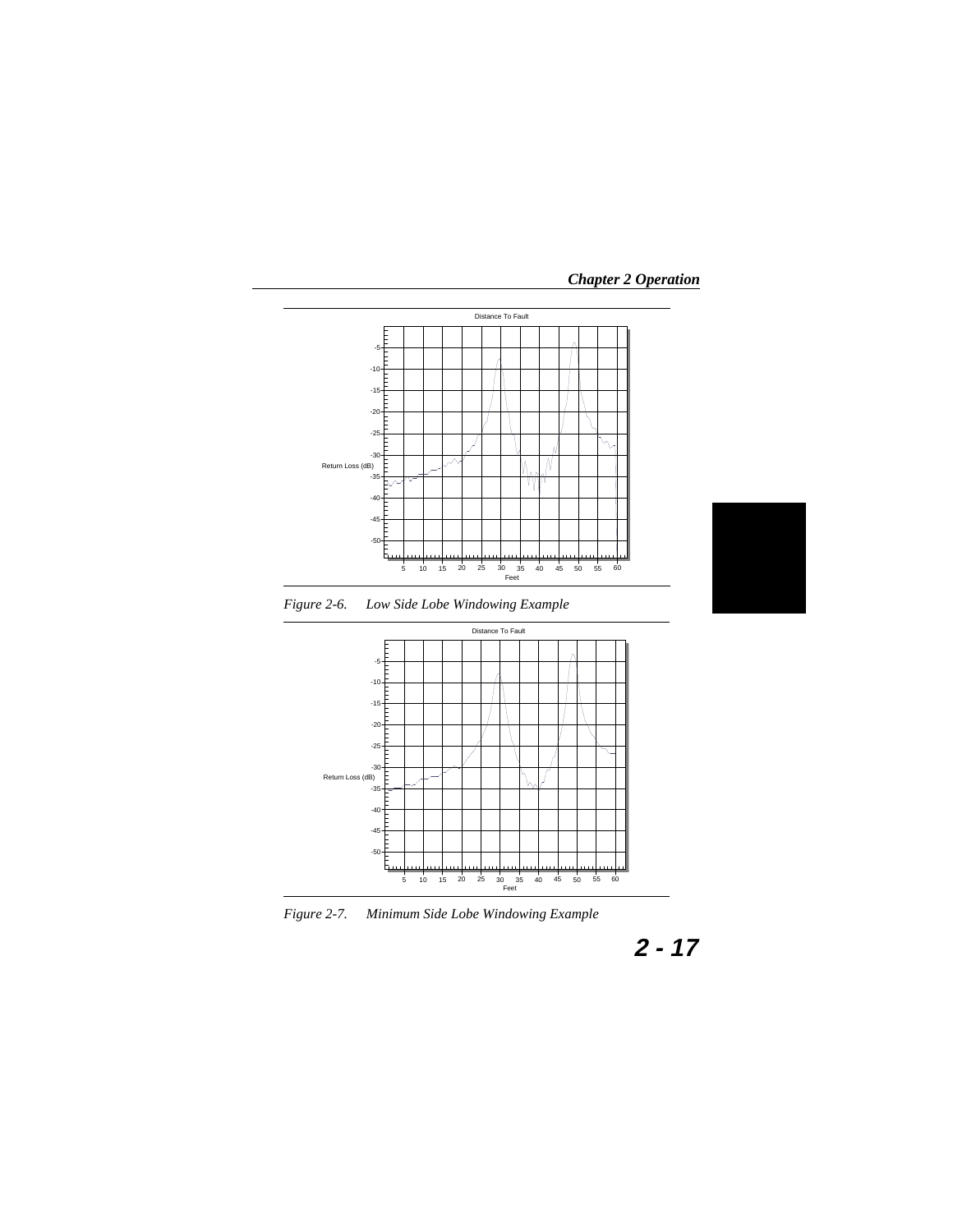*Chapter 2 Operation*

**Scale Menu** Provides for changing the display scale. Selected val-**(SCALE)** ues may be changed using the keypad or Up/Down Arrow key.

> Choosing SCALE causes the soft keys, below, to be displayed and the corresponding values to be shown in the message area.

Pressing the LIMIT key on the keypad will also call up this menu.



- $\Box$  TOP Opens the TOP parameter for data entry and provides for setting the top scale value. Press ENTER when data entry is complete.
- q BOTTOM Opens the BOTTOM parameter for data entry and provides for setting the bottom scale value. Press ENTER when data entry is complete.
- q LIMIT Turns Limit OFF, if currently ON. If Limit is currently OFF, turns it ON and opens the Limit parameter for data entry. Press ENTER when data entry is complete.
- $\Box$  MAIN Returns to the Main Menu.

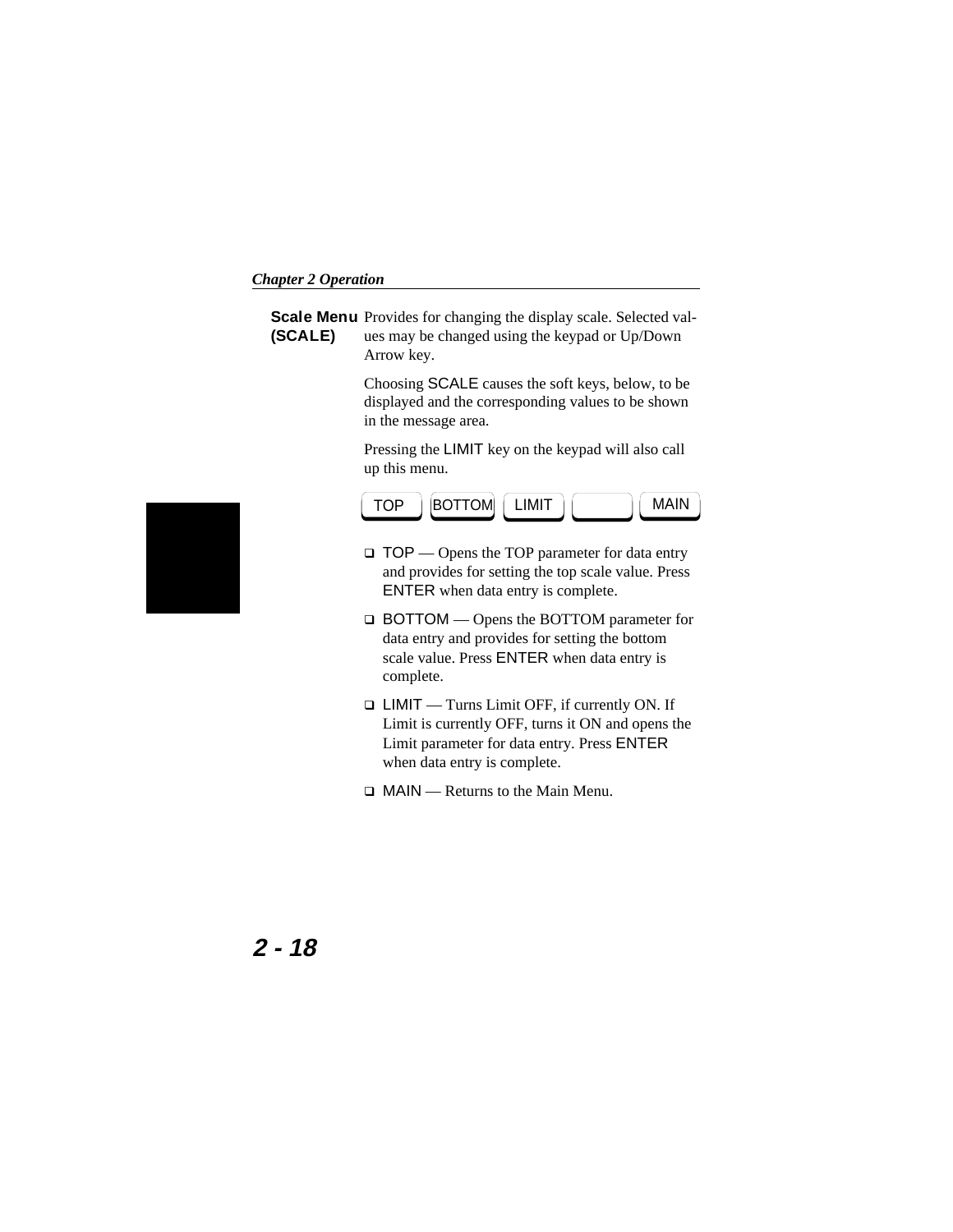#### *Chapter 2 Operation*

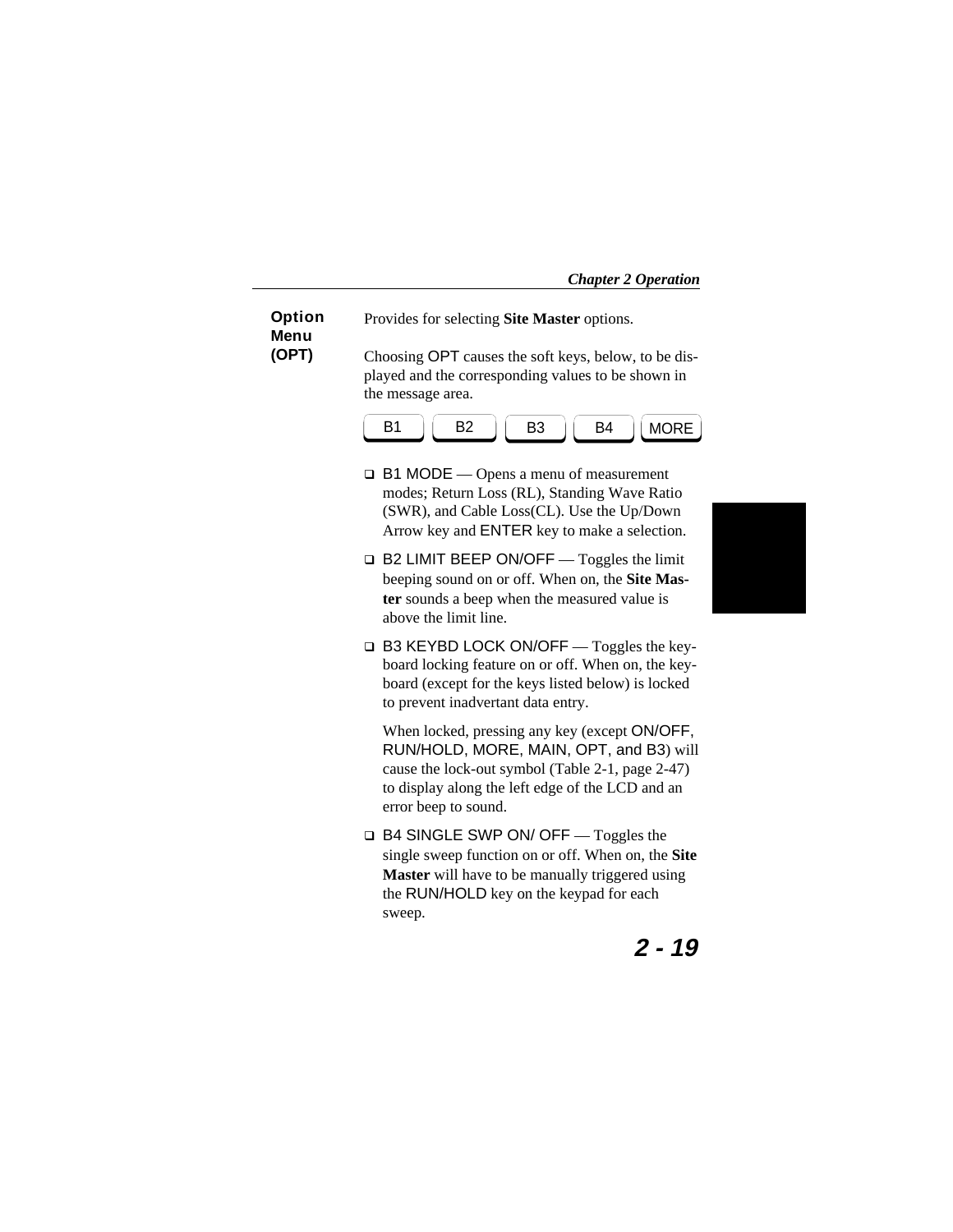*Chapter 2 Operation*

|                |  | $\Box$ MORE — Selects the Option Sub-Menu, de- |  |
|----------------|--|------------------------------------------------|--|
| scribed below. |  |                                                |  |

### **Option Sub-Menu**

Provides for selecting additional **Site Master** options.

Choosing MORE causes the soft keys, below, to be displayed and the corresponding values to be shown in the message area.



- □ B5 UNITS Toggles between ENGLISH and METRIC units.
- $\Box$  B6 FIXED CW Toggles the fixed CW function on or off. When on, if F1 is set equal to F2, a CW frequency is fixed at the selected value. When off, a narrow band of frequencies, centered on the selected frequency, is generated.
- q B7 PRINTER Displays a menu of supported printers—None, Seiko DPU-411, and HP Deskjet 340. Use the up/down arrow key and ENTER key to make the selection.
- □ B8 CONTRAST Enables adjustment of the LCD contrast. Use the up/down arrow key and ENTER key to set the contrast.
- $\Box$  MAIN Returns to the Main Menu.

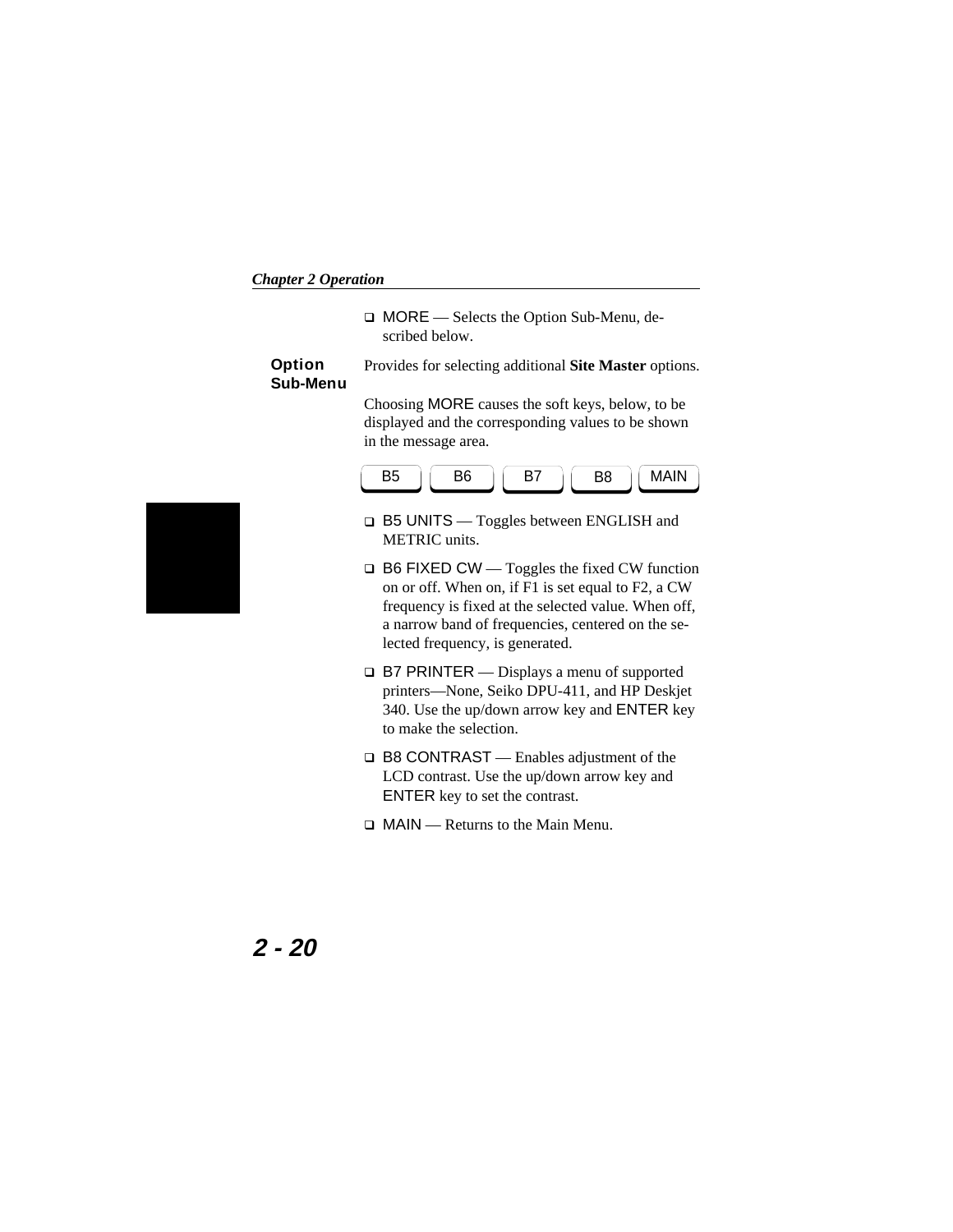*Chapter 2 Operation*

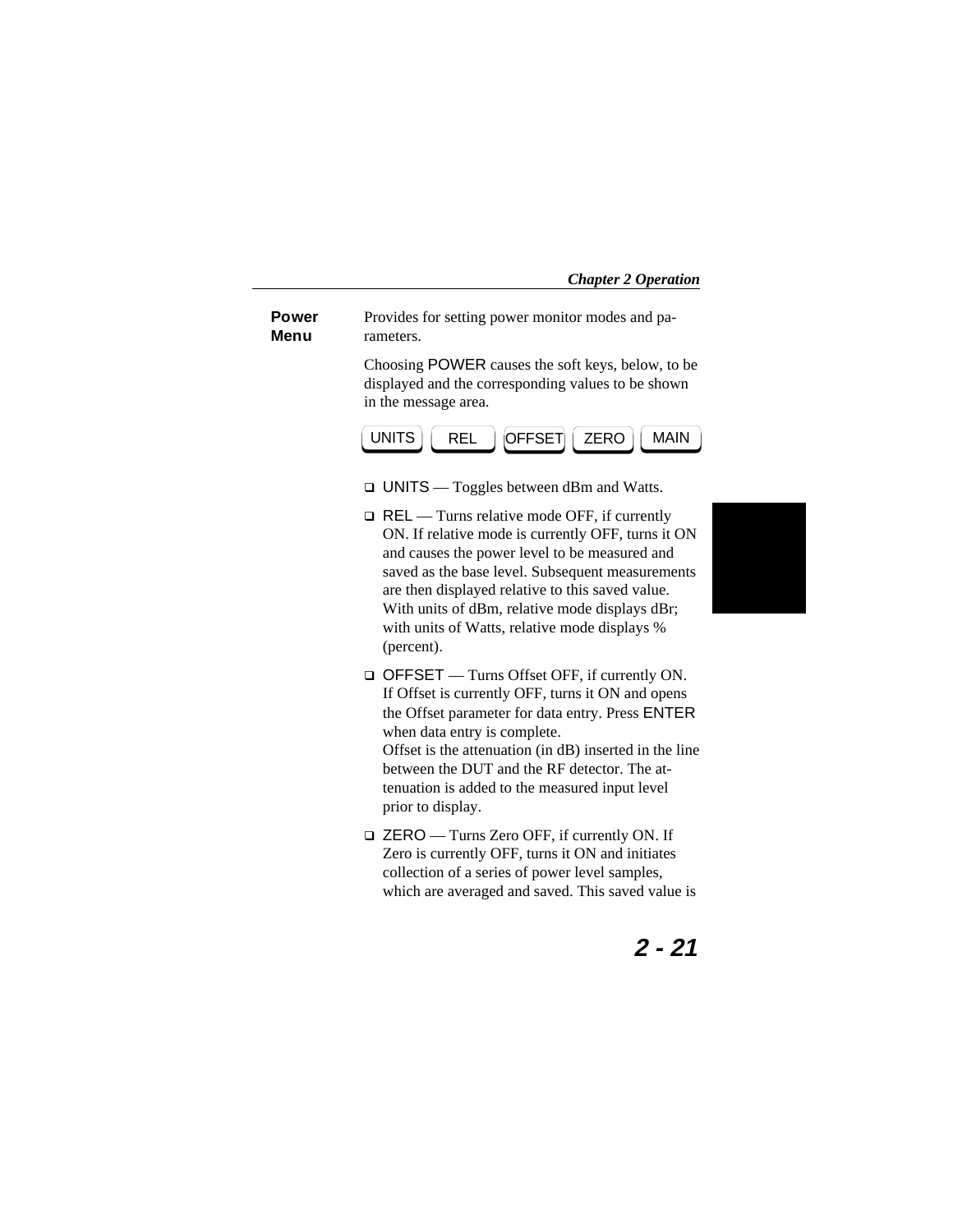then subtracted from subsequent measurements prior to display.

 $\Box$  MAIN — Returns to the Main Menu.

#### **Remote Operation**

All **Site Master** functions, settings, and operating modes (except for power on/off) are controllable using commands sent from an external computer via the serial port. A detailed description of the programming commands is available in the Site Master Programming Manual, P/N 10580-00010.

# **Operating Procedures**

**Site Master** operation is divided into four functional areas: common functions, frequency domain, distance domain, and power monitor.

- Common functions are options and scale functions that are common to both frequency- and distance-domain measurements.
- Frequency domain measurements consist of Return Loss (RL), Standing Wave Ratio (SWR), and Cable Loss (CL) made over a selectable frequency range. RL and SWR characterize the magnitude of reflections present in a device or transmission line. CL measurements display the insertion loss of a transmission line over frequency.
- Distance domain measurements—commonly known as distance-to-fault (DTF)—are made over a selectable distance range. They include RL or SWR, but they also return information that can help locate discontinuities in a transmission line. CL cannot be measured in the distance domain.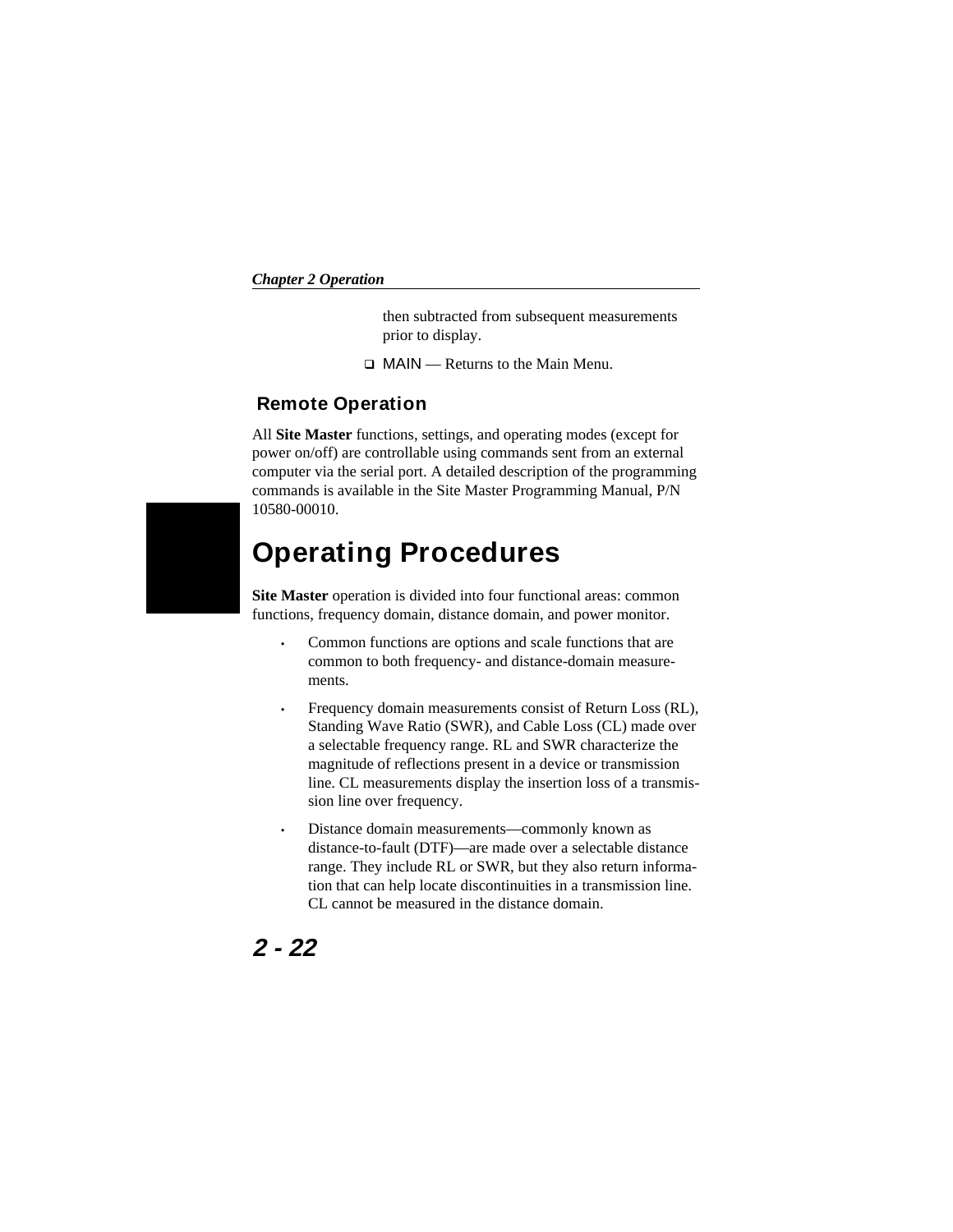• Power monitor measurements can be either absolute or relative to some base power level, and can be displayed in either dBm or Watts. To allow measurement and display of power levels above the unit's specified input, the user may attenuate the signal and enter the corresponding offset. The offset is added to the measured input power prior to display. Finally, a zero adjust function is provided to allow substraction of an inherent "noise" level prior to display.

**CAUTION:** The measurement system MUST be calibrated at the ambient temperature prior to making a measurement. You must calibrate when the setup frequency is changed. The instrument can store up to two calibrations. These stored calibrations are independent of any stored setups. When you recall a stored setup, perform a new calibration or recall a stored calibration.



## **Making Common Function Selections**

Common functions are options and scale functions that are common to both frequency- and distance-domain measurements.

#### **Applying Power**

- **Step 1.** Turn the **Site Master** on using the ON/OFF key.
- **Step 2.** Observe that the **Site Master** opening screen appears and that it performs a self test. The firmware version and model number are shown in the opening screen.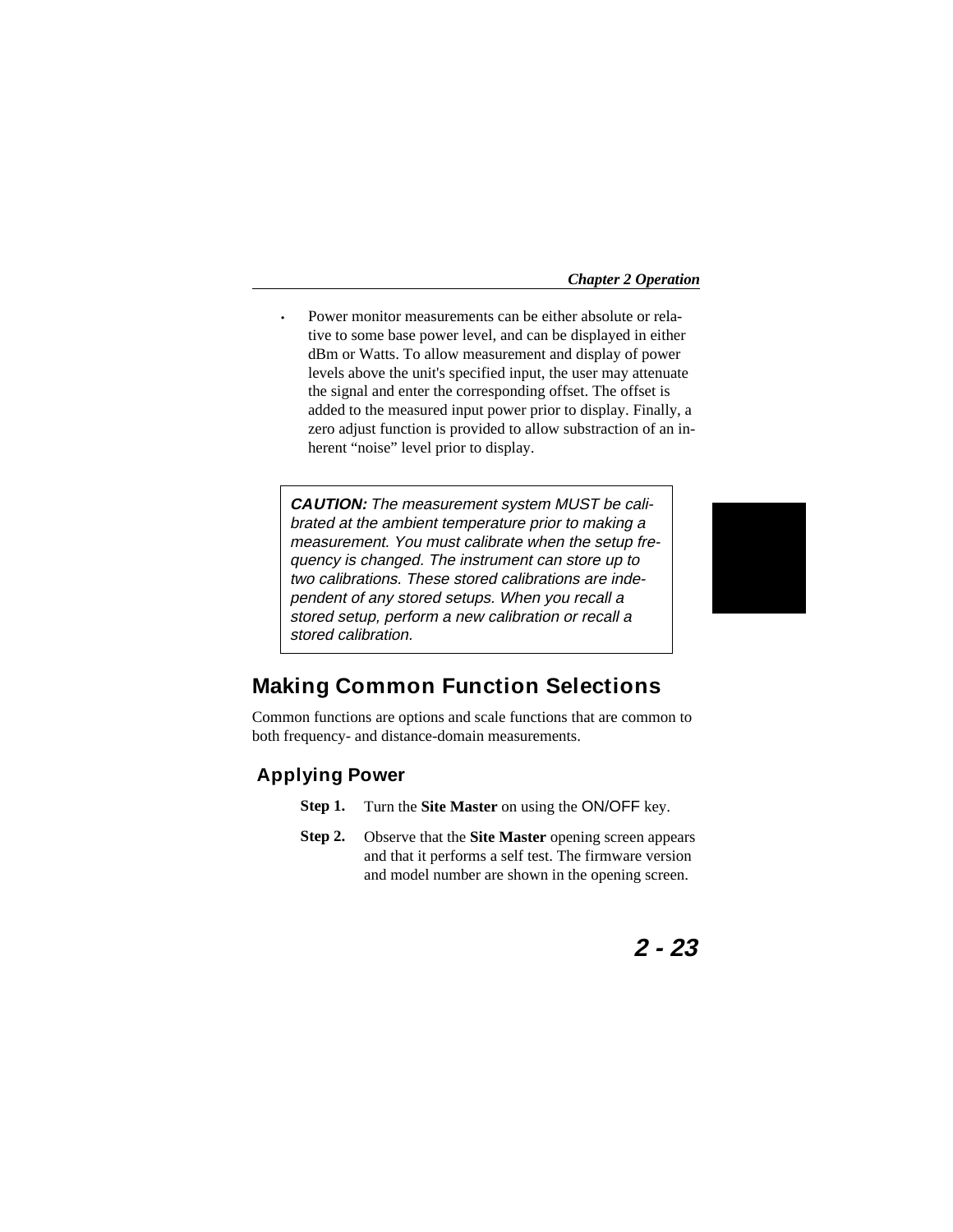*Chapter 2 Operation*

## **Setting Options**

- **Step 3.** Press the **OPT** soft key, from the Main Menu (page 2-8).
- **Step 4.** Accept or change the settings of the **B1** through **B8** options. Refer to pages 2-19 and 2-20 for a description of each option.

## **Setting Scale/Limits**

- **Step 5.** Press the **SCALE** soft key, from the Main Menu.
- **Step 6.** Accept or change the settings. To change, press the applicable **TOP**, **BOTTOM**, or **LIMIT** soft key and either:
	- $\Box$  Enter a numeric value from the keypad and press the ENTER key.
	- □ Or press the Up/Down Arrow key and press the ENTER key.

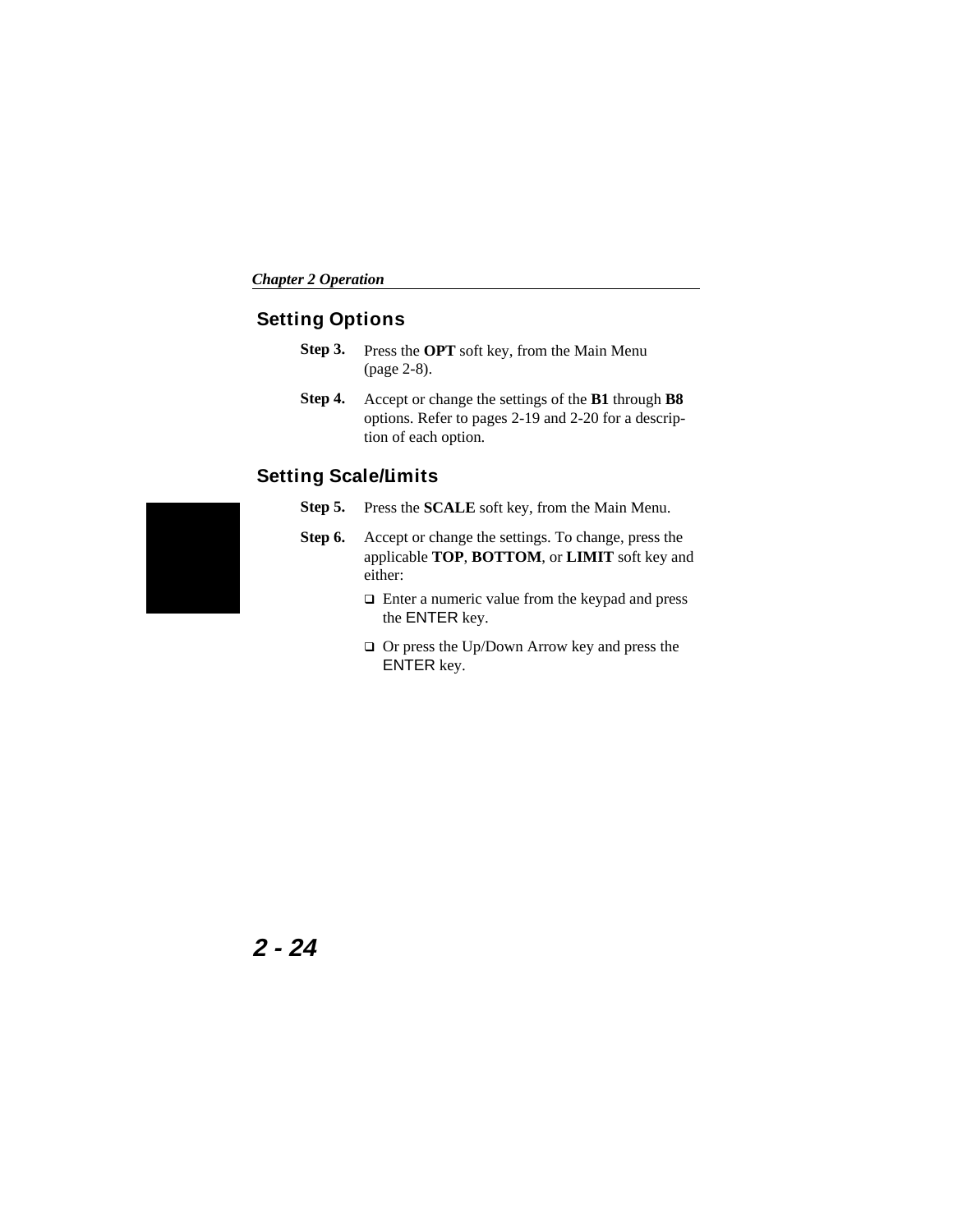# **Determining Remaining Battery Life**

A symbol that denotes the charge state of the battery is continuously displayed in the top-right corner of the display (Figure 2-8). A totally black bar indicates a fully charged battery.



*Figure 2-8. Battery Monitor*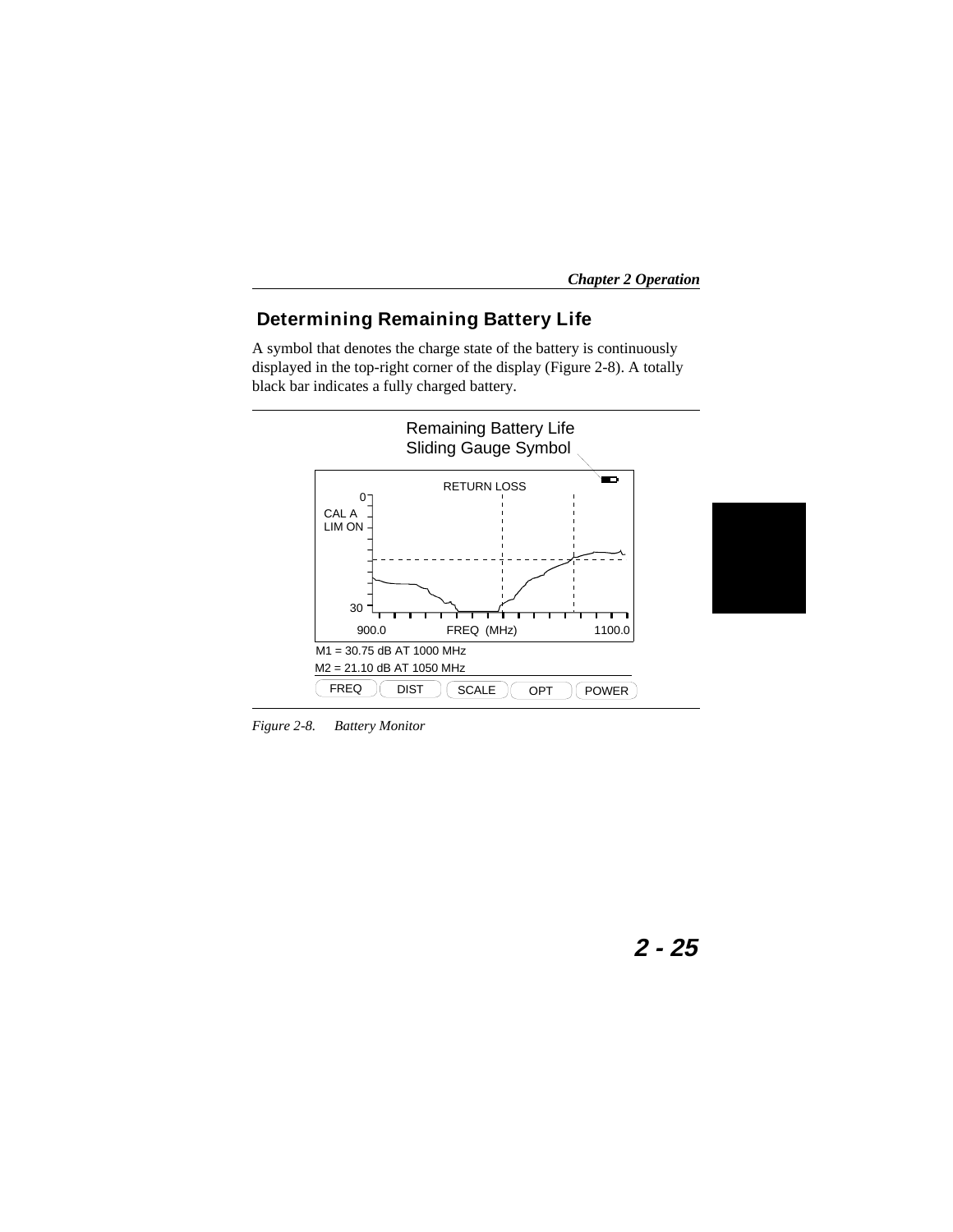# **Making Frequency-Domain Measurements**

Frequency domain measurements consist of Return Loss (RL), Standing Wave Ratio (SWR), or Cable Loss (CL) measurements made over a selectable frequency range.

# **Return Loss or SWR Measurement**

## **Selecting a Frequency Range**

- **Step 1.** Press the **FREQ** soft key, from the Main Menu (page 2-8).
- **Step 2.** Press the **F1** soft key from the Frequency Menu (page 2-9).
- **Step 3.** Enter the desired numerical value using the keypad or the Up/Down Arrow key (Figure 2-1, page 2-0). Press ENTER when data entry is complete.
- **Step 4.** Press the **F2** soft key.
- **Step 5.** Enter the desired numerical value using the keypad or the Up/Down Arrow key. Press ENTER when data entry is complete.
- **Step 6.** Check that the FREQ (MHz) scale in the display area indicates the new frequency start and stop values.

#### **Performing a Calibration**

**Step 7.** Perform a measurement calibration, using the START CAL key. Select CAL A or CAL B. Follow the ensuing "Connect OPEN, Press EN-TER," "Connect SHORT, Press ENTER," and

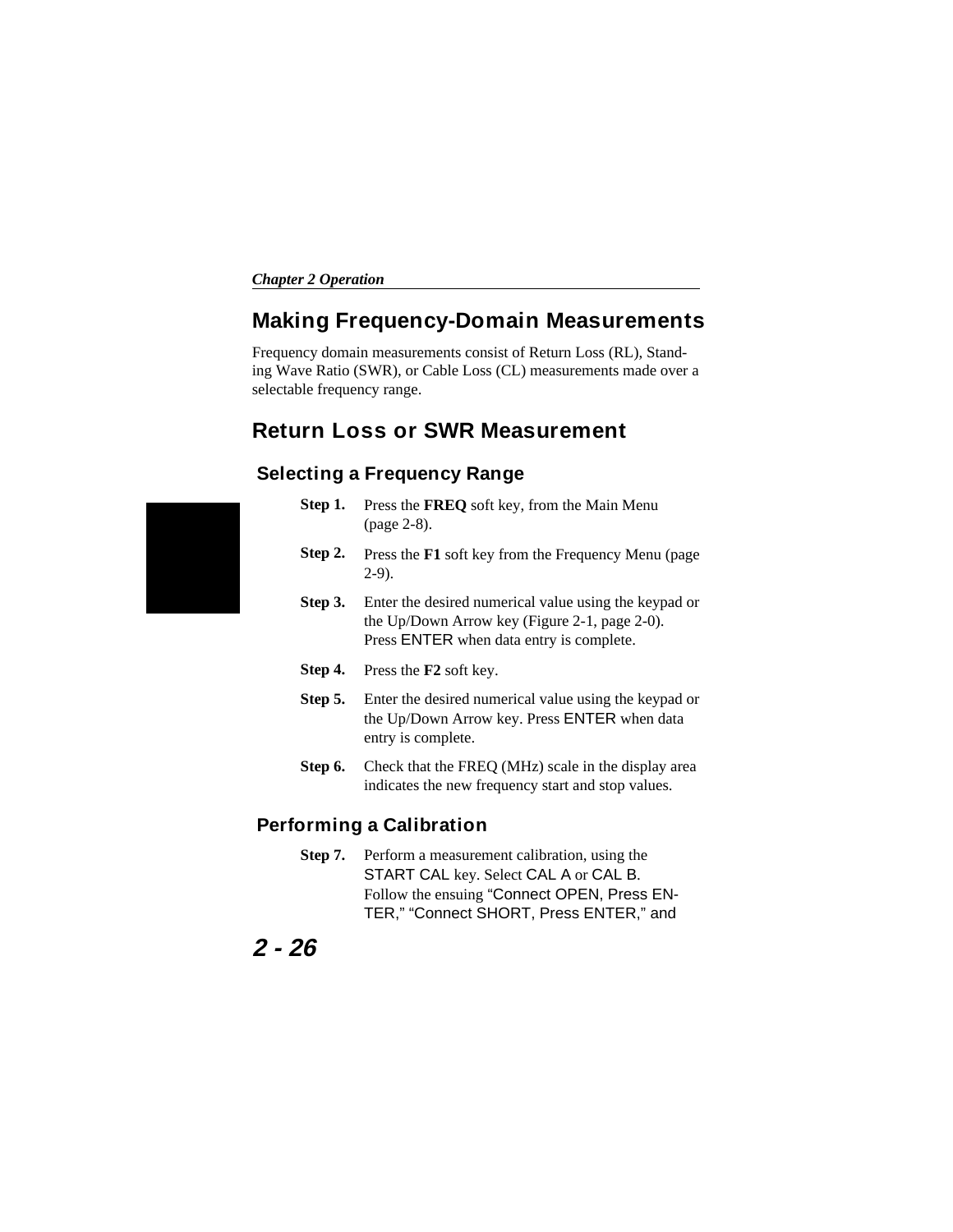*Chapter 2 Operation*

"Connect LOAD, Press ENTER" instructions that appear in the message area. Connect the respective Open, Short, and Load component to the end of the Test Port Extension Cable (Figure 2-9) prior to pressing ENTER.

After each selection, one of the messages "Measuring OPEN," "Measuring SHORT," or "Measuring LOAD" appears while the measurement is in progress.



*Figure 2-9. Measurement/Calibration Test Setup*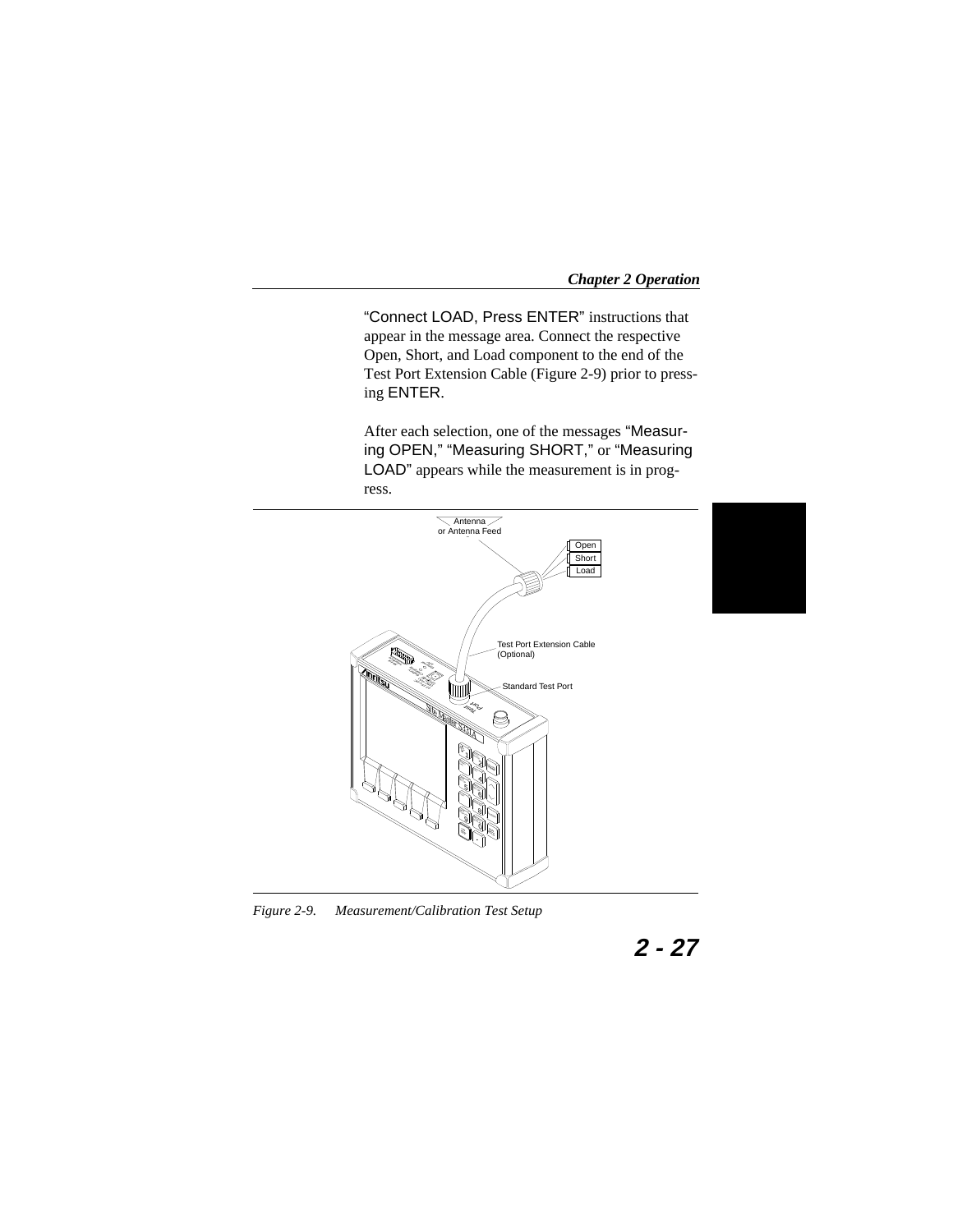*If, during a calibration, you wish to repeat a measurement or change the order in which the Open, Short, and Load are connected, press Up/Down Arrow key.*

#### NOTES:

For best calibration results — compensation for all measurement system uncertainties — ensure that the Open/Short/Load is at the end of the test port or optional extension cable; that is, at the same point that you will connect the antenna or device to be tested.

For best results, use a phase stable Test Port Extension Cable (see Optional Accessories). If you use a typical laboratory cable to extend the **Site Master** test port to the device-under-test, cable bending subsequent to the Open/ Short/Load calibration will cause uncompensated phase reflections inside the cable. Thus, cables which are NOT phase stable may cause measurement errors that are more pronounced as the test frequency increases.

*For optimum calibration, ANRITSU recommends using precision calibration components.*

#### **Making a Measurement**

- **Step 8.** Connect the device-under-test to the **Site Master** Test Port or the Test Port Extension Cable.
- **Step 9.** Observe the displayed waveform.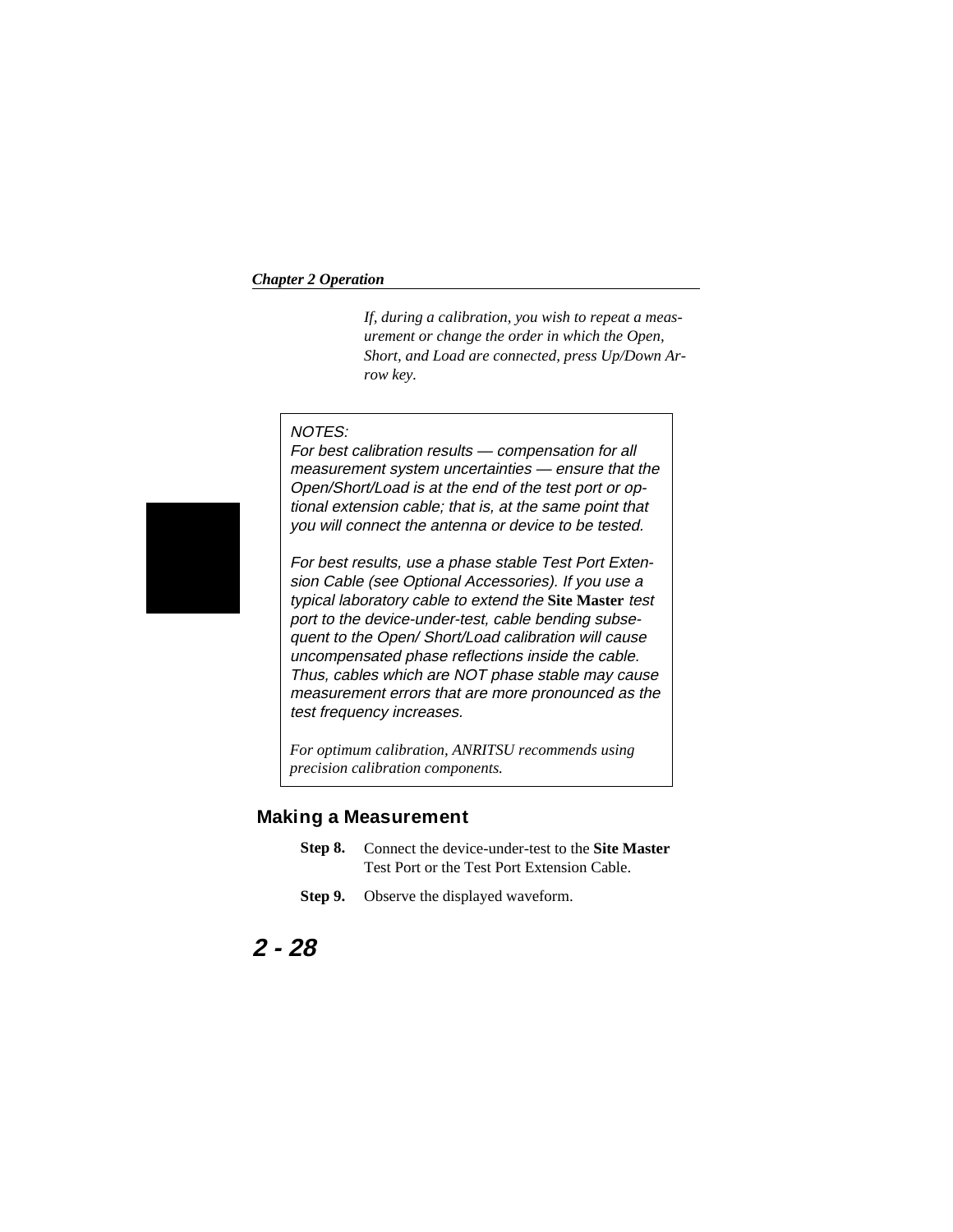## **Scaling the Display**

- **Step 10.** The display can be scaled using either of the following methods:
	- $\Box$  Automatically scale the display using the AUTO SCALE key (Figure 2-1, page 2-0).
	- □ Manually scale the display using the **SCALE** soft key—from the Main Menu—and the **TOP** and **BOTTOM** soft keys from the ensuing soft key menu (page 2-18).

## **Adjusting Markers**

- **Step 11.** Press the MARKER key (Figure 2-1, page 2-0) to call up the Markers Menu.
- **Step 12.** Press the M1 soft key on the Markers Menu to select Marker 1. This will open the Markers 2nd Level Menu. Press the **ON/OFF** soft key to turn M1 on. Press the **EDIT** soft key to open the M1 parameter for data entry. Enter the desired numerical value using the keypad or the Up/Down Arrow key (Figure 2-1, page 2-0). Press ENTER when the data entry is complete.
- **Step 13.** Press the **BACK** soft key to return to the Markers Menu.
- **Step 14.** Press the **M2** soft key on the Markers Menu to select Marker 2. This will open the Markers 2nd Level Menu. Press the **ON/OFF** soft key to turn M2 on. Press the **EDIT** soft key to open the M2 parameter for data entry. Enter the desired numerical value us-



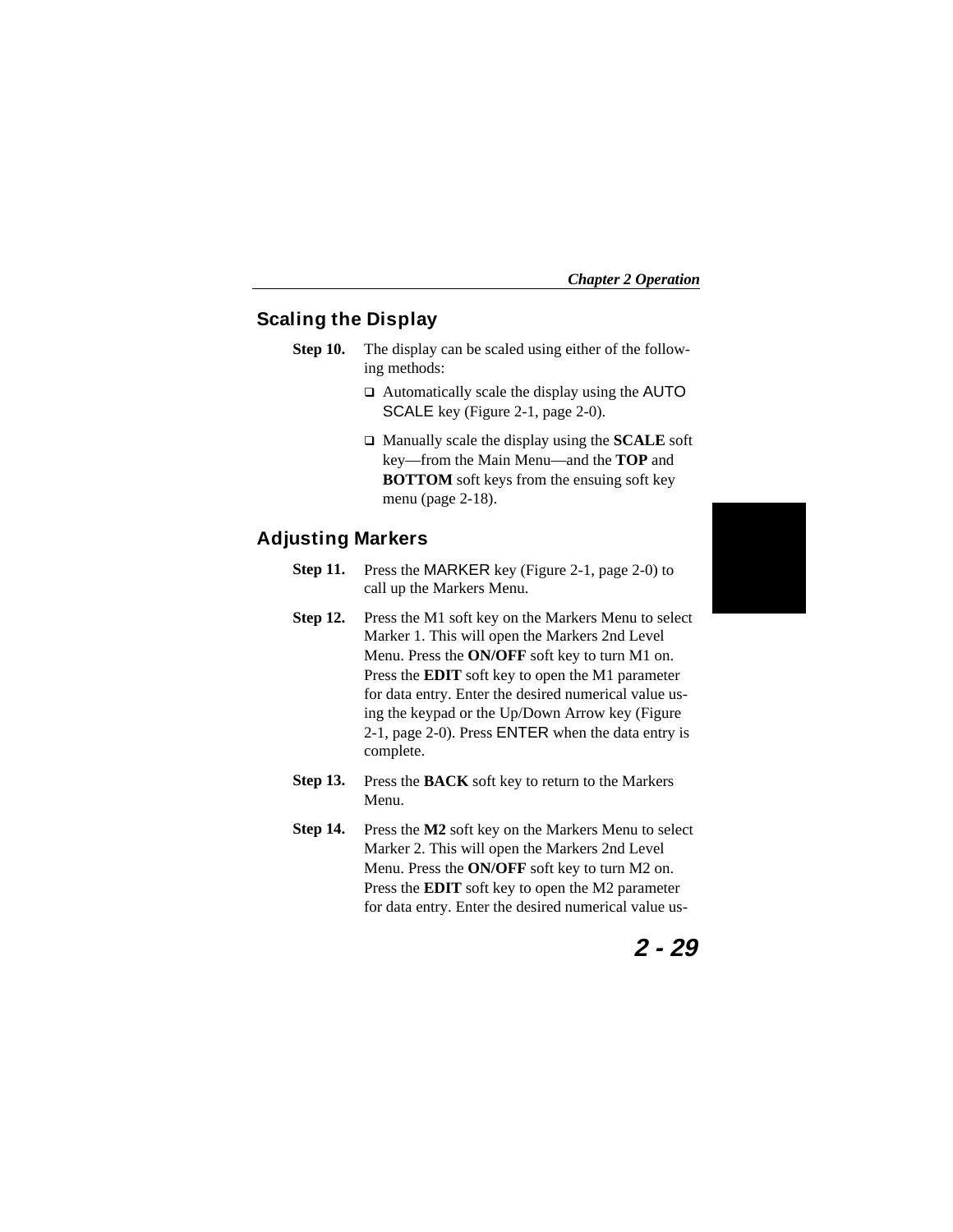*Chapter 2 Operation*

ing the keypad or the Up/Down Arrow key (Figure 2-1, page 2-0). Press ENTER when the data entry is complete.

**Step 15.** Press the **MAIN** soft key to return to the Main Menu.

#### **Adjusting a Limit**

- **Step 16.** Press the LIMIT key (Figure 2-1, page 2-0) to call up the Scale Menu.
- **Step 17.** If the Limit needs to be turned OFF, press the **LIMIT** soft key on the Scale Menu. If the Limit needs to be turned ON, press the **LIMIT**soft key again. This will open the Limit parameter for entry. If needed, enter the desired numerical value using the keypad or the Up/Down Arrow key (Figure 2-1, page 2-0). Press ENTER when the data entry is complete.
- **Step 18.** If you wish to have an audible beep when the trace is above the limit line, press the **OPT** soft key from the Main Menu (page 2-8).
- **Step 19.** Press the **B2** soft key from the Option Menu (page) 2-19) to toggle the limit beep indicator ON.

#### **Saving a Setup**

- **Step 20.** Press the SAVE SETUP key (Figure 2-1, page 2-0).
- **Step 21.** Enter the desired numerical value using the keypad (1) to 9) or the Up/Down Arrow key. Press ENTER when data entry is complete.

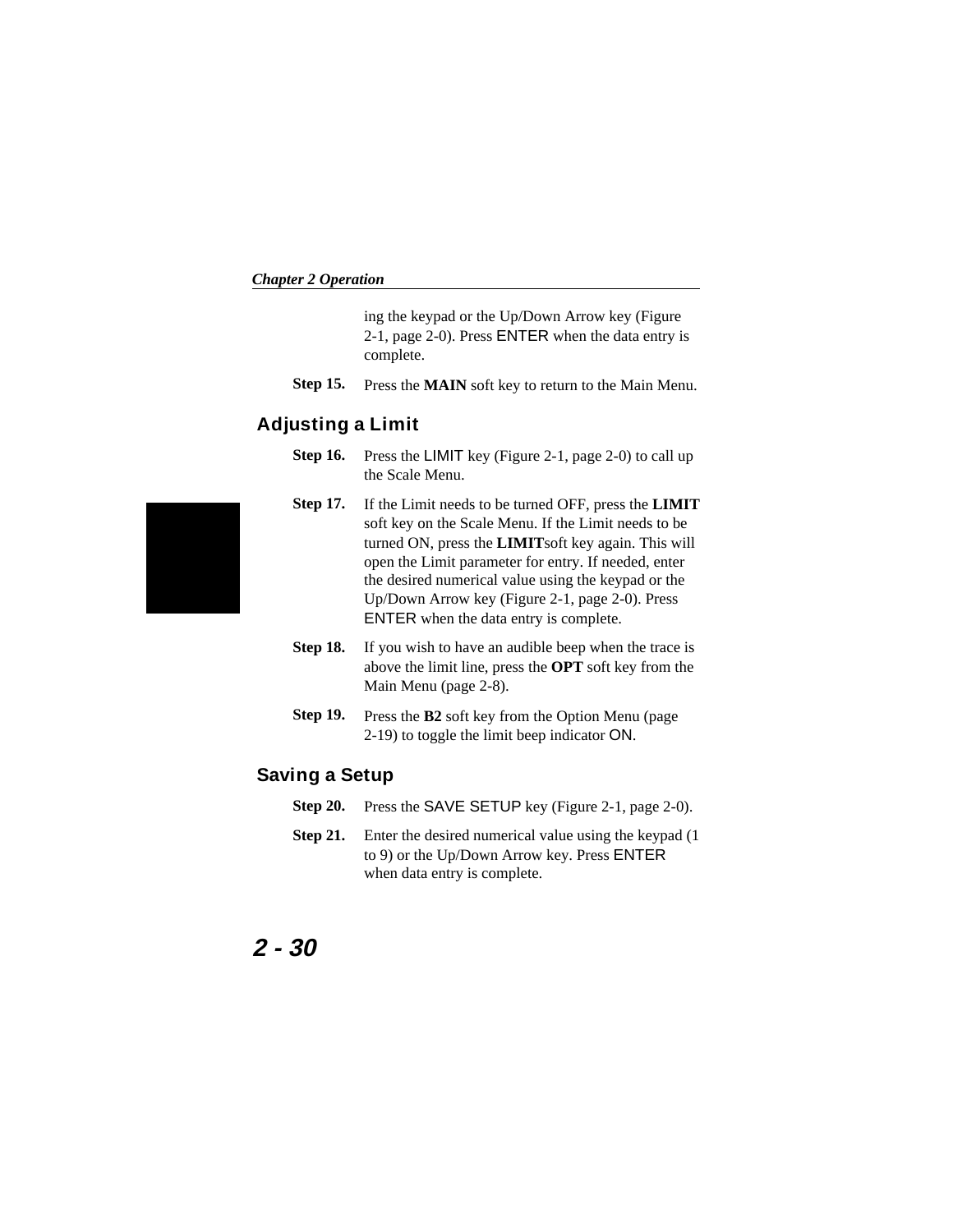## **Recalling a Setup**

- **Step 22.** Press the RECALL SETUP key.
- **Step 23.** Enter the desired numerical value using the keypad (1 to 9) or the Up/Down Arrow key. Press ENTER when data entry is complete. To restore the factory defaults, enter 0, then press ENTER.

## **Storing a Display**

- **Step 24.** Press the SAVE DISPLAY key.
- **Step 25.** Enter the desired numerical value using the keypad (1 to 40) or the Up/Down Arrow key. Press ENTER when data entry is complete.

## **Recalling a Display**

- **Step 26.** Press the RECALL DISPLAY key.
- **Step 27.** Enter the desired numerical value using the keypad (1 to 40) or the Up/Down Arrow key. Press ENTER when data entry is complete.

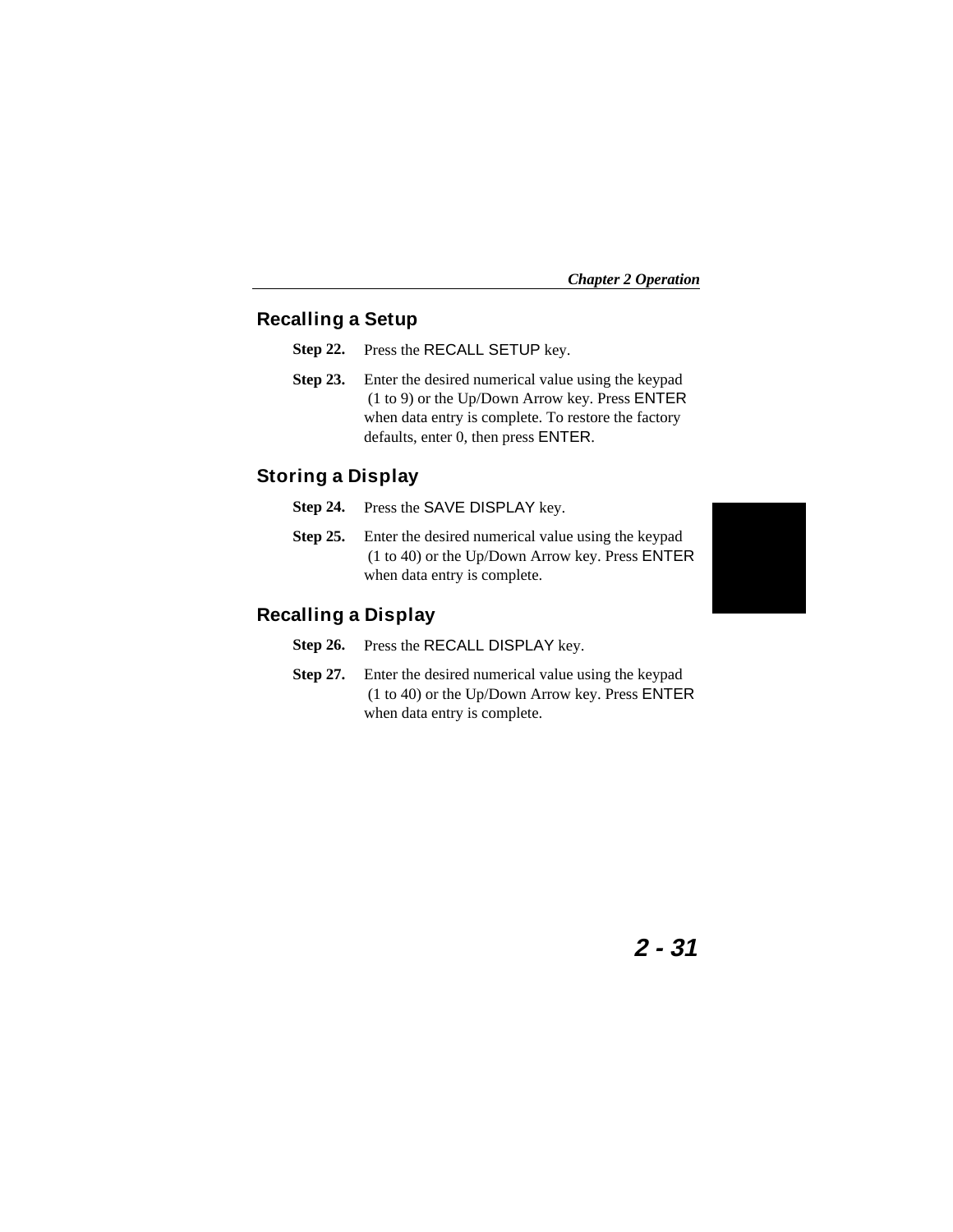## **Cable Loss Measurement**

#### **Selecting a Frequency Range**

- **Step 1.** Press the **FREQ** soft key, from the Main Menu (page 2-8).
- **Step 2. Press the** F1 soft key from the Frequency Menu (page 2-9).
- **Step 3.** Enter the desired numerical value using the keypad or the Up/Down Arrow key (Figure 2-1, page 2-0). Press ENTER when data entry is complete.
- **Step 4.** Press the **F2** soft key.
- **Step 5.** Enter the desired numerical value using the keypad or the Up/Down Arrow key. Press ENTER when data entry is complete.
- **Step 6.** Check that the FREQ (MHz) scale in the display area indicates the new frequency start and stop values.

## **Performing a Calibration**

**Step 7.** Perform a measurement calibration, using the START CAL key. Select CAL A or CAL B. Follow the ensuing "Connect OPEN, Press ENTER," "Connect SHORT, Press ENTER," and "Connect LOAD, Press ENTER" instructions that appear in the message area. Connect the respective Open, Short, and Load component to the end of the Test Port Extension Cable (Figure 2-9, page 2-27) prior to pressing ENTER.

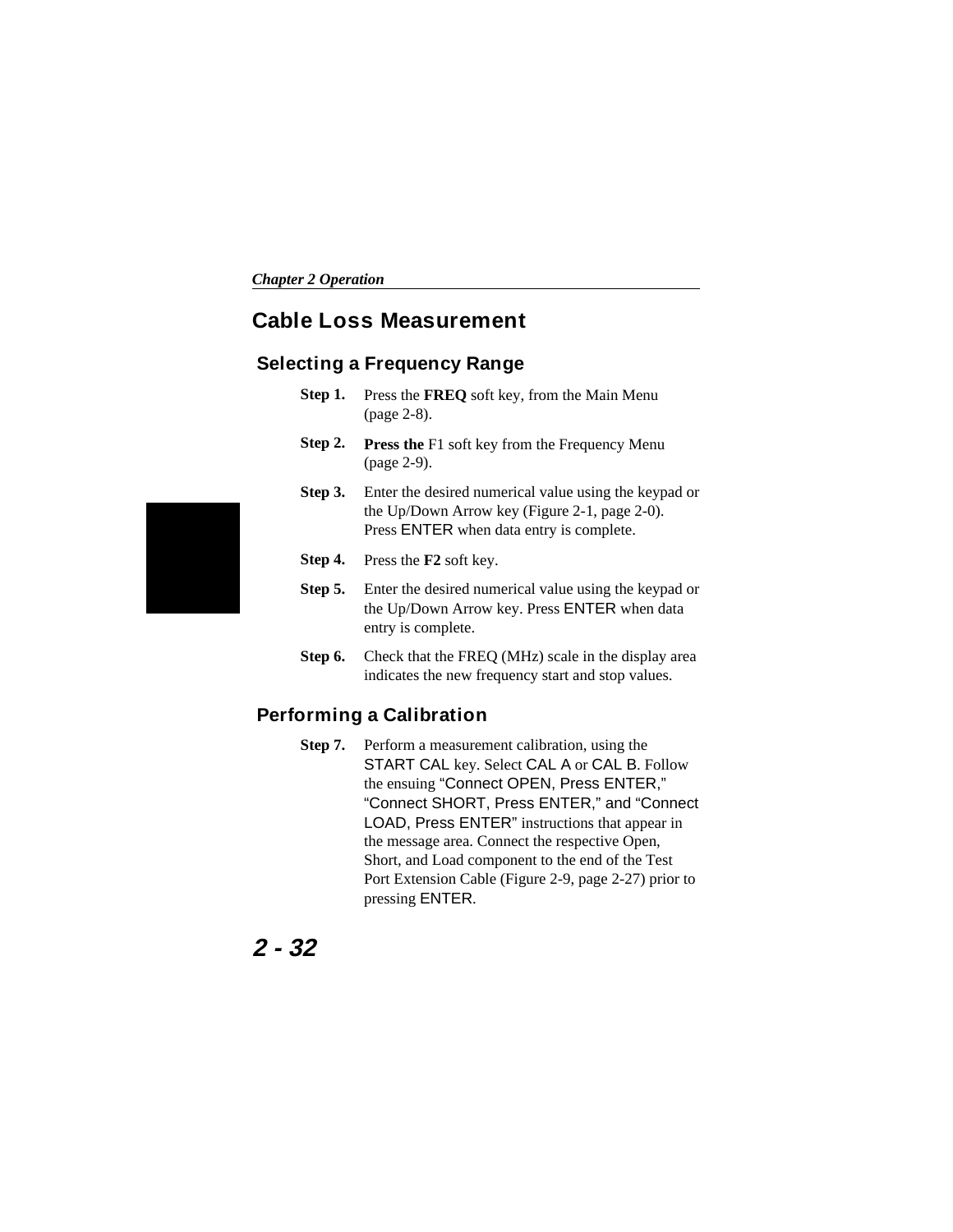After each selection, one of the messages "Measuring OPEN," "Measuring SHORT," or "Measuring LOAD" appears while the measurement is in progress.

*If, during a calibration, you wish to repeat a measurement or change the order in which the Open, Short, and Load are connected, press Up/Down Arrow key.*

#### NOTES:

For best calibration results — compensation for all measurement system uncertainties — ensure that the Open/Short/Load is at the end of the test port or optional extension cable; that is, at the same point that you will connect the antenna or device to be tested.

For best results, use a phase stable Test Port Extension Cable (see Optional Accessories). If you use a typical laboratory cable to extend the **Site Master** test port to the device-under-test, cable bending subsequent to the Open/ Short/Load calibration will cause uncompensated phase reflections inside the cable. Thus, cables which are NOT phase stable may cause measurement errors that are more pronounced as the test frequency increases.

*For optimum calibration, ANRITSU recommends using precision calibration components.*

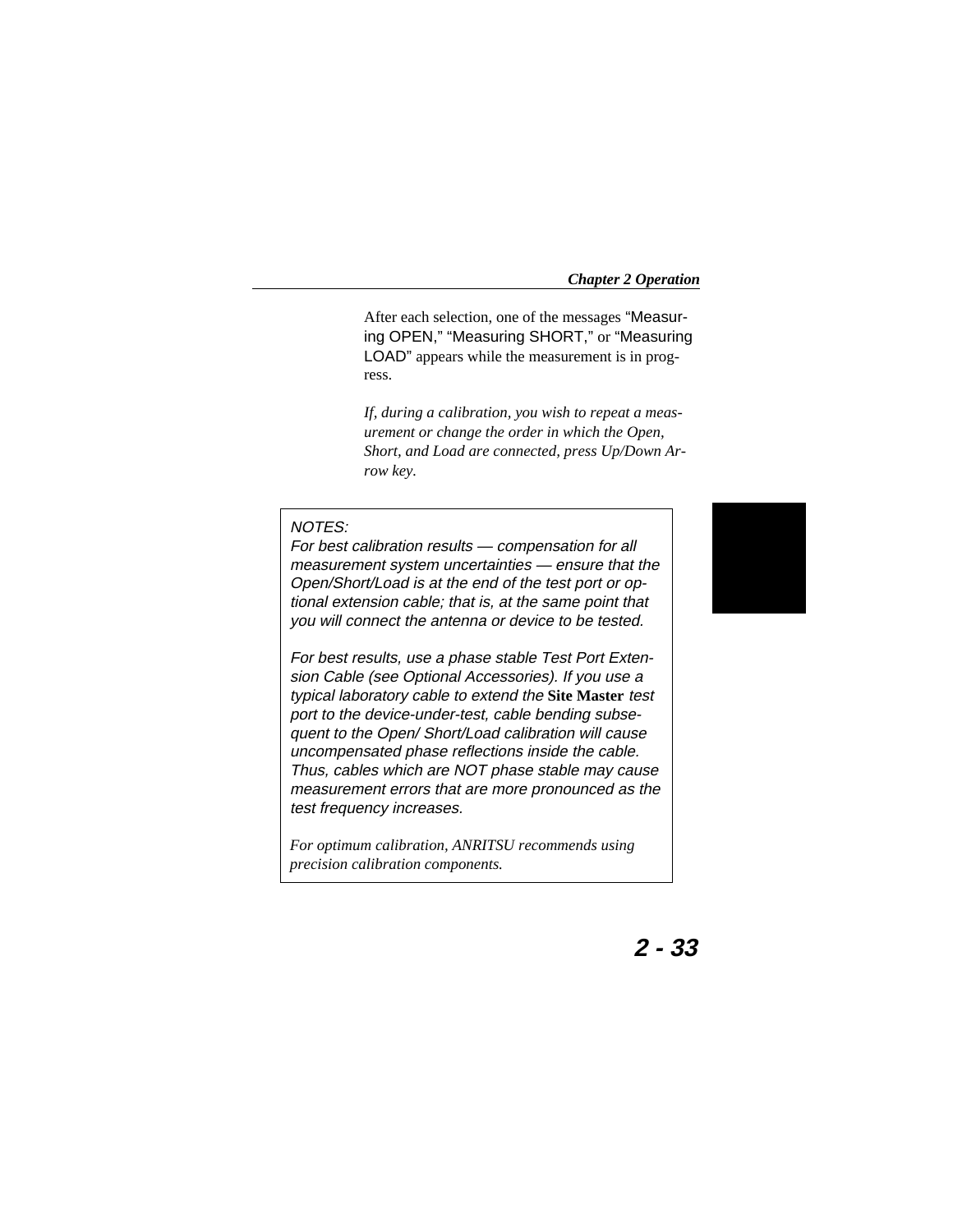*Chapter 2 Operation*

#### **Making a Measurement**

- **Step 8.** Connect the cable to be tested to the **Site Master** Test Port or the end of the Test Port Extension Cable (if used).
- **Step 9.** Place an Open or Short at the other end of the cable.
- **Step 10.** Observe the displayed cable loss vs frequency.

#### **Scaling the Display**

- **Step 11.** The display can be scaled using either of the following methods:
	- $\Box$  Automatically scale the display using the AUTO SCALE key (Figure 2-1, page 2-0).
	- q Manually scale the display using the **SCALE** soft key—from the Main Menu—and the **TOP** and **BOTTOM** soft keys from the ensuing soft key menu (page 2-18).

#### **Adjusting Markers**

- **Step 12.** Press the MARKER key (Figure 2-1, page 2-0) to call up the Marker Menu.
- **Step 13.** Press the **M1** soft key on the Markers Menu to select Marker 1. This will open the Markers 2nd Level Menu. Press the **ON/OFF** soft key to turn M1 on. Press the **EDIT** soft key to open the M1 parameter for data entry. Enter the desired numerical value using the keypad or the Up/Down Arrow key (Figure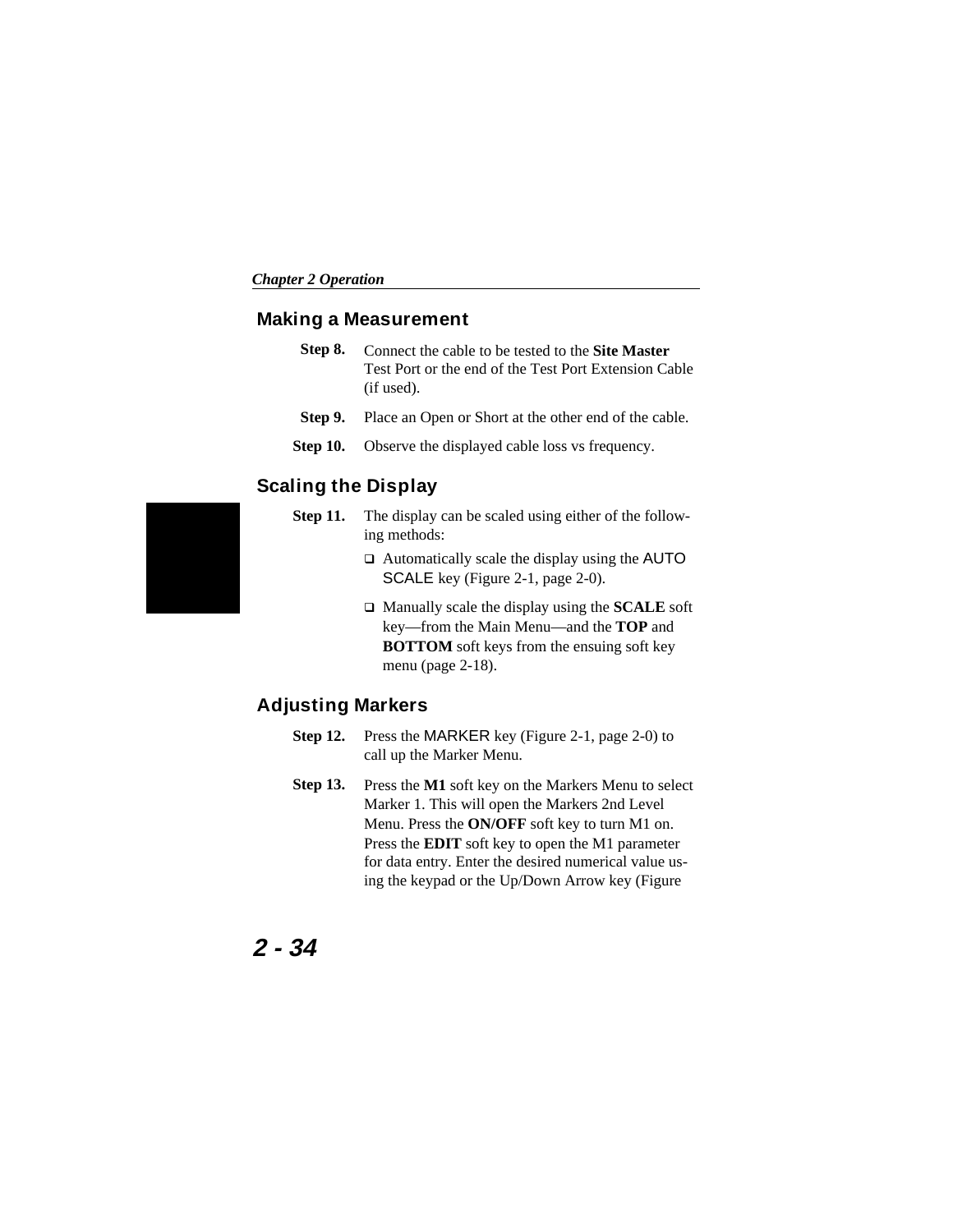2-1, page 2-0). Press ENTER when the data entry is complete.

- **Step 14.** Press the **BACK** soft key to return to the Markers Menu.
- **Step 15.** Press the **M2** soft key on the Markers Menu to select Marker 2. This will open the Markers 2nd Level Menu. Press the **ON/OFF** soft key to turn M2 on. Press the **EDIT** soft key to open the M2 parameter for data entry. Enter the desired numerical value using the keypad or the Up/Down Arrow key (Figure 2-1, page 2-0). Press ENTER when the data entry is complete.



**Step 16.** Press the **MAIN** soft key to return to the Main Menu.

#### **Adjusting a Limit**

- **Step 17.** Press the LIMIT key (Figure 2-1, page 2-0) to call up the Scale Menu.
- **Step 18.** If the Limit needs to be turned OFF, press the **LIMIT** soft key on the Scale Menu. If the Limit needs to be turned ON, press the **LIMIT** soft key again. This will open the Limit parameter for entry. If needed, enter the desired numerical value using the keypad or the Up/Down Arrow key (Figure 2-1, page 2-0). Press ENTER when the data entry is complete.
- **Step 19.** If you wish to have an audible beep when the trace is above the limit line, press the **OPT** soft key from the Main Menu (page 2-8).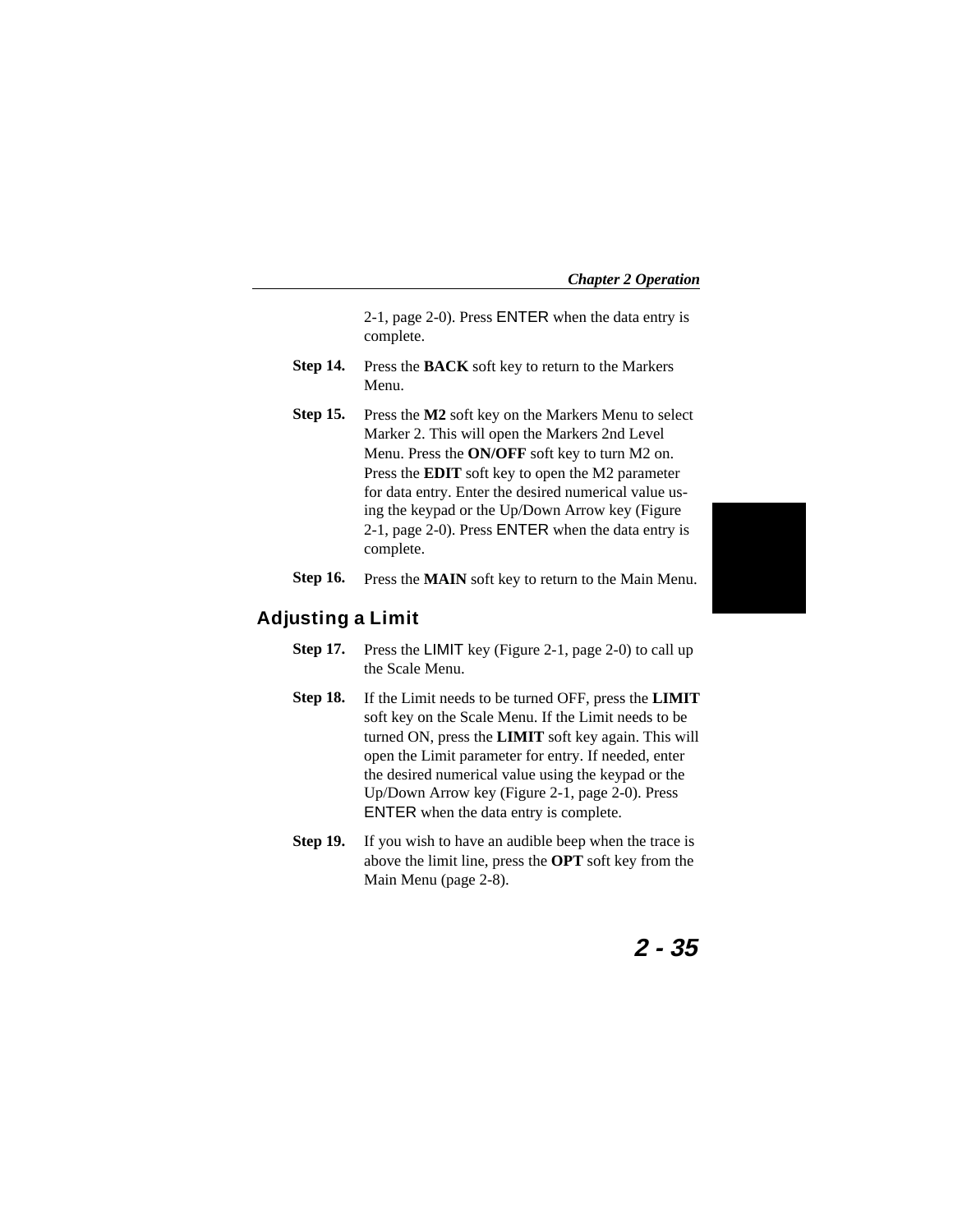*Chapter 2 Operation*

**Step 20.** Press the **B2** soft key from the Option Menu (page 2-19) to toggle the limit beep indicator ON.

#### **Saving a Setup**

- **Step 21.** Press the SAVE SETUP key (Figure 2-1, page 2-0).
- **Step 22.** Enter the desired numerical value using the keypad (1 to 9) or the Up/Down Arrow key. Press ENTER when data entry is complete.

## **Recalling a Setup**

- Step 23. Press the RECALL SETUP key.
- **Step 24.** Enter the desired numerical value using the keypad (1 to 9) or the Up/Down Arrow key. Press ENTER when data entry is complete. To restore the factory defaults, enter 0, then press ENTER.

#### **Storing a Display**

- **Step 25.** Press the SAVE DISPLAY key.
- **Step 26.** Enter the desired numerical value using the keypad (1 to 40) or the Up/Down Arrow key. Press ENTER when data entry is complete.

#### **Recalling a Display**

- **Step 27.** Press the RECALL DISPLAY key.
- **Step 28.** Enter the desired numerical value using the keypad (1 to 40) or the Up/Down Arrow key. Press ENTER when data entry is complete.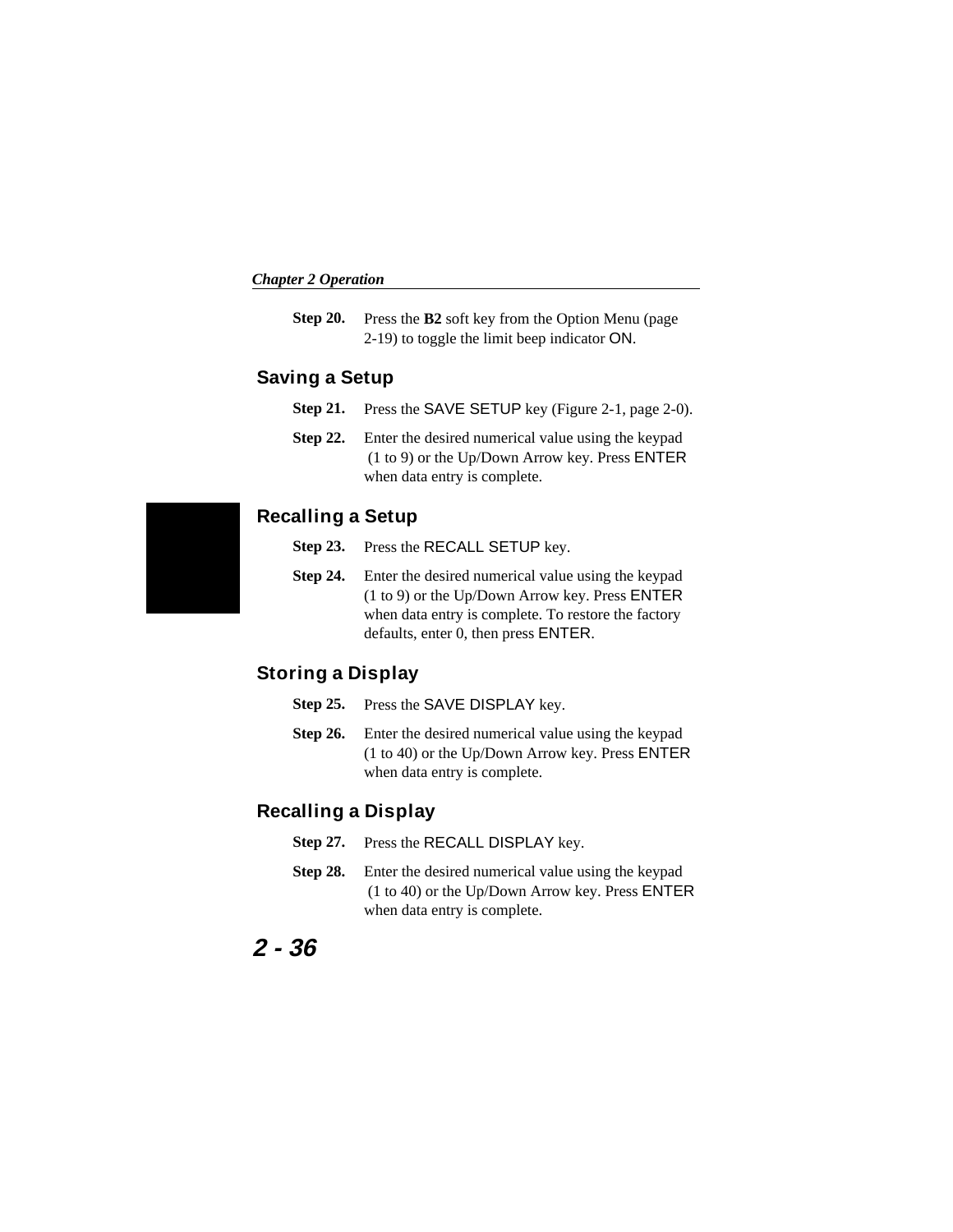# **Making Distance-Domain Measurements**

Distance domain measurements—commonly known as distance-tofault (DTF)—are made over a selectable distance range. They return information that can help locate discontinuities in a transmission line.

#### **Selecting a Frequency Range**





- **Step 1.** Press the **FREQ** soft key, from the Main Menu (page 2-8).
- **Step 2.** Press the **F1** soft key from the ensuing soft key menu.
- **Step 3.** Enter the desired numerical value using the keypad or the Up/Down Arrow key (Figure 2-1, page 2-0). Press ENTER when data entry is complete.
- **Step 4.** Press the **F2** soft key.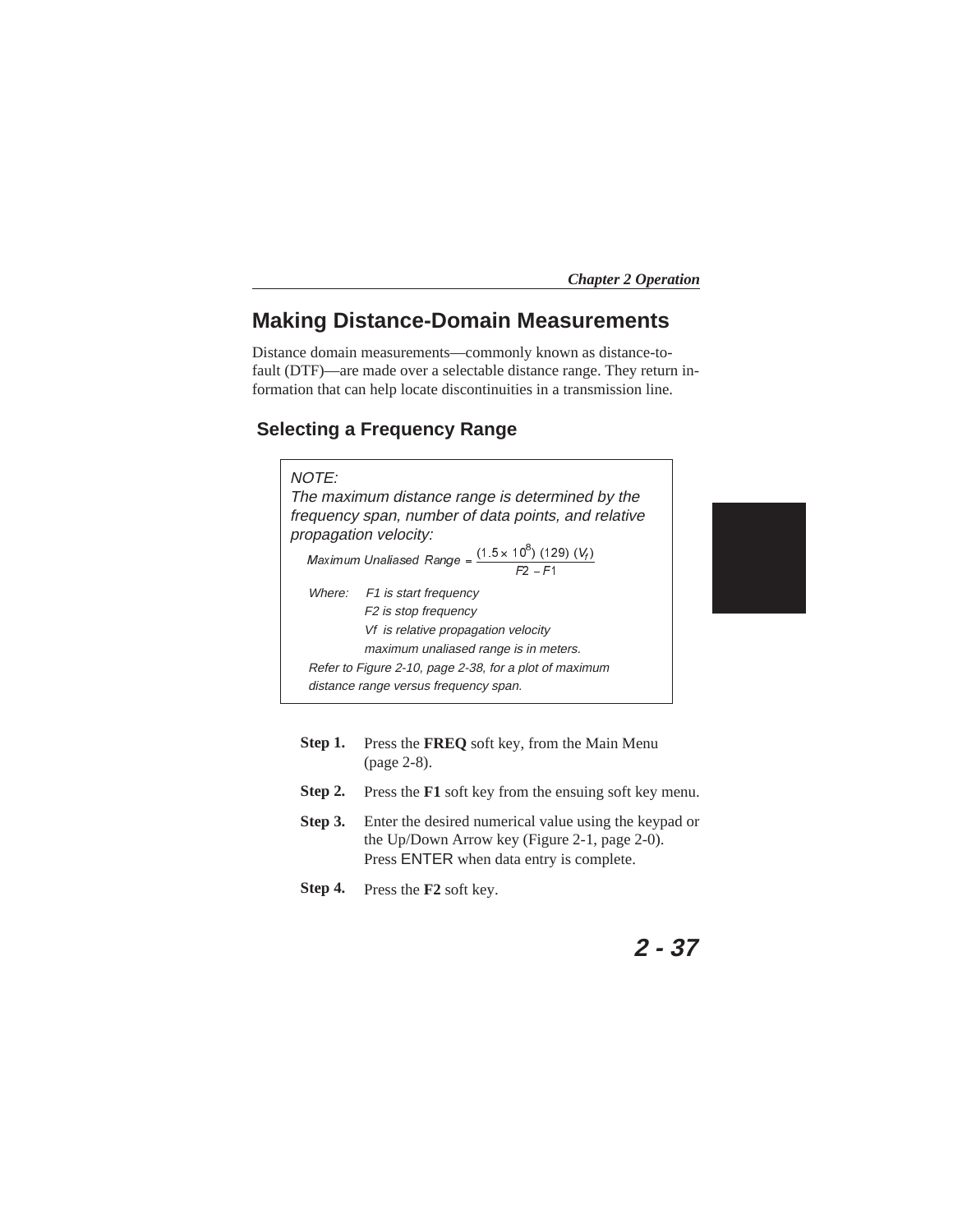

*Figure 2-10. Maximum Distance and Resolution vs Frequency Span*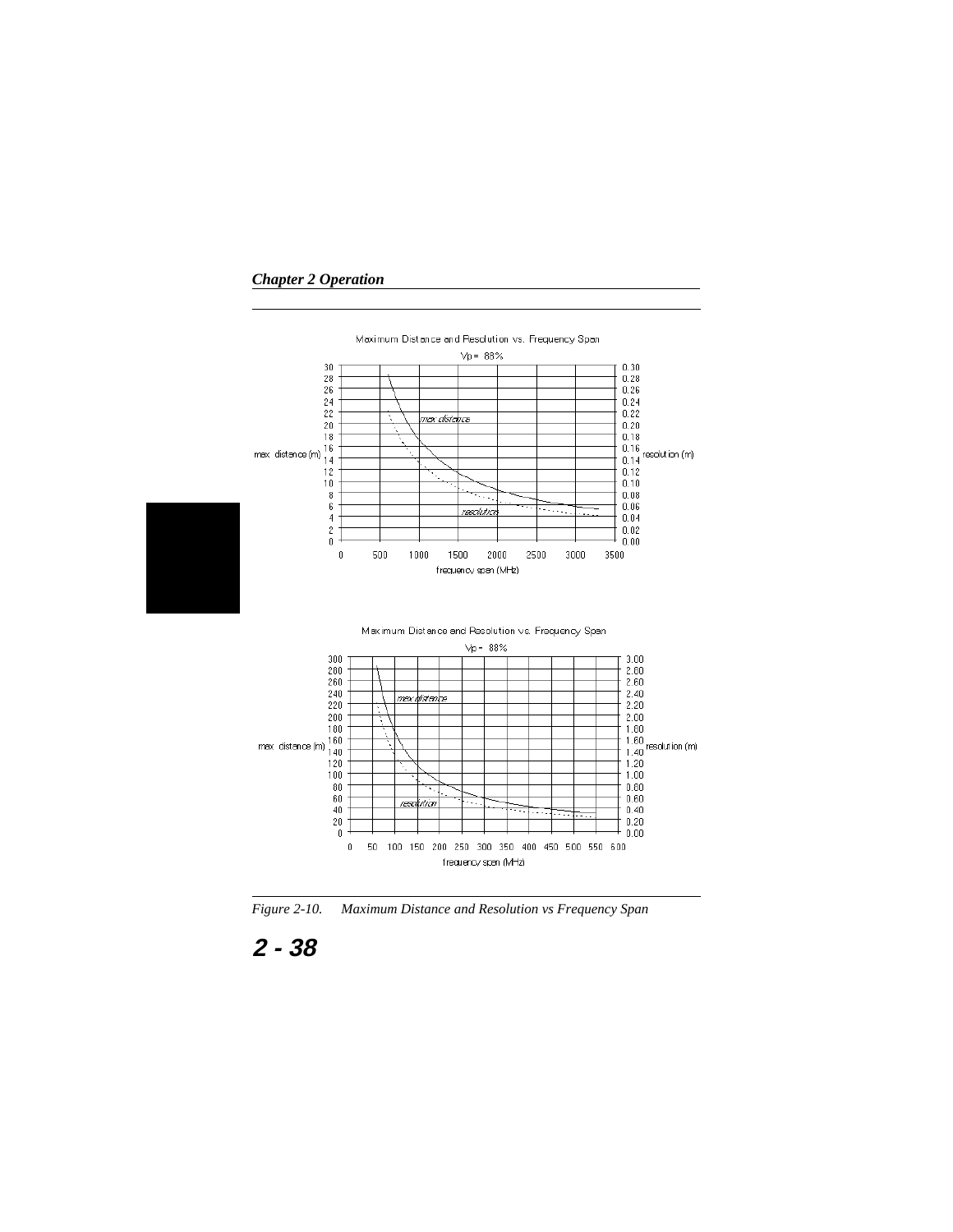- **Step 5.** Enter the desired numerical value using the keypad or the Up/Down Arrow key. Press ENTER when data entry is complete.
- **Step 6.** Check that the FREQ (MHz) scale in the display area indicates the new frequency start and stop values.

#### **Performing a Calibration**

**Step 7.** Perform a measurement calibration, using the START CAL key. Select CAL A or CAL B. Follow the ensuing "Connect OPEN, Press ENTER," "Connect SHORT, Press ENTER," and "Connect LOAD, Press ENTER" instructions that appear in the message area. Connect the respective Open, Short, and Load component to the end of the Test Port Extension Cable (Figure 2-9, page 2-27) prior to pressing ENTER.

After each selection, one of the messages "Measuring OPEN," "Measuring SHORT," and "Measuring LOAD" appears while the measurement is in progress.

*If, during a calibration, you wish to repeat a measurement or change the order in which the Open, Short, and Load are connected, press Up/Down arrow key.*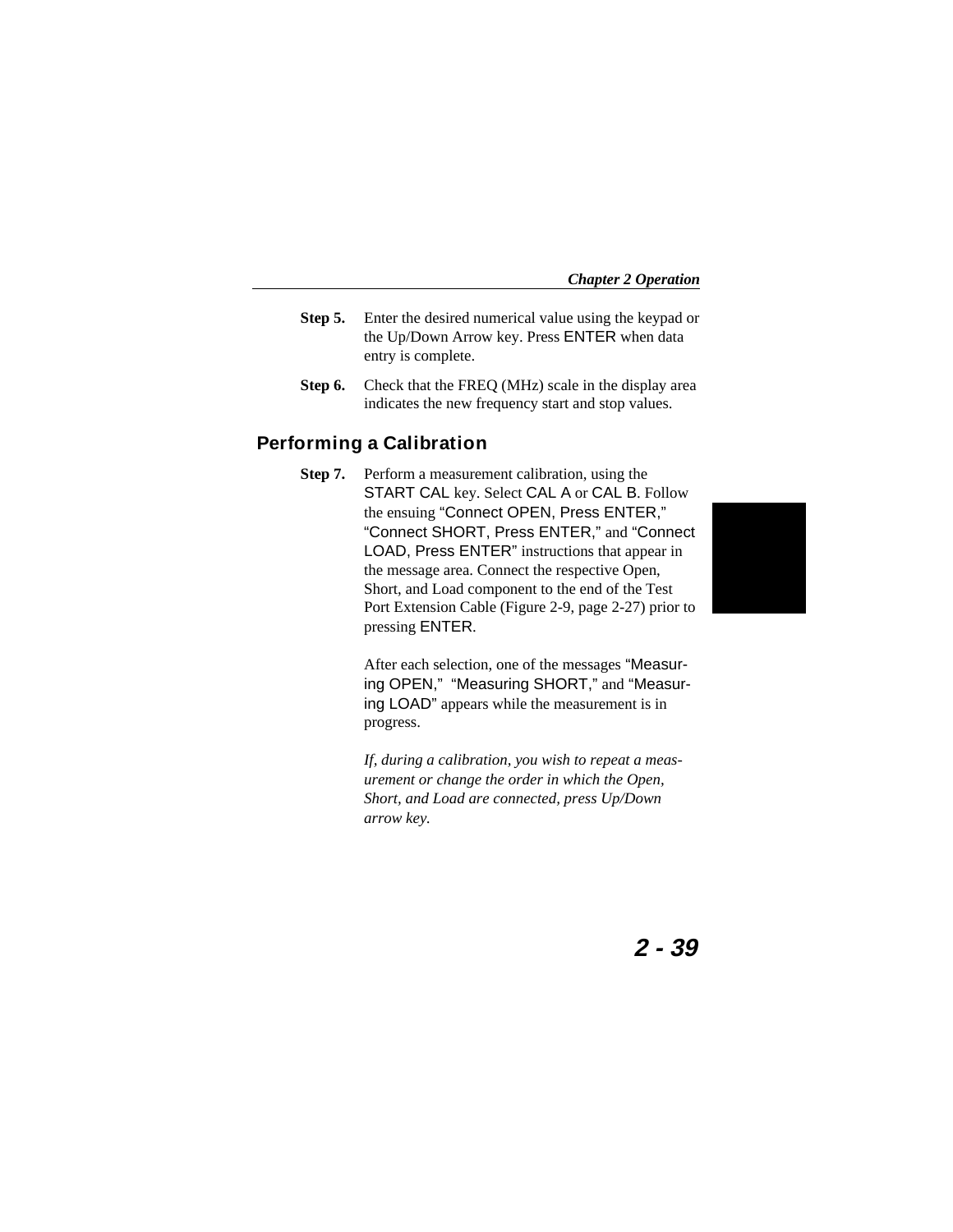#### NOTES:

For best calibration results — compensation for all measurement system uncertainties — ensure that the Open/Short/Load is at the end of the test port or optional extension cable; that is, at the same point that you will connect the antenna or device to be tested.

For best results, use a phase stable Test Port Extension Cable (see Optional Accessories). If you use a typical laboratory cable to extend the **Site Master** test port to the device-under- test, cable bending subsequent to the Open/ Short/Load calibration will cause uncompensated phase reflections inside the cable. Thus, cables which are NOT phase stable may cause measurement errors that are more pronounced as the test frequency increases.

*For optimum calibration, ANRITSU recommends using precision calibration components.*

#### **Performing aDTF Measurement**

- **Step 8.** Press the **DIST** soft key, from the Main Menu (page 2-8).
- **Step 9.** Press the **D1** soft key from the ensuing soft key menu (page 2-13).
- **Step 10.** Enter the desired numerical value using the keypad or the Up/Down Arrow key (Figure 2-1, page 2-0). Press ENTER when data entry is complete.
- **Step 11.** Repeat the above two steps for **D2**.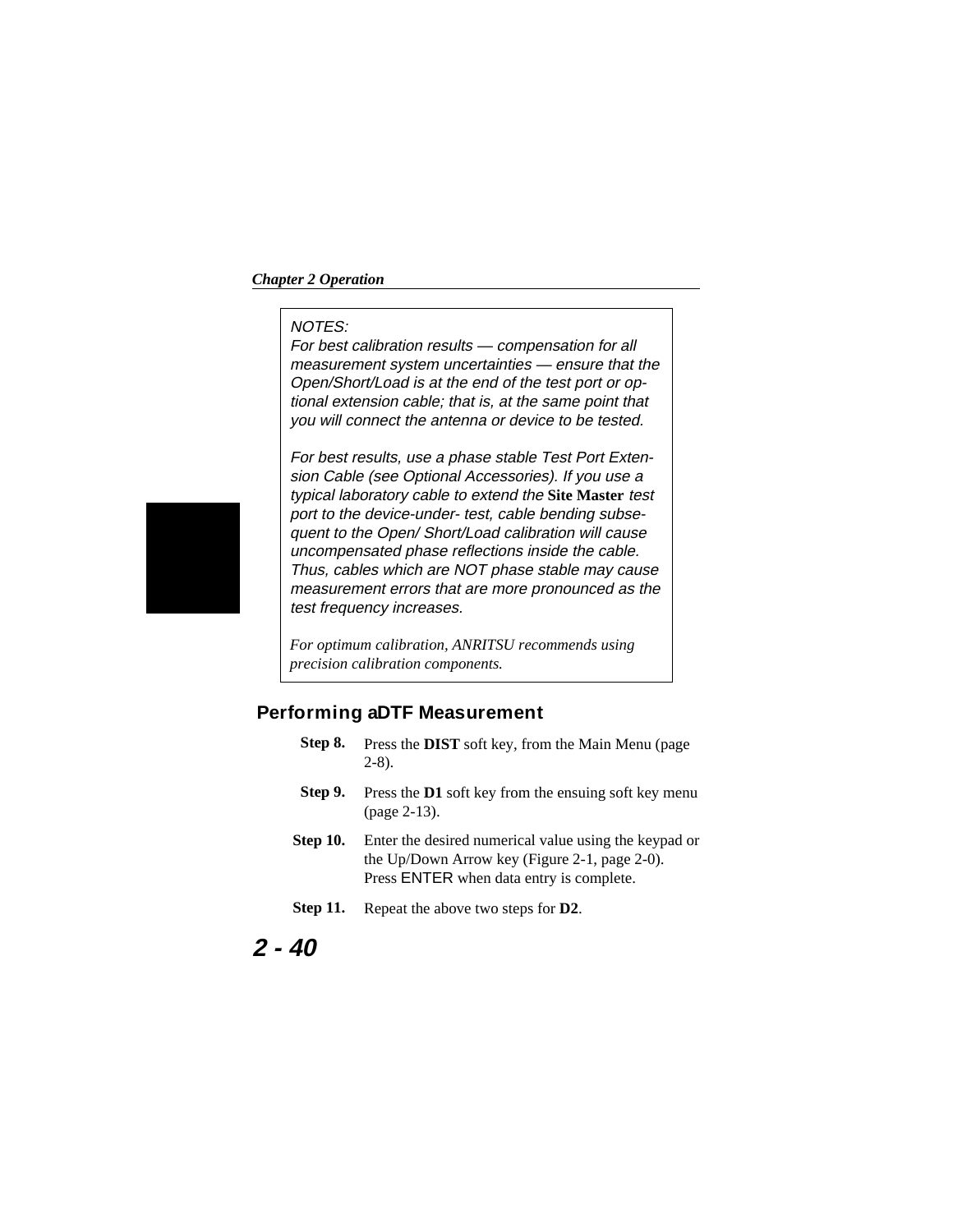| <b>Chapter 2 Operation</b> |  |  |  |
|----------------------------|--|--|--|
|----------------------------|--|--|--|

| <b>Step 12.</b> Press the MKRS soft key to go to the Markers Menu |
|-------------------------------------------------------------------|
| (page 2-10).                                                      |

- **Step 13.** Press the **M1** soft key.
- **Step 14.** Press the **ON/OFF** soft key to turn M1 on, then press the **EDIT** soft key. Enter the desired numerical value using the keypad or the Up/Down Arrow key. Press ENTER when data entry is complete.
- **Step 15.** Press the **BACK** soft key to return to the Markers Menu.
- **Step 16.** Repeat steps 13 thru 15 for **M2**.
- **Step 17.** Press the **MAIN** soft key to return to the Main Menu.
- **Step 18.** Press the **DIST** soft key to go to the Distance Menu.
- **Step 19.** Press the **MORE** soft key to go to the Distance Sub-Menu.
- **Step 20.** Press the **CABLE** soft key to select a coaxial cable from the menu *or* press the **LOSS** and **PROP V** soft keys to enter cable loss and relative propagation velocity parameters manually (page 2-14). The loss of the cable shown in the cable menu is @1000 MHz.
- **Step 21.** Enter the desired numerical values using the keypad or the Up/Down Arrow key. Press ENTER when data entry is complete.
- **Step 22.** Press the **MAIN** soft key to return to the Main Menu.
- **Step 23.** After calculations are complete (approximately 8 seconds), observe that the message area displays the return loss data at the two marker points.



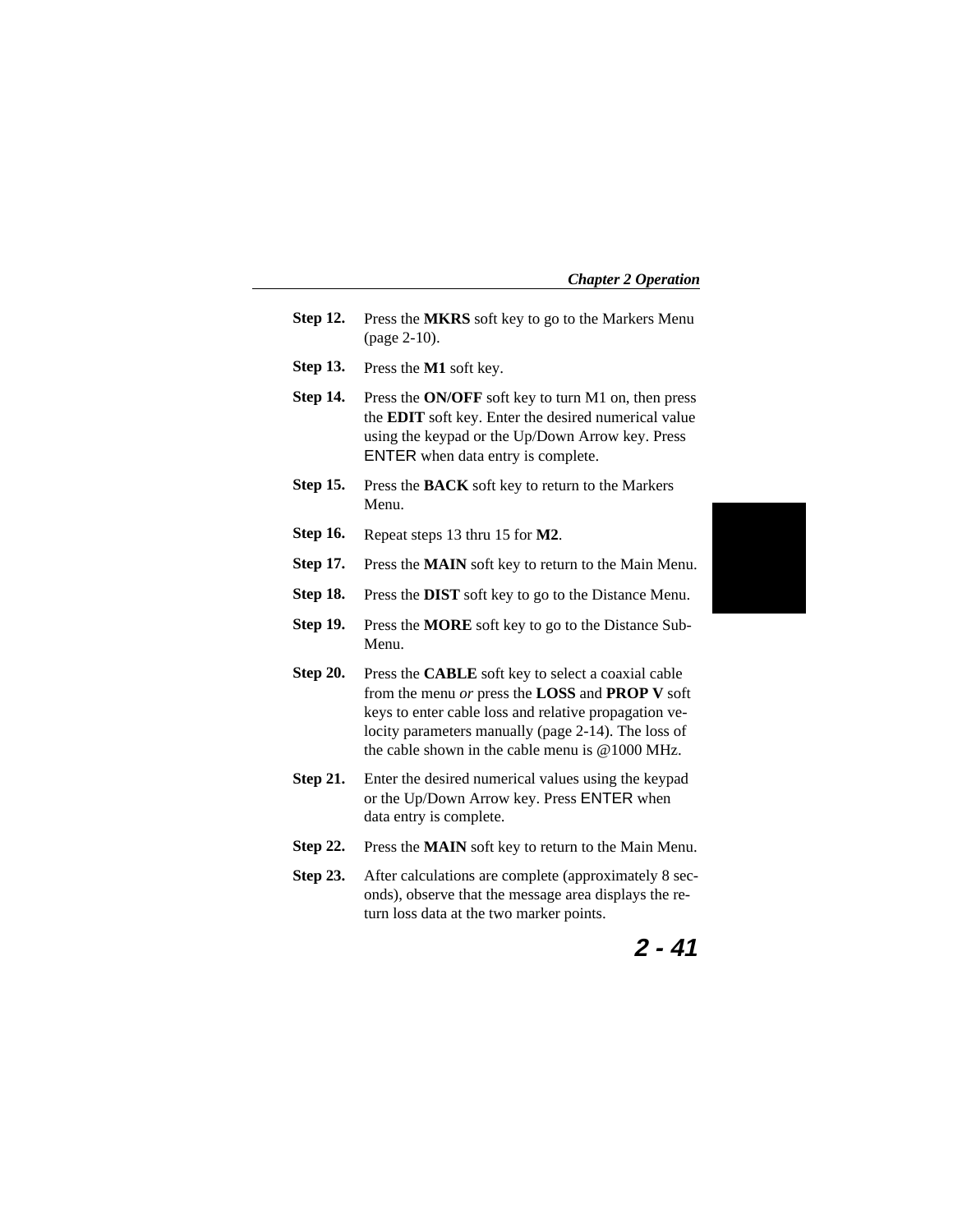#### NOTES:

Press the **B5** soft key from the Option Sub-Menu (page 2-20) to toggle between feet and meters. Values entered in either will freely convert to the other.

Loss and relative propagation velocity values for many common cable types are listed in the table on the inside of the manual back cover.

# **Making Power Measurements**

Power measurement is accomplished using a broadband (1 MHz to 3 GHz) RF detector, P/N 5400-71N50. The power monitor displays the measured power in dBm or Watts.

#### **Entering Power Monitor Mode**

**Step 1. Press the** POWER soft key, from the Main Menu (page 2-8)

### **Zeroing the Power Monitor**

**Step 2.** With no power applied to the DUT, press the **ZERO** soft key from the Power menu (page 2-21). Wait a few seconds while the **Site Master** accumulates samples of the quiescent power level. When complete, ZERO ADJ: ON is displayed in the message area.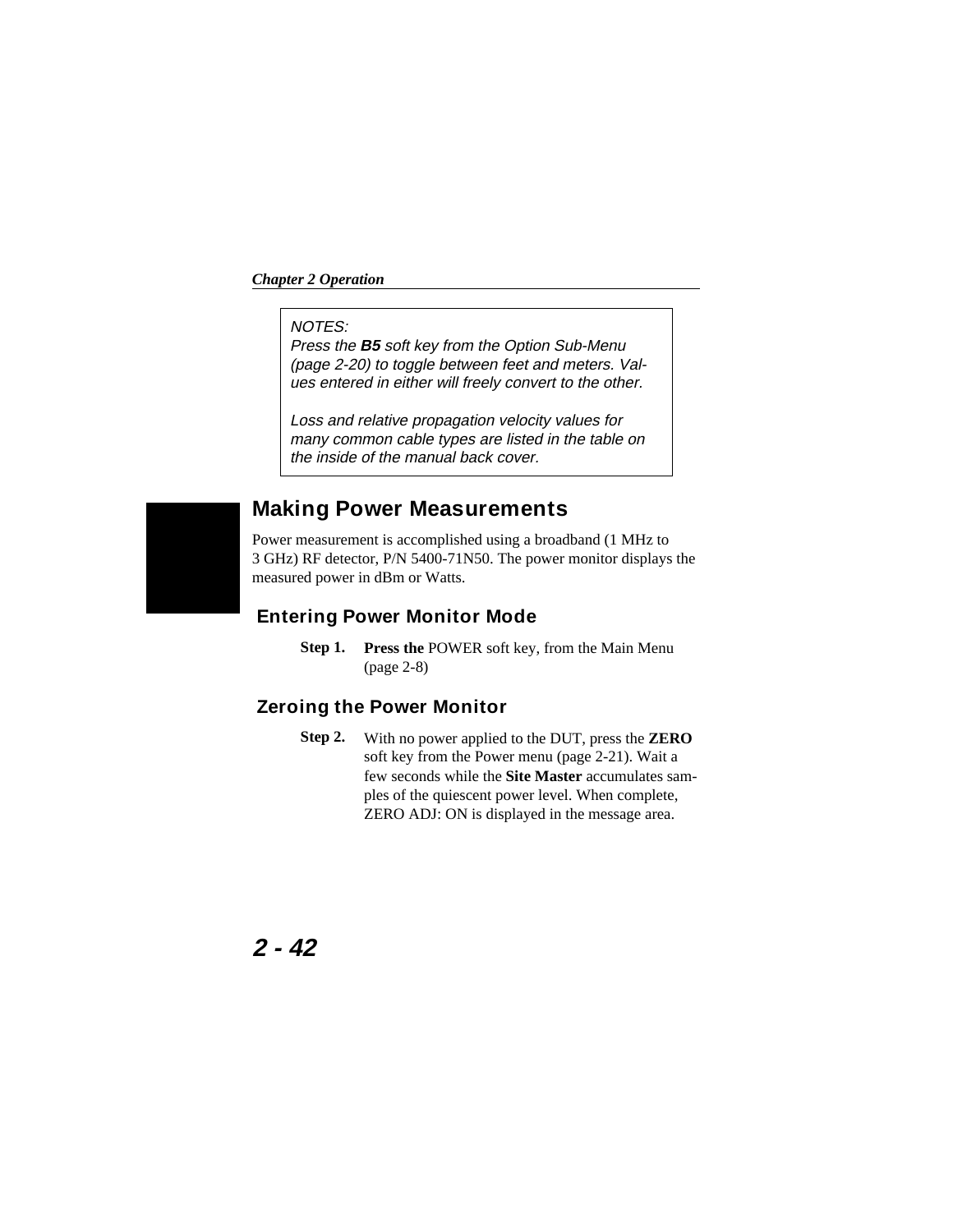#### **Measuring High Input Power Levels**

- **Step 3.** Insert an attenuator between the DUT and the RF detector, sufficient to insure that the input power to the **Site Master** is no greater than 20 dBm.
- **Step 4.** Press the **OFFSET** soft key.
- **Step 5.** Enter the attenuation in dB using the keypad. Press ENTER to complete the entry. The message area will show OFFSET is ON along with the entered value in dB.

## **Displaying Power in dBm and Watts**

**Step 6.** Press the **UNITS** soft key to display power in Watts.

#### **Displaying Relative Power**

- **Step 7.** With the desired base power level input to the **Site Master**, press the **REL** soft key. The message area will show REL: ON and the power reading will indicate 100%.
- **Step 8.** Press the **UNITS** soft key to display power in dBm. Since REL is ON, the power reading will be in dBr, relative to the base power level.

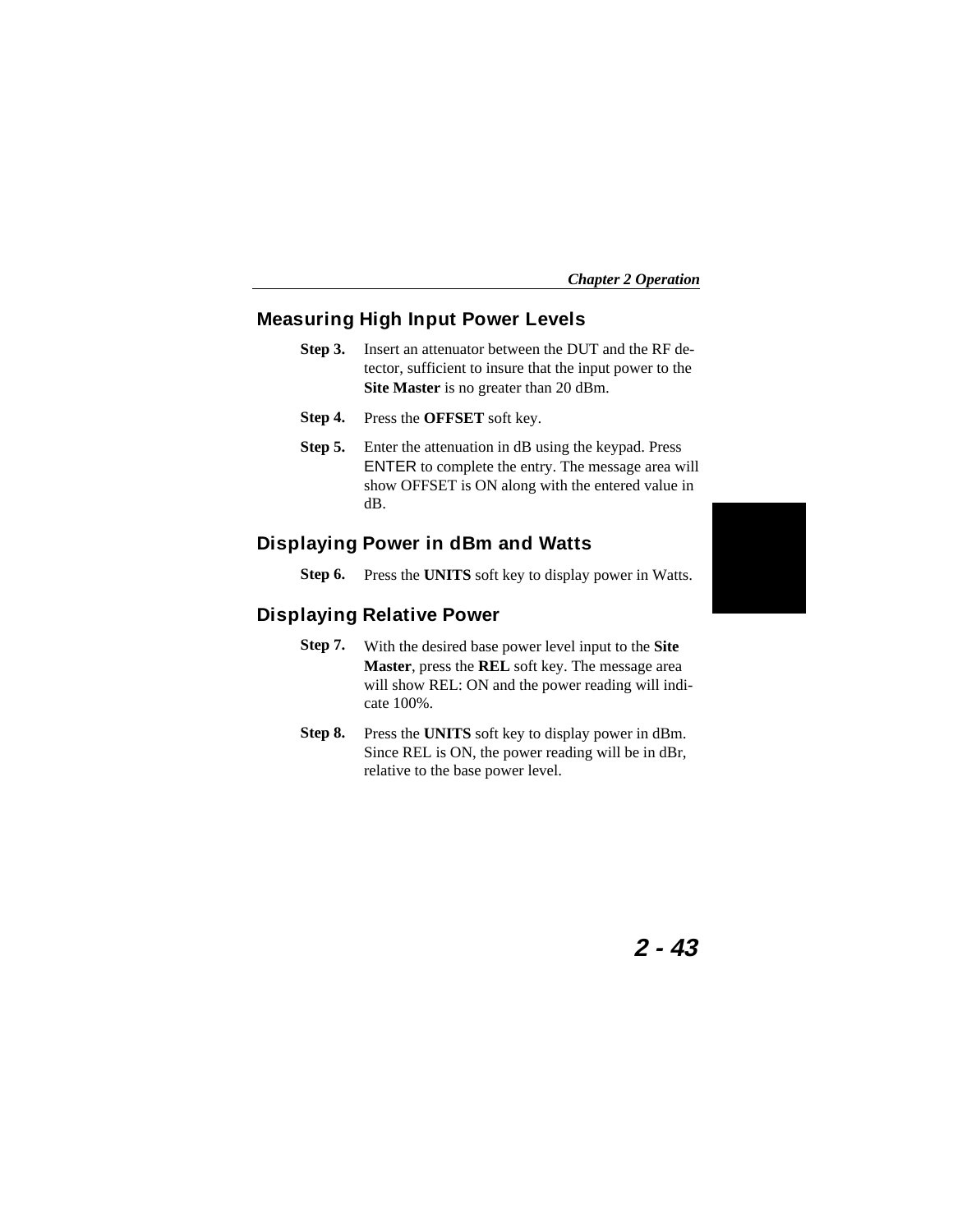# **Printing**

Printing is accomplished with either of two printers: the Seiko DPU-411 thermal printer or the Hewlett Packard DeskJet 340 ink jet printer. Figure 2-11 shows a setup diagram for these two printers.

## **Printer Switch Settings**

Set the switches, SW1 and SW2, on the Seiko DPU-411 thermal printer as follows:



| <u>Switch 1 2 3 4 5 6 7 8</u> |  |  |  |  |
|-------------------------------|--|--|--|--|
| SW1 OFF ON ON ON ON OFF ON ON |  |  |  |  |
| SW2 ON ON ON OFF OFF OFF      |  |  |  |  |

Set the switches on the serial-to-parallel interface cable to the HP Deskjet 340 ink jet printer as follows:

|  |  | SW1 SW2 SW3 SW4 SW5 SW6 SW7 SW8 |  |  |
|--|--|---------------------------------|--|--|
|  |  | OFF ON OFF OFF OFF OFF OFF OFF  |  |  |

**2 - 44**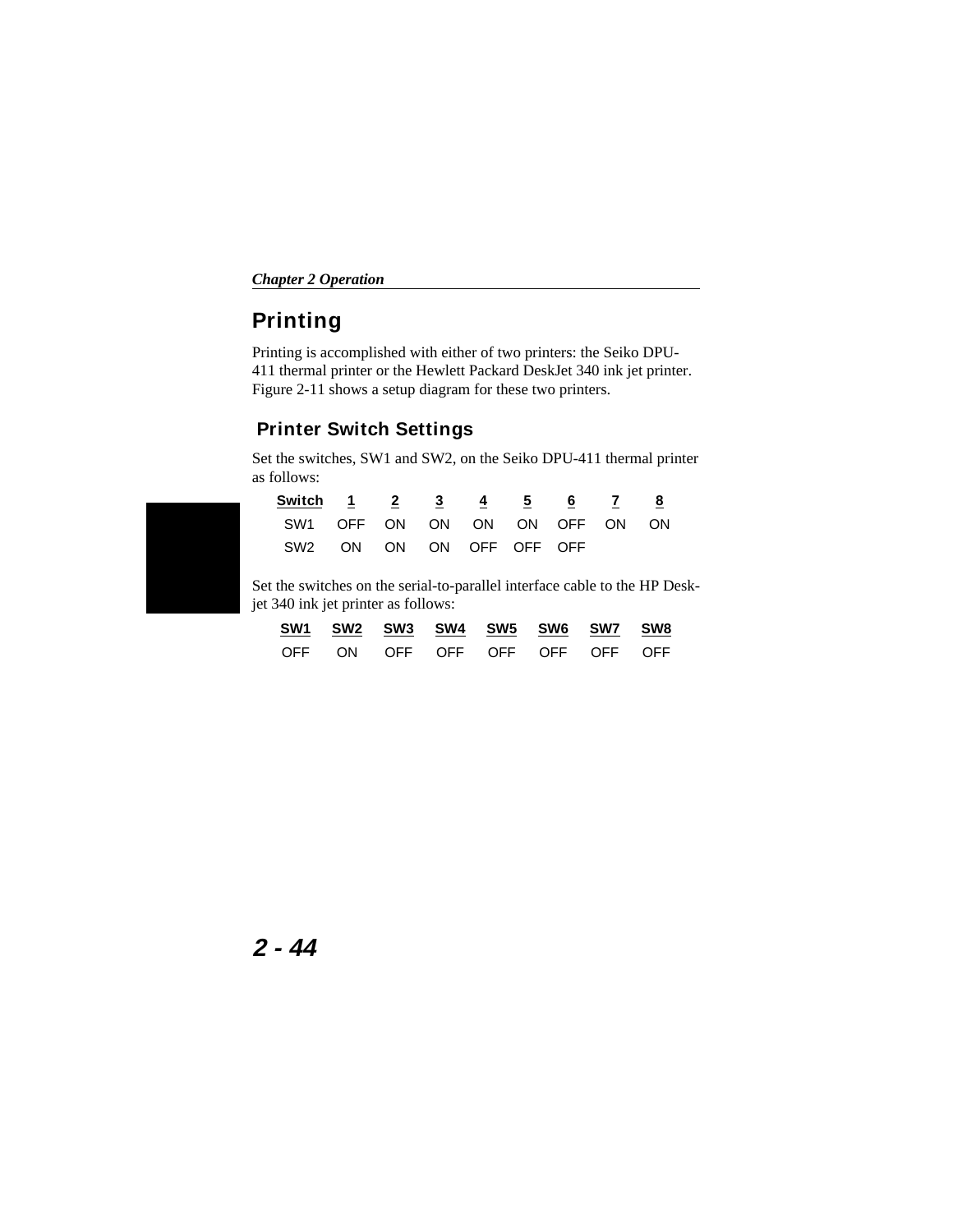# **Printing a Screen**

| Step 1. | Connect the printer as shown in Figure 2-11.                                             |
|---------|------------------------------------------------------------------------------------------|
| Step 2. | Obtain a SWR, RL, CL, or Distance-to-Fault<br>measurement display.                       |
| Step 3. | Select the printer using the <b>B7</b> soft key from the<br>Option Sub-Menu (page 2-20). |
| Step 4. | Press the PRINT key (Figure 2-1. page 2-0).                                              |



*Figure 2-11. Printer Setup*

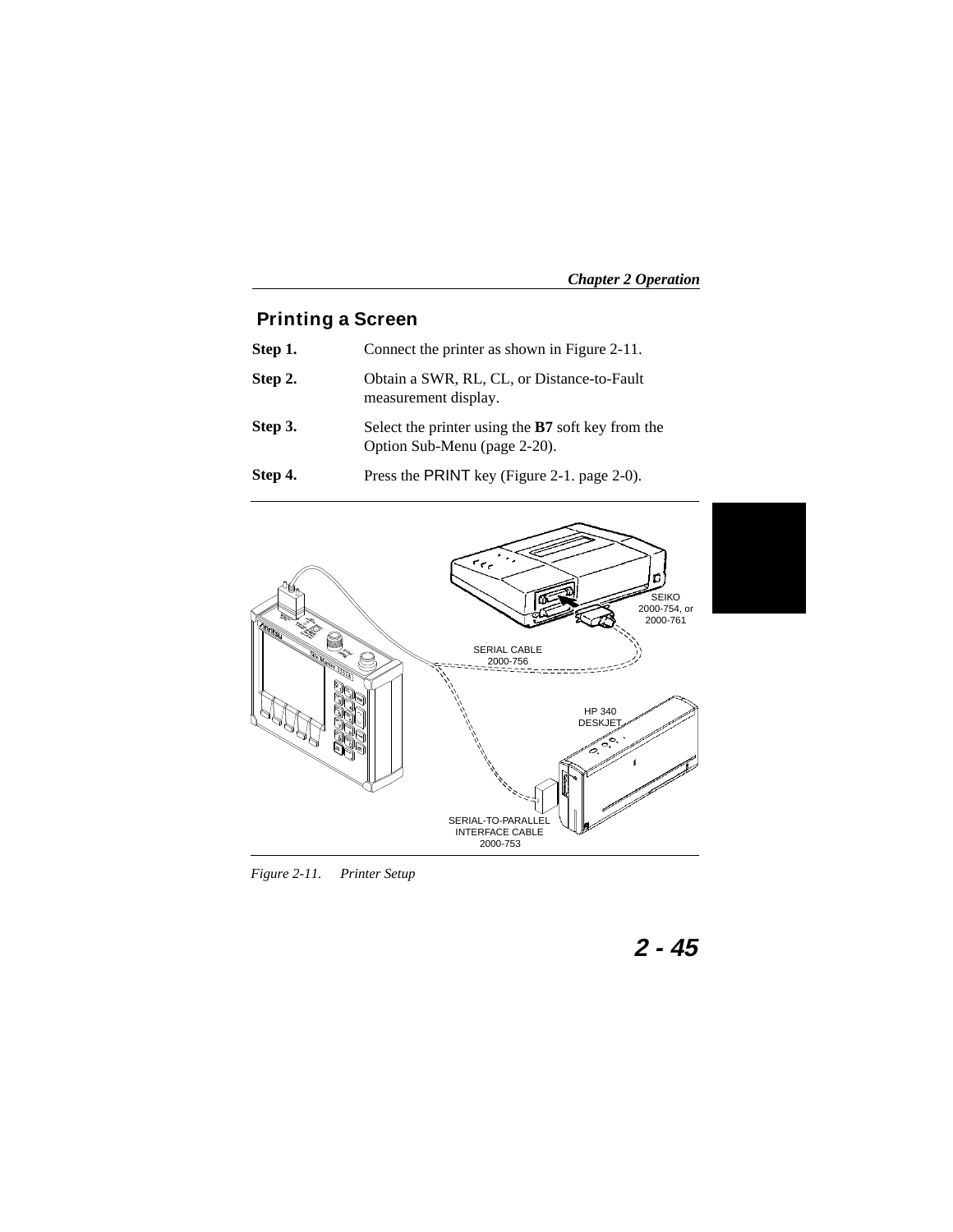# **Symbols**

Table 2-1 provides a listing of the symbols used as condition indicators on the LCD display.

# **Self Test**



# **Error Codes**

## **Self Test Errors**

A listing of Self Test Error messages is given in Table 2-2.

#### **Range Errors**

A listing of Range Error messages is given in Table 2-3.

# **Replacing the Battery**

Replacing the battery is the only recommended field-level maintenance action. If your battery fails, contact your ANRITSU Sales Office or Service Center. Table 2-4 provides a listing of current service centers.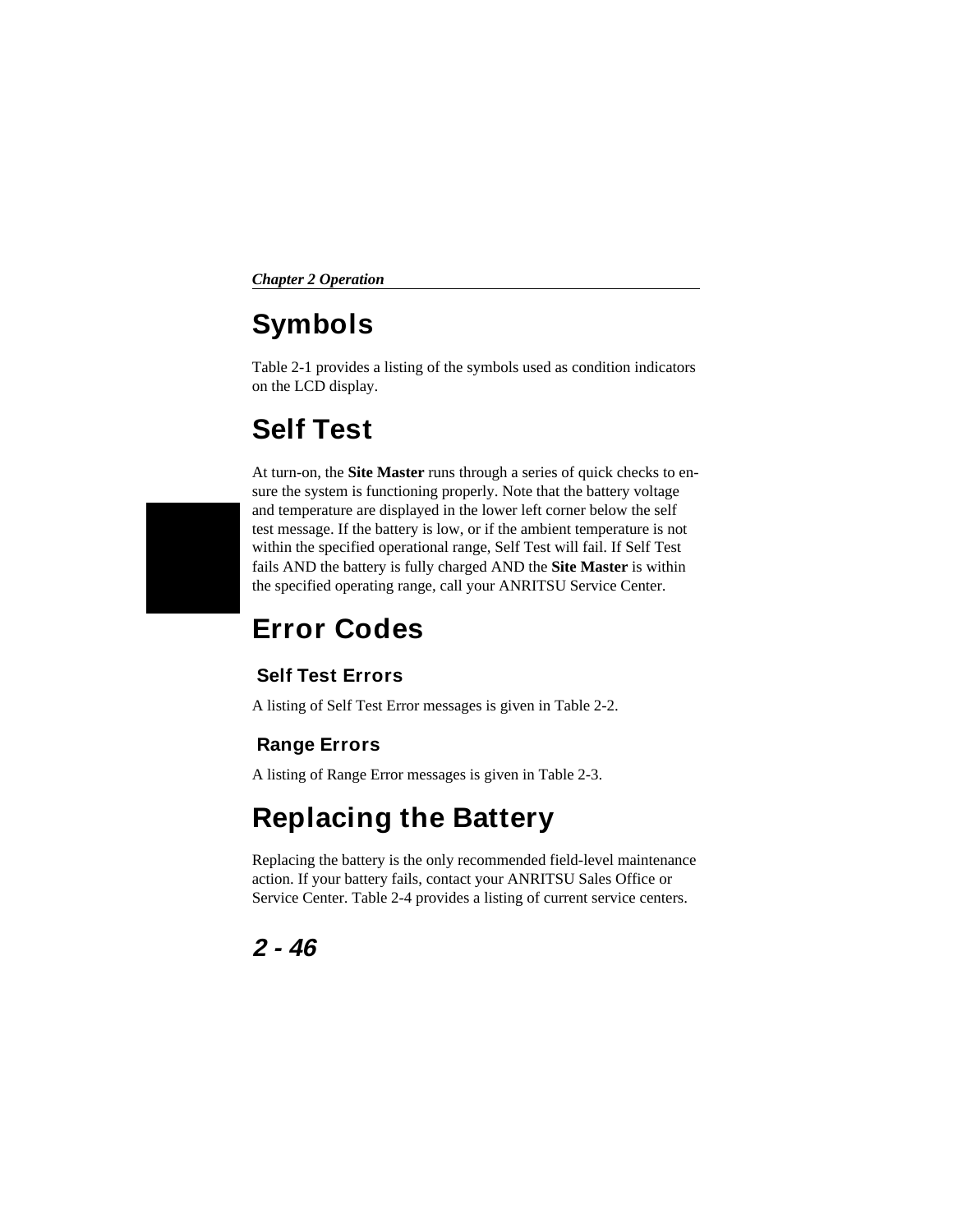*Table 2-2. LCD Symbols*

| <b>Icon</b>               | Symbol                                                                                                                                                                                                                                             |
|---------------------------|----------------------------------------------------------------------------------------------------------------------------------------------------------------------------------------------------------------------------------------------------|
|                           | <b>Site Master</b> is in Hold or Power Conservation<br>mode. To resume sweeping, press the<br>RUN/HOLD key. After 10 minutes without a<br>key press, the Site Master will automatically<br>enter into its power conservation mode.                 |
|                           | Site Master is in keypad lockout mode. To turn<br>off keypad lockout, use the <b>B3</b> soft key (page<br>$2-19$ .                                                                                                                                 |
|                           | Lock fail indication. Check battery. (If Site<br><b>Master</b> fails to lock with a fully charged bat-<br>tery, call your ANRITSU Service Center.)                                                                                                 |
|                           | Processor timeout failure. Symbol appears at<br>the frequency that causes an input RF overload;<br>it then disappears as the sweep continues past<br>that point.                                                                                   |
| $\int_{-\infty}^{\infty}$ | When calibration is performed, the <b>Site Master</b><br>stores the ambient temperature. If the tempera-<br>ture drifts outside the specified range, this indi-<br>cator will flash. A recalibration at the current<br>temperature is recommended. |
|                           | Indicates the remaining charge on the battery.<br>The inner white rectangle grows longer as the<br>battery charge depletes.                                                                                                                        |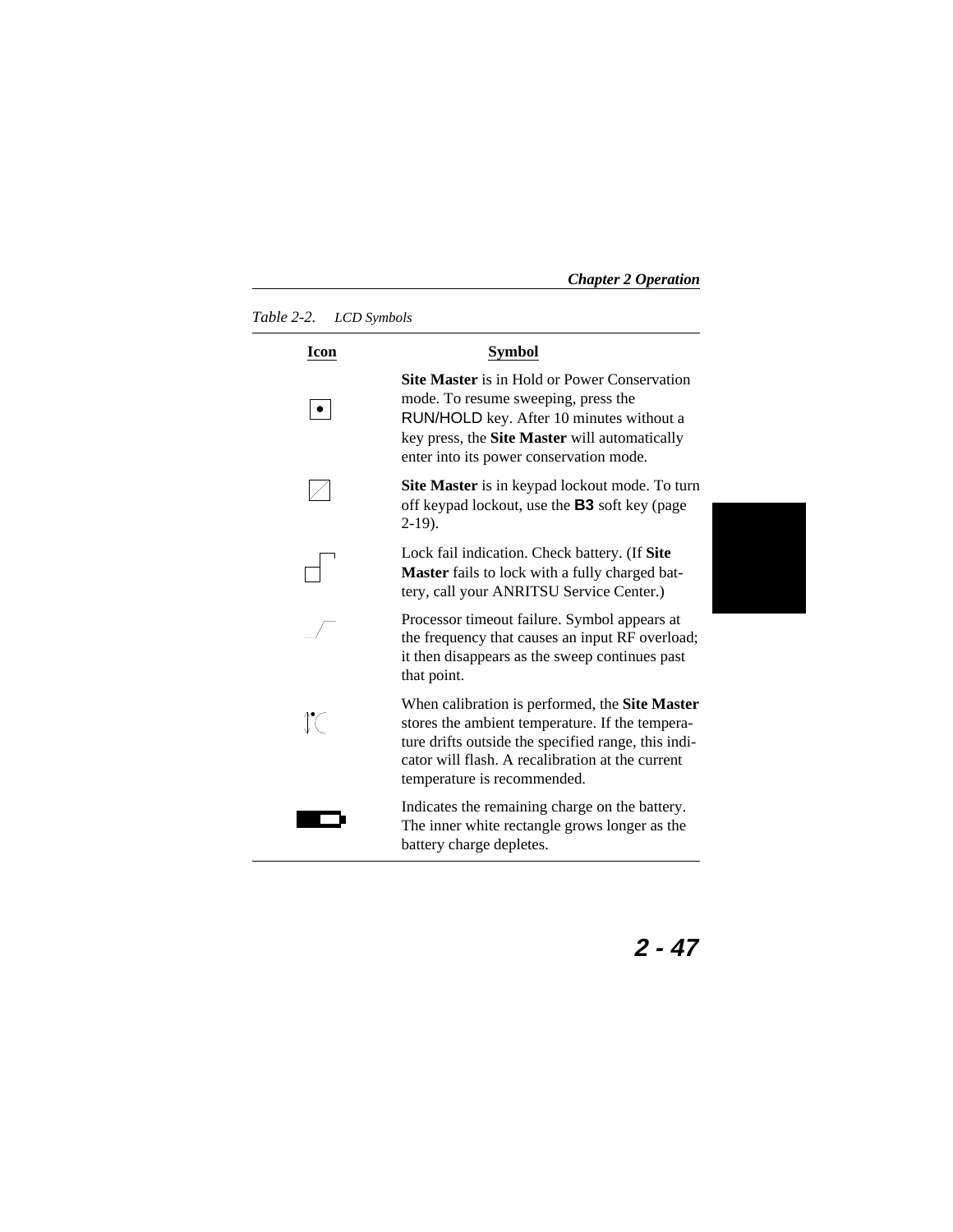*Chapter 2 Operation*

| Table 2-3. | <b>Self Test Error Messages</b> |
|------------|---------------------------------|
|------------|---------------------------------|

| <b>Description</b>                                                                                                                                                                         |
|--------------------------------------------------------------------------------------------------------------------------------------------------------------------------------------------|
| Battery voltage is less than 12.5 volts.<br>Charge battery. If condition persists, call<br>your ANRITSU Service Center.                                                                    |
| External supply voltage is less than 12.5<br>volts. Call your ANRITSU Service Center                                                                                                       |
| Phase-locked loops failed to lock. Charge<br>battery. If condition persists with a fully<br>charged battery, call your ANRITSU<br>Service Center                                           |
| Integration circuit could not charge to a<br>valid level. Charge battery. If condition per-<br>sists with a fully charged battery, call your<br><b>ANRITSU Service Center.</b>             |
| Non-volatile memory system has failed.<br>Call your ANRITSU Service Center.                                                                                                                |
| Ambient temperature is not within the<br>specified operating range. Return tempera-<br>ture to specified operating range. If condi-<br>tion persists, call your ANRITSU Service<br>Center. |
|                                                                                                                                                                                            |

*Note: A listing of current ANRITSU service centers is given in Table 2-4.*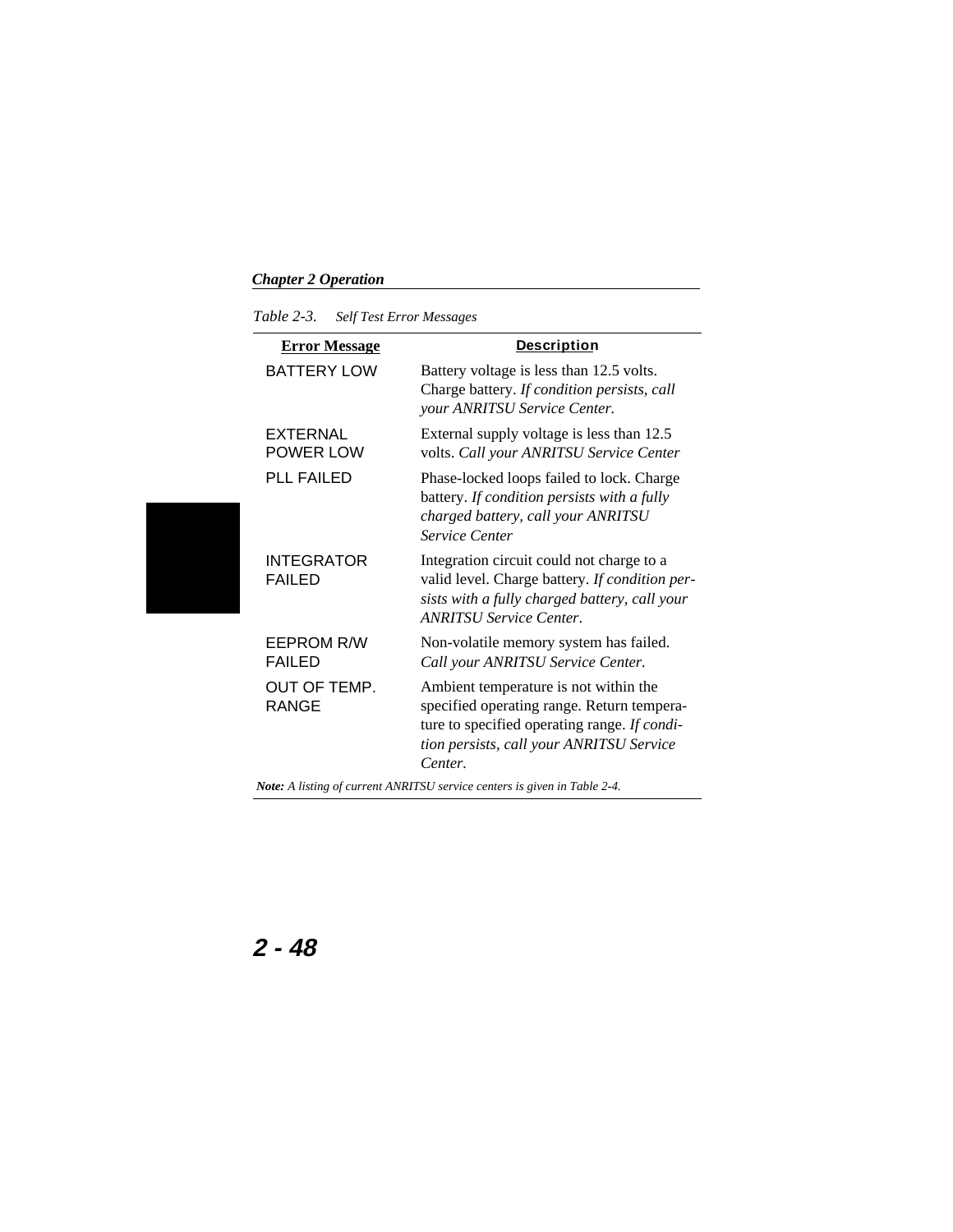| <b>Error Message</b>                        | <b>Description</b>                                                                                                                                                                                                                                         |  |
|---------------------------------------------|------------------------------------------------------------------------------------------------------------------------------------------------------------------------------------------------------------------------------------------------------------|--|
| RANGE                                       | The start $(F1)$ frequency is greater than the                                                                                                                                                                                                             |  |
| ERROR: F1 > F2                              | stop $(F2)$ frequency.                                                                                                                                                                                                                                     |  |
| <b>RANGE</b>                                | The start $(D1)$ distance is greater than the                                                                                                                                                                                                              |  |
| ERROR:D1 > D2                               | stop $(D2)$ distance.                                                                                                                                                                                                                                      |  |
| RANGE<br>ERROR:D2 ><br>$DMax=xx.x$ ft $(m)$ | The stop distance (D2) exceeds the maxi-<br>mum unaliased range. This range is deter-<br>mined by the frequency span, number of<br>points, and relative propagation velocity:<br>Maximum Unaliased Range = $\frac{(1.5 \times 10^8) (129) (V_f)}{F2 - F1}$ |  |
|                                             | Where: $F1$ is start frequency<br>F2 is stop frequency<br>Vf is relative propagation velocity<br>maximum unaliased range is in meters<br>Refer to Figure 2-10, page 2-38, for a plot of maximum<br>range versus frequency span.                            |  |
| <b>RANGE ERROR:</b>                         | The SWR scale parameter top value is less                                                                                                                                                                                                                  |  |
| TOP<=BOTTOM                                 | than or equal to its bottom value.                                                                                                                                                                                                                         |  |
| <b>RANGE ERROR:</b>                         | The RL scale parameter top value is greater                                                                                                                                                                                                                |  |
| TOP>=BOTTOM                                 | than or equal to its bottom value.                                                                                                                                                                                                                         |  |
| CAL<br><b>INCOMPLETE</b>                    | A complete open, short, and load calibration<br>must be performed before calibration can be<br>turned on.                                                                                                                                                  |  |
| <b>CAL VALID FROM:</b>                      | The calibration was performed at a fre-                                                                                                                                                                                                                    |  |
| xxxx.x to                                   | quency range that is different from the cur-                                                                                                                                                                                                               |  |
| <b>XXXX.X MHZ</b>                           | rent range.                                                                                                                                                                                                                                                |  |

*Table 2-4. Range Error Messages (1 of 2)*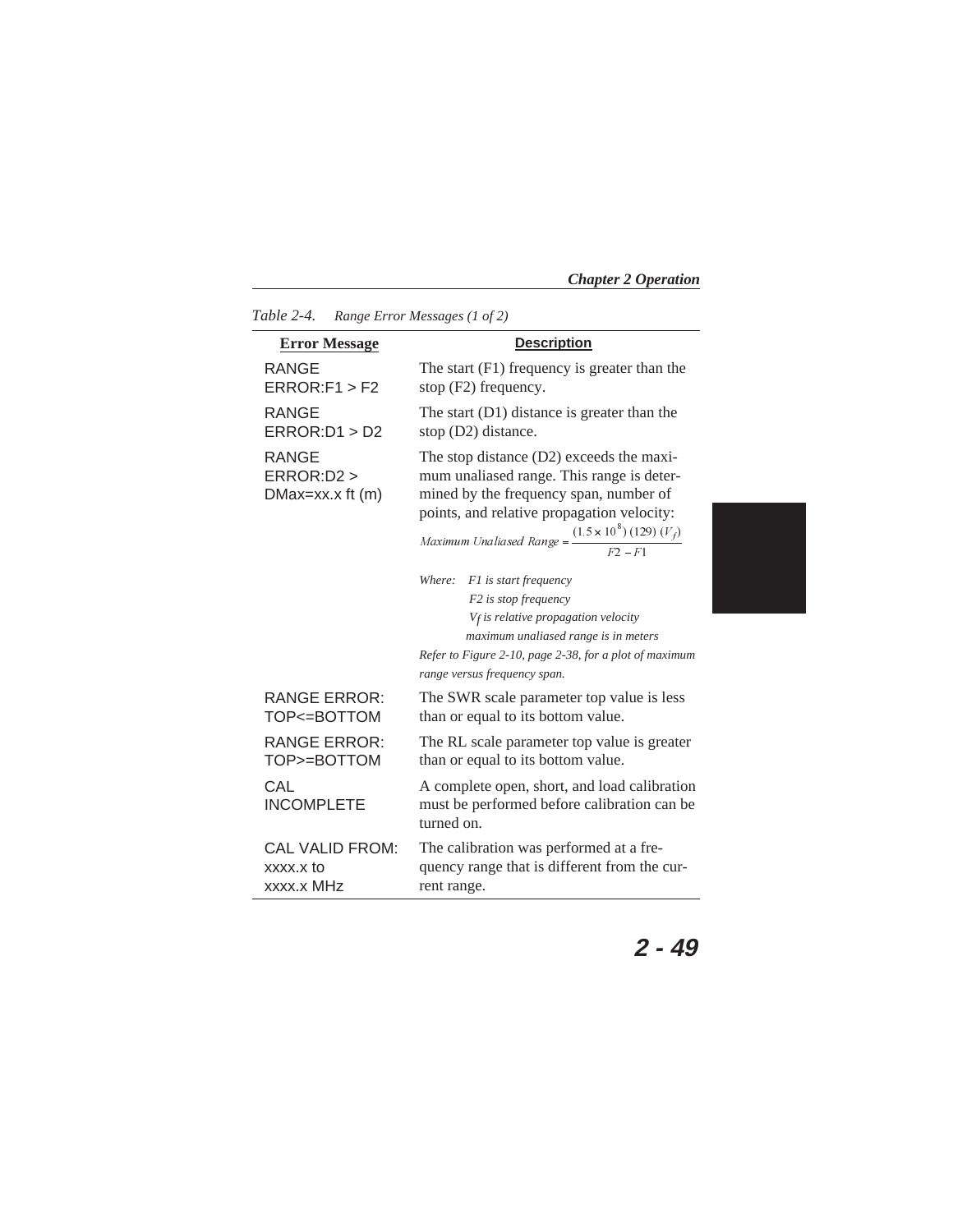*Chapter 2 Operation*

*Table 2-3. Range Error Messages (2 of 2)*

| <b>Error Message</b>                                                                                   | <b>Description</b>                                                                                                                                      |
|--------------------------------------------------------------------------------------------------------|---------------------------------------------------------------------------------------------------------------------------------------------------------|
| <b>DIST REQUIRES</b><br>F1 < F2                                                                        | Valid distance to fault plots require a non-<br>zero frequency span.                                                                                    |
| <b>DIST REQUIRES</b><br>CAL                                                                            | Distance-to-fault measurements do not pro-<br>vide usable data with CAL OFF.                                                                            |
| <b>NO STORED</b><br><b>SWEEP AT THIS</b><br><b>LOCATION</b>                                            | Attempting to recall a display from a loca-<br>tion that has not been previously written to.<br>That is, the location does not contain stored<br>sweep. |
| <b>USE OPTIONS</b><br><b>MENU TO</b><br>SELECT A<br><b>PRINTER</b>                                     | Attempting to print a display with no printer<br>selected. Select a printer, then retry.                                                                |
| <b>DISTANCE AND</b><br><b>CABLE</b><br><b>INSERTION LOSS</b><br><b>MODE ARE</b><br><b>INCOMPATIBLE</b> | DTF measurements only display RL or<br>SWR versus distance.                                                                                             |
| CANNOT ZERO<br><b>NO DETECTOR</b><br><b>INSTALLED</b>                                                  | Attempting to perform a Power Monitor<br>zero adjust function with no RF detector<br>connected to the Site Master.                                      |
| <b>CANNOT ZERO</b><br><b>INPUT SIGNAL</b><br>TOO HIGH                                                  | Attempting to perform a Power Monitor<br>zero adjust function with an input of greater<br>than $-20$ dBm.                                               |
| <b>POWER MONITOR</b><br>OPTION NOT<br>INSTALLED                                                        | Attempting to enter Power Monitor mode<br>with no option 5 installed.                                                                                   |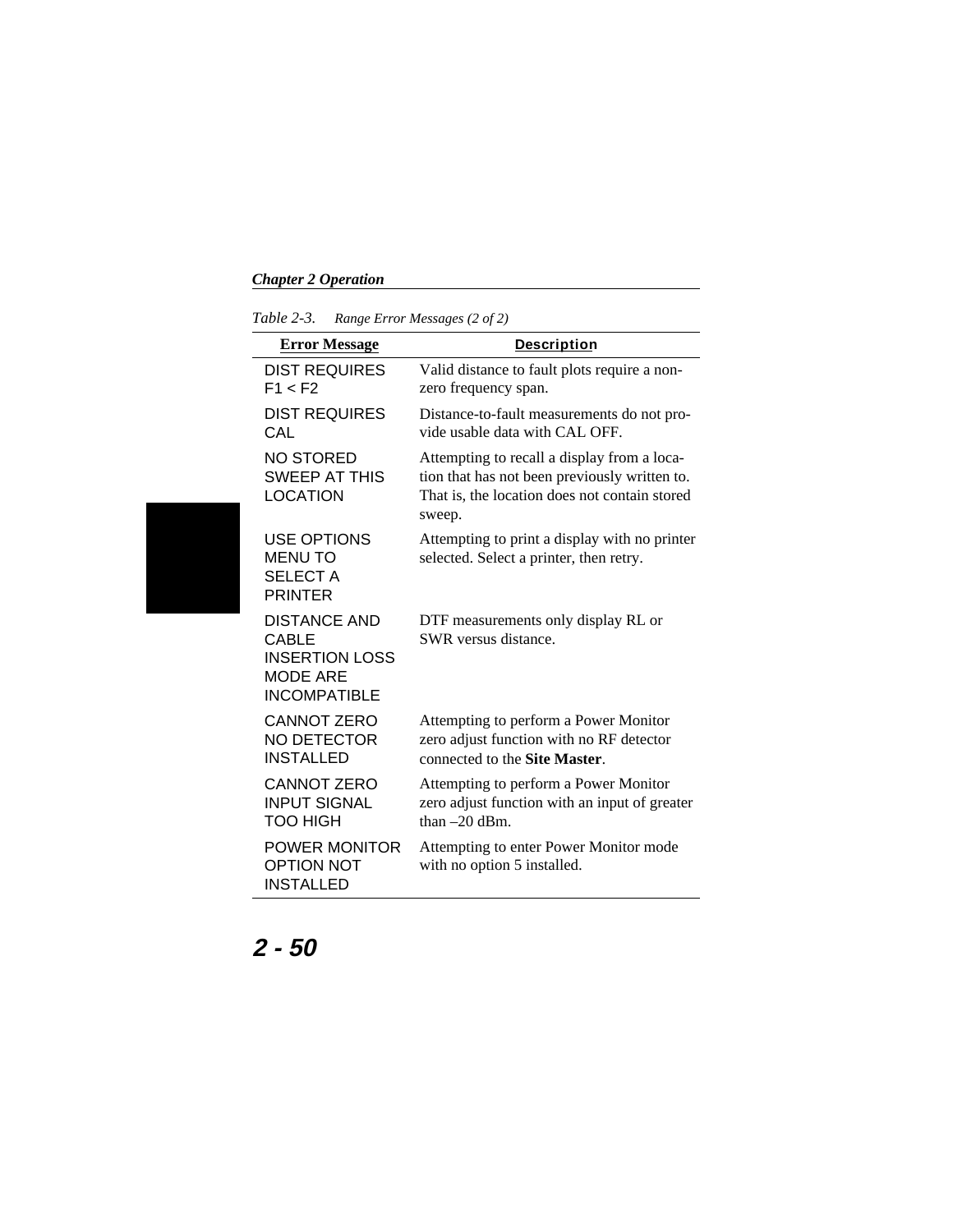# **Using the Soft Carrying Case**

The soft carrying case has been designed such that the strap can be unsnapped to allow the case to be easily oriented horizontally; thus allowing the Site Master controls to be more easily accessed (Figure 2-12).



*Figure 2-12. Using Soft Carrying Case*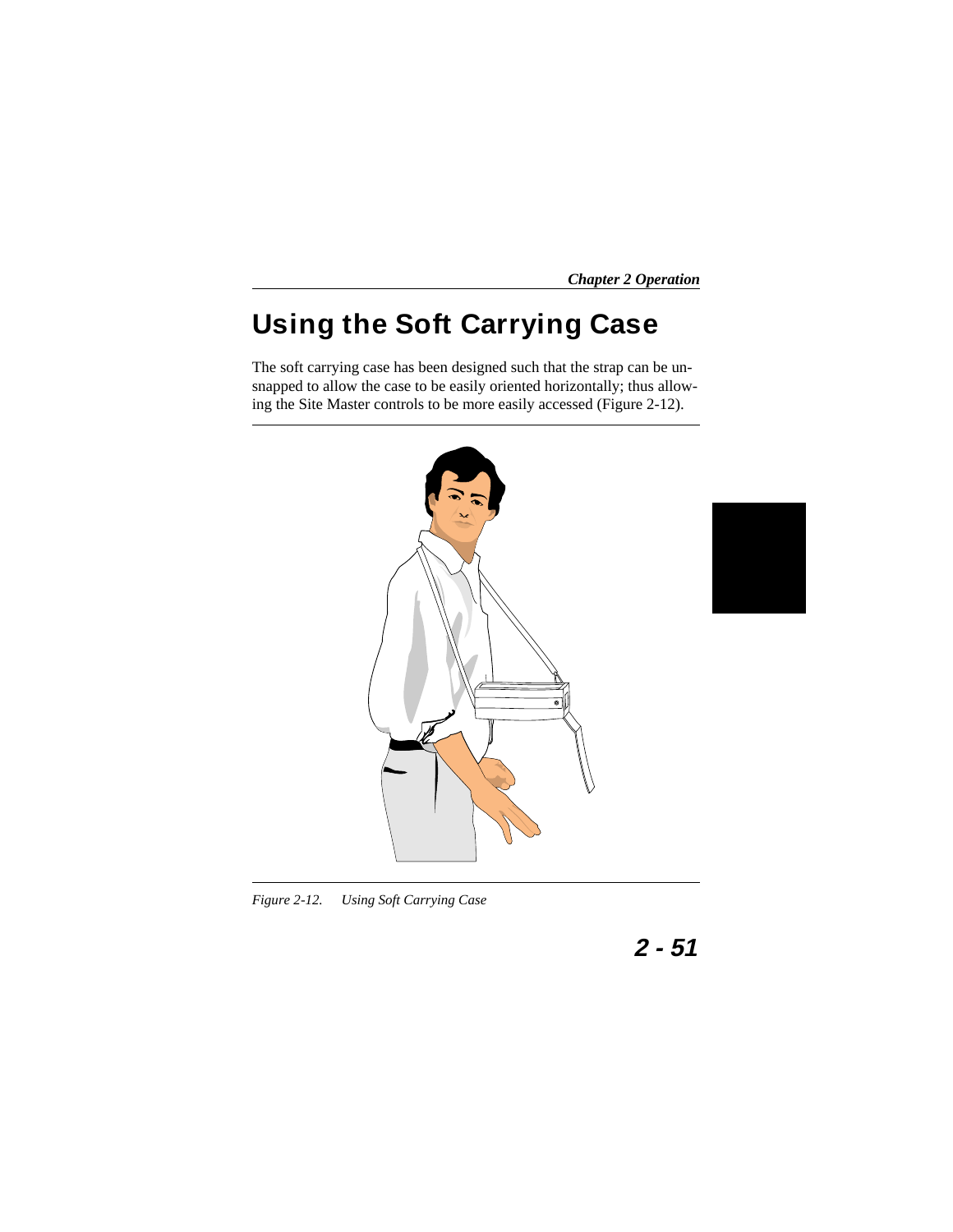#### *Table 2-4. ANRITSU Service Centers (1 of 2)*

**UNITED STATES** ANRITSU COMPANY 685 Jarvis Drive Morgan Hill, CA 95037-2809 Telephone: (408) 776-8300 FAX: 408-776-1744

ANRITSU COMPANY 10 Kingsbridge Road Fairfield, NJ 07004 Telephone: (201) 227-8999 FAX: 201-575-0092

#### **AUSTRALIA**

ANRITSU PTY. LTD. Unit 3, 170 Foster Road Mt Waverley, VIC 3149 Australia Telephone: 03-9558-8177 Fax: 03-9558-8255

#### **BRAZIL**

ANRITSU ELECTRONICA LTDA. Praia de Botafogo 440, Sala 2401 CEP 22250-040,Rio de Janeiro,RJ, Brasil Telephone: 021-28-69-141 Fax: 021-53-71-456

#### **CANADA**

ANRITSU INSTRUMENTS LTD. 215 Stafford Road, Unit 102 Nepean, Ontario K2H 9C1 Telephone: (613) 828-4090 FAX: (613) 828-5400

#### **CHINA**

ANRITSU BEIJING SERVICE CENTER Beijing Fortune Building 416w, 5 Dong San Huan Bei Lu Chaoyang qu Beijing 100004, China Telephone: 010-501-7559 FAX: 010-501-7558

#### **FRANCE**

ANRITSU S.A 9 Avenue du Quebec Zone de Courtaboeuf 91951 Les Ulis Cedex Telephone: 016-44-66-546 FAX: 016-44-61-065

#### **GERMANY**

ANRITSU GmbH Grafenberger Allee 54-56 D-40237 Dusseldorf Germany Telephone: 0211-67 97 60 FAX: 0211-68 33 53

#### **INDIA**

MEERA AGENCIES (P) LTD A-23 Hauz Khas New Delhi 110 016 Telephone: 011-685-3959 FAX: 011-686-6720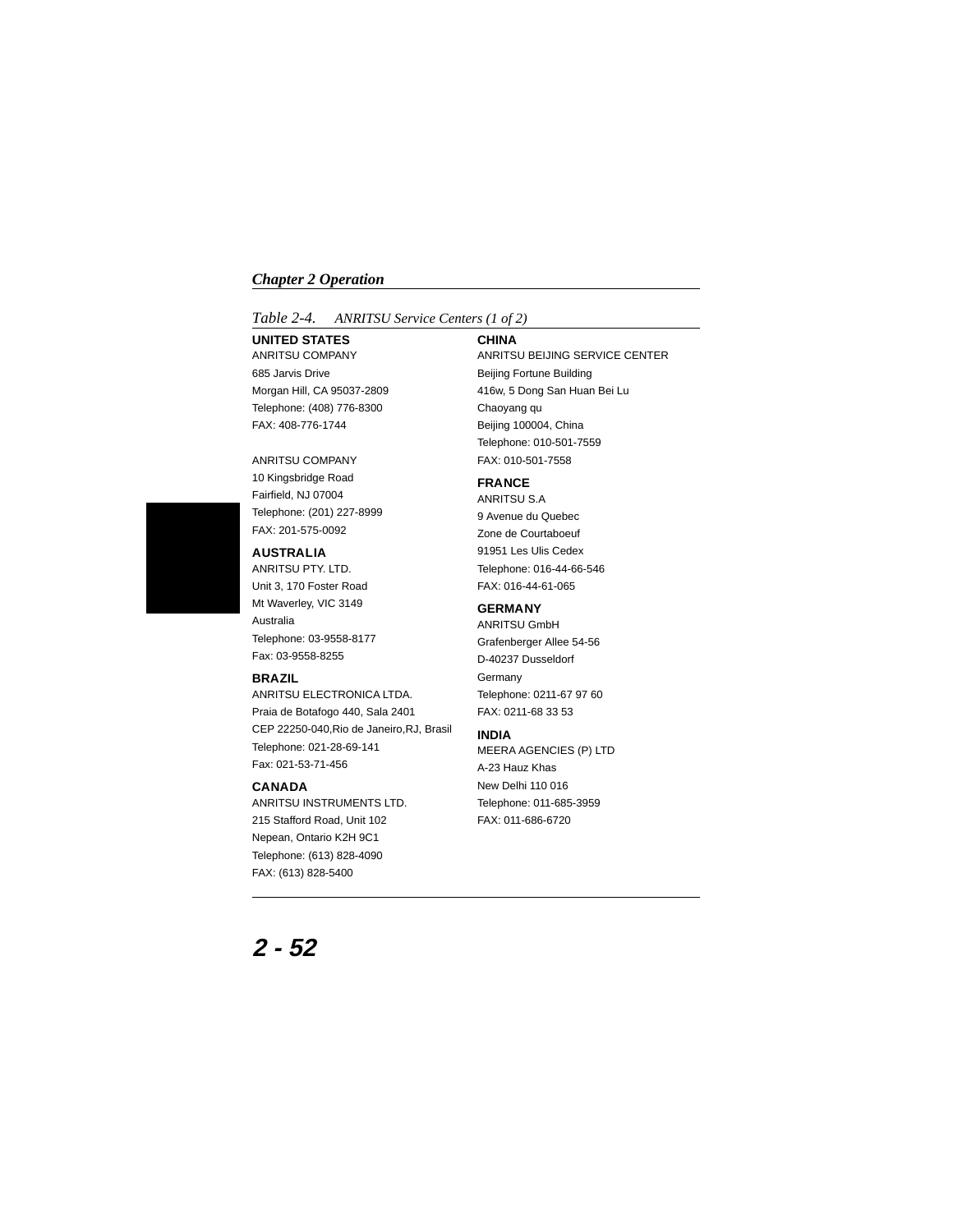#### *Table 2-4. ANRITSU Service Centers (2 of 2)*

#### **ISRAEL**

TECH-CENT, LTD Haarad St. No. 7, Ramat Haahayal Tel-Aviv 69701 Telephone: (03) 64-78-563 FAX: (03) 64-78-334

#### **ITALY**

ANRITSU Sp.A Rome Office Via E. Vittorini, 129 00144 Roma EUR Telephone: (06) 50-22-666 FAX: (06) 50-22-4252

#### **JAPAN**

ANRITSU CORPORATION 1800 Onna Atsugi-shi Kanagawa-Prf. 243 Japan Telephone: 0462-23-1111 FAX: 0462-25-8379

#### **KOREA**

ANRITSU KOREA (AWK) #901 Daeo Bldg. 26-5 Yeoido Dong, Youngdeungpo Seoul Korea 150 010 Telephone: 02-782-7156 FAX: 02-782-4590

#### **SINGAPORE**

ANRITSU (SINGAPORE) PTE LTD 3 Shenton Way #24-03 Shenton House Singapore 0106 Telephone: 2265206 FAX: 2265207

#### **SOUTH AFRICA**

ETESCSA 1st Floor Montrose Place Waterfall Park Becker road MIDRAND SOUTH AFRICA Telephone: 011-315-1366 Fax: 011-315-2175

#### **SWEDEN**

ANRITSU AB Box 247 S-127 25 Skarholmen Telephone: (08) 74-05-840 FAX: (08)71-09-960

#### **TAIWAN**

ANRITSU CO., LTD. 8F, No. 96, Section 3 Chien Kuo N. Road Taipei, Taiwan, R.O.C. Telephone: (02) 515-6050 FAX: (02) 509-5519

#### **UNITED KINGDOM**

ANRITSU LTD. 200 Capability Green Luton, Bedfordshire LU1 3LU, England Telephone: 015-82-41-88-53 FAX: 015-82-31-303



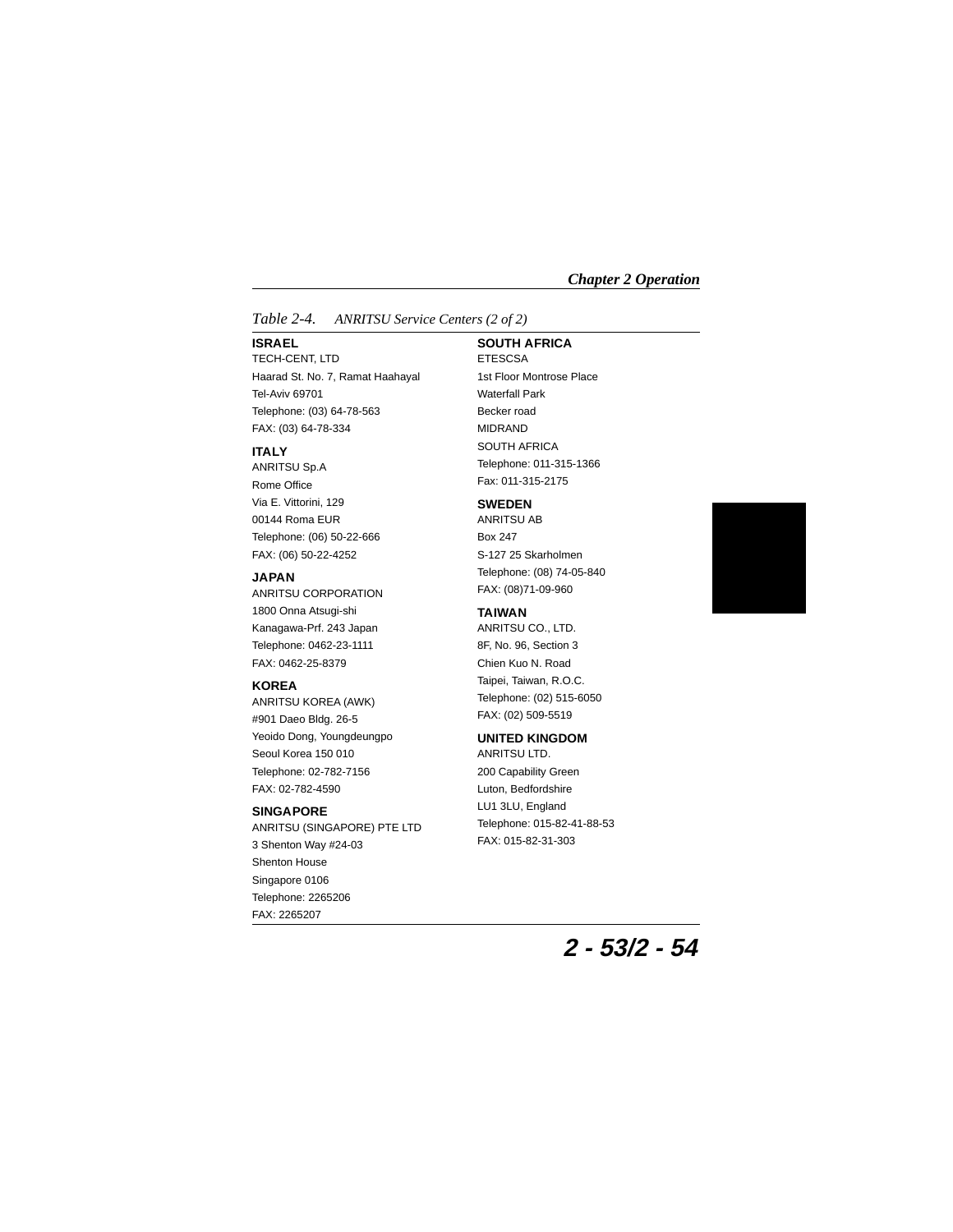# **Chapter 3 Software Tools Program**

# **Description**

The **Site Master** Software Tools program provides the means for transferring the measured trace, along with any applied markers and/or a limit, to the screen of an MS-DOS based personal computer (PC) running Windows, Windows for Workgroups 3.xx, Windows NT, or Windows 95.

# **Requirements**

The **Site Master** Software Tools program is a standard Windows 3.x program and will run on any computer that will run Windows, Windows for Workgroups 3.xx, Windows NT, or Windows 95. Typically, this means having a PC with the following characteristics:

- 386 or better microprocessor running enhanced mode (386DX, 33 MHz or better, recommended).
- 8 MBytes of memory, minimum.
- Hard Disk Drive, with approximately 3 MBytes of available space.

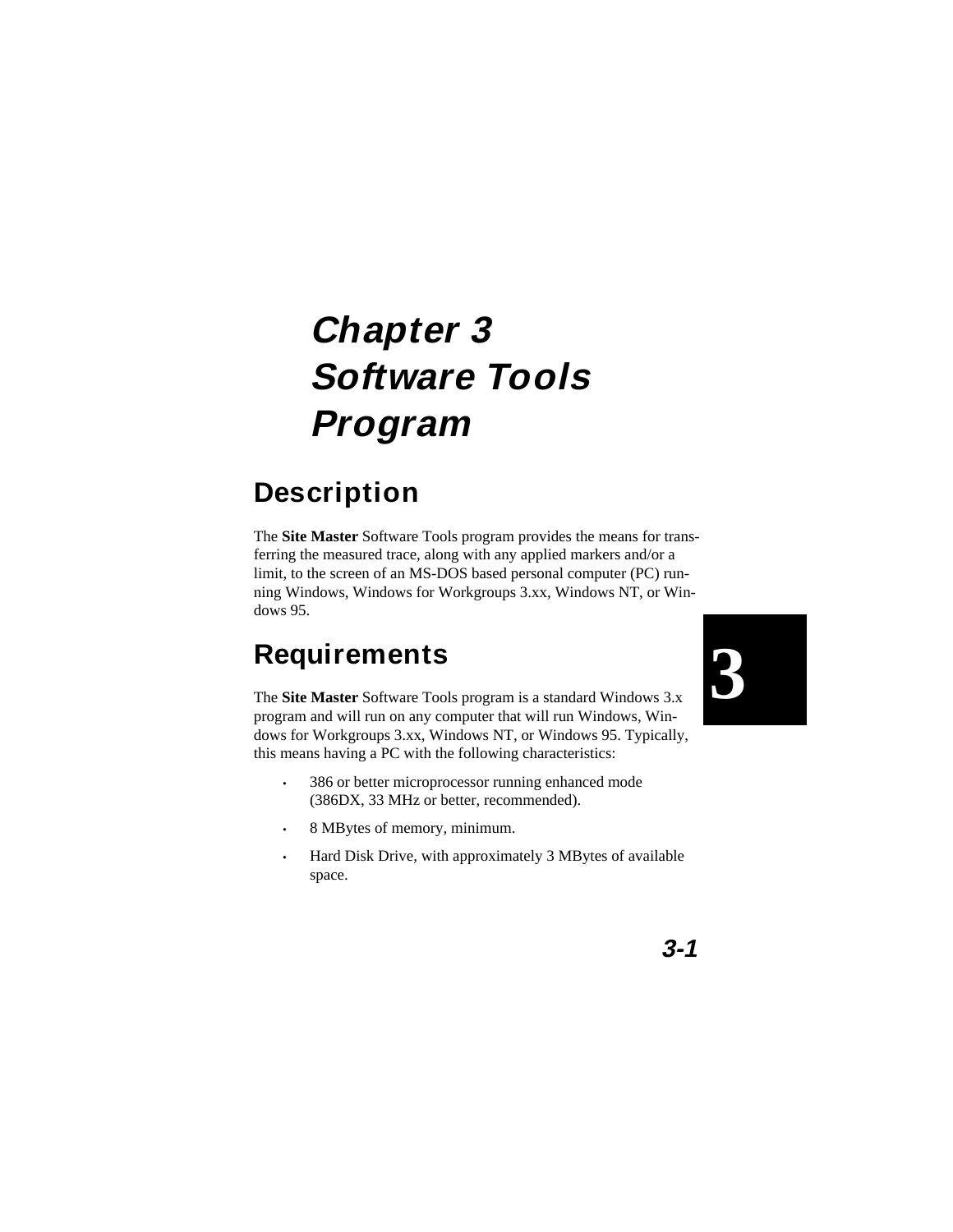*Chapter 3 Screen Capture Program*

# **Communication Port Setting**

The **Site Master** Software Tools communicates with the **Site Master** through a standard COM port on the PC. It is important that your Windows COM port settings conform to the actual hardware settings. Table 3-1 provides a listing of standard COM port settings for most IBM AT-Compatible computers.

| Table 3-1.       | <b>Standard COM Port Settings</b> |                 |  |  |
|------------------|-----------------------------------|-----------------|--|--|
| Port             | IRQ                               | <b>Address</b>  |  |  |
| COM <sub>1</sub> | 4                                 | 3F <sub>8</sub> |  |  |
| COM <sub>2</sub> | 3                                 | 2F <sub>8</sub> |  |  |
| COM <sub>3</sub> | 4                                 | 3E8             |  |  |
| COM <sub>4</sub> | з                                 | 2F <sub>8</sub> |  |  |



Since various add-in devices such as sound cards, modems, and network cards use IRQ (Interrupts), it is possible that your computer has non-standard COM port settings. Please consult your computer vendor for COM port address and IRQ information.

## **Changing COM Port Settings-Widows 3.1**

Refer to Figure 3-1 while performing the following procedure.

- **Step 1.** Open the **Windows Control Panel**.
- **Step 2.** Double click on the **Ports** icon. The Ports dialog box appears.
- **Step 3.** Click on the icon for the COM Port whose communications settings you wish to specify, then click the **Settings...** button. The Settings dialog box appears.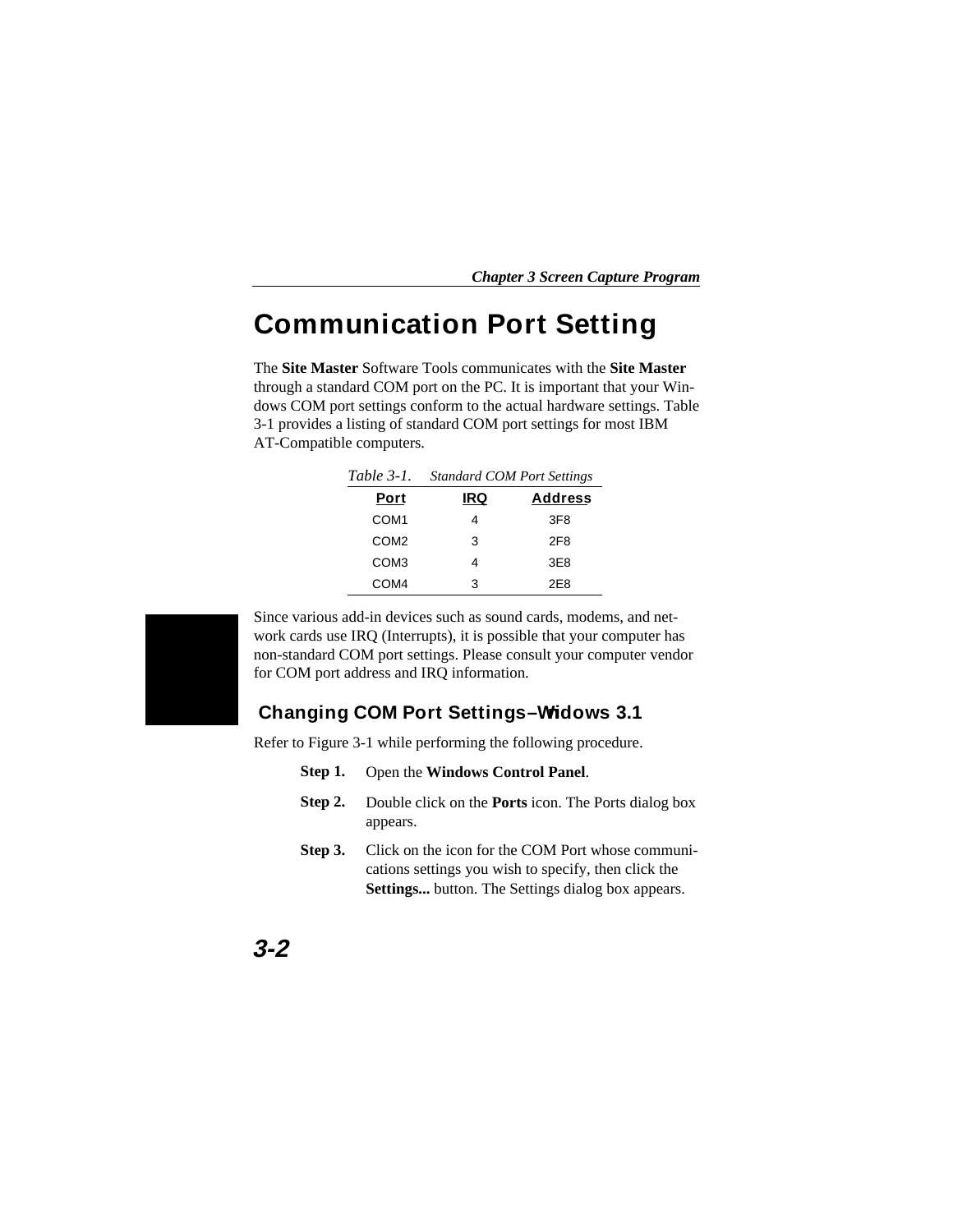

*Chapter 3 Screen Capture Program*

*Figure 3-1. Windows 3.1 COM Port Setting Dialog Boxes*

**Step 4.** Change to the following settings if necessary: Baud Rate: 9600 Data Bits: 8 Parity: None Stop Bits: 1 Flow Control: None

- **Step 5.** Click on the **Advanced...** button. At the Advanced Settings dialog box verify the COM Port Base Address and IRQ. Click **OK** when done.
- **Step 6.** Click **OK** again and then **Close** to close the COM Port Setting Windows.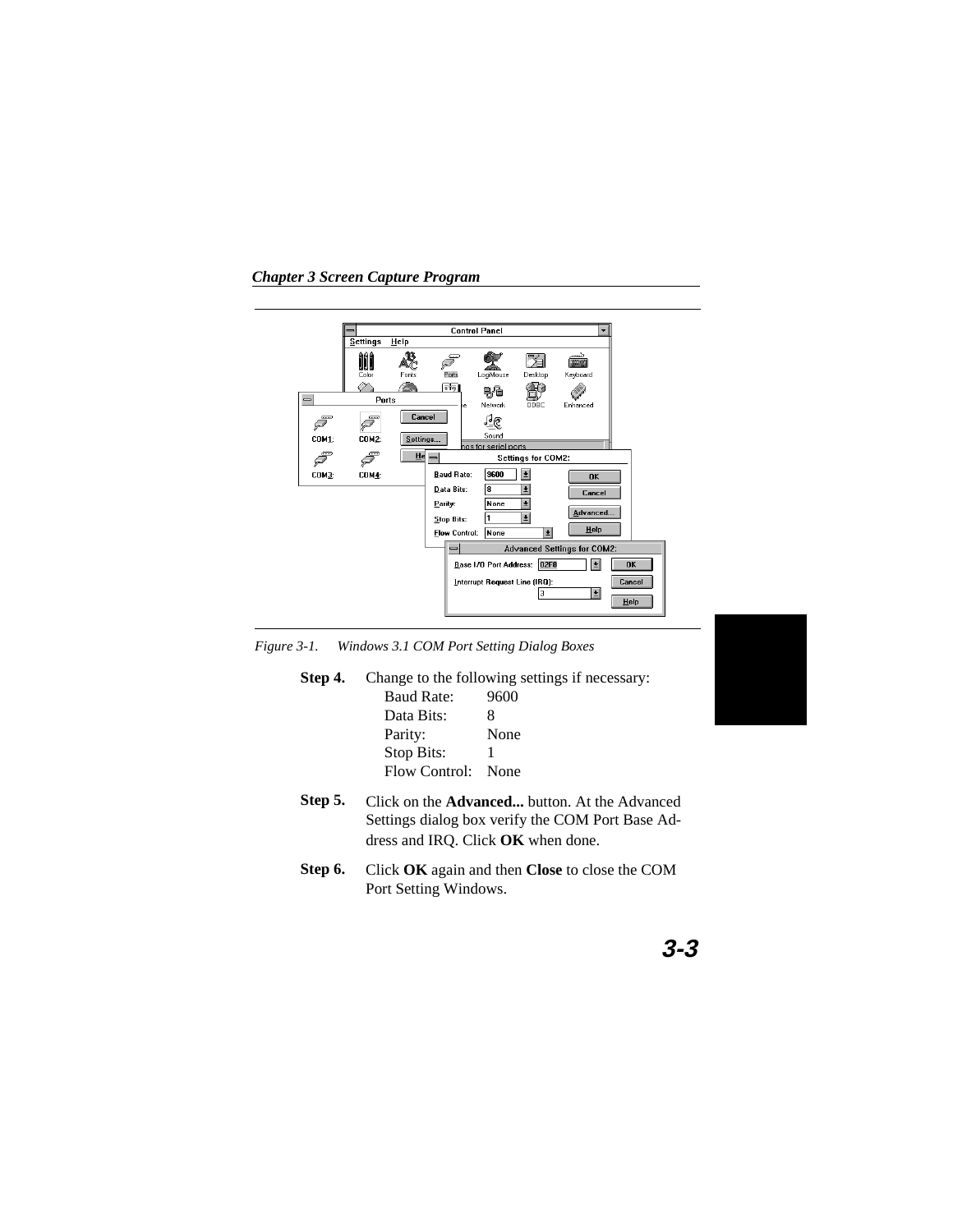



*Figure 3-2. Windows 95 COM Port Setting Dialog Boxes*

## **Changing COM Port Settings-Widows 95**

Refer to Figure 3-2 while performing the following procedure.

- **Step 1.** Open the **Windows Control Panel**.
- **Step 2.** Double click on the **SYSTEM** icon. The System Properties window appears.
- **Step 3.** Select **Device Manager**. The Device List appears.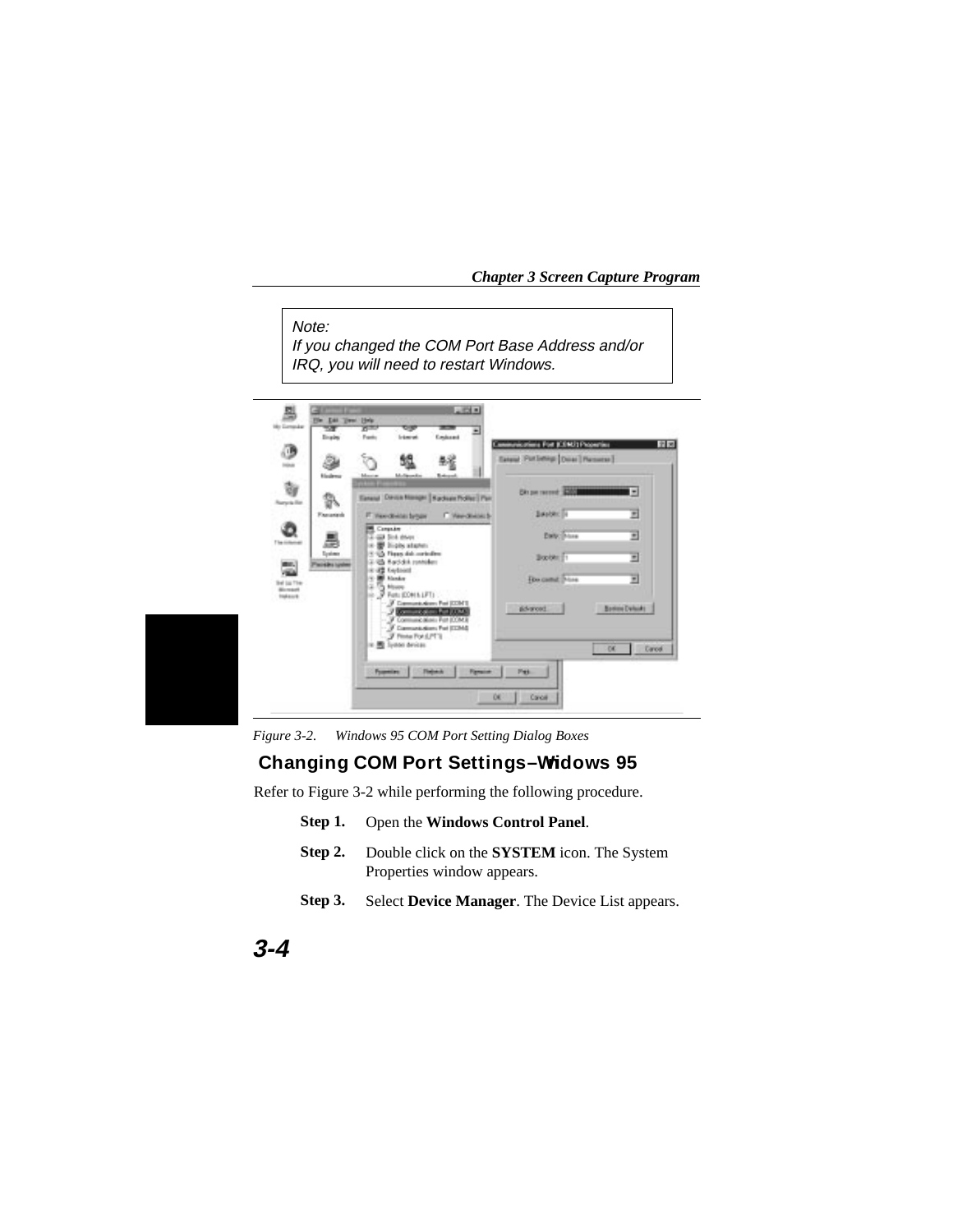- **Step 4.** Double click on the item **Ports (COM & LPT)** in the device list.
- **Step 5.** Double click on the **Communications Port** you want to set. The Communications Port Properties window appears.

## NOTE:

If Windows doesn't show any available COM Ports, consult your computer manufacturer.

- **Step 6.** Choose **Port Settings**, then change to the following settings if necessary.
	- Baud Rate: 9600 Data Bits: 8 Parity: None Stop Bits: 1 Flow Control: None
- **Step 7.** Choose **Resource** and verify the COM Port Base Address and IRQ. Click **OK** when done.
- **Step 8.** Click **OK** again to close the System Properties window.

#### Note:

If you changed the COM Port Base Address and/or IRQ, you will need to restart Windows.



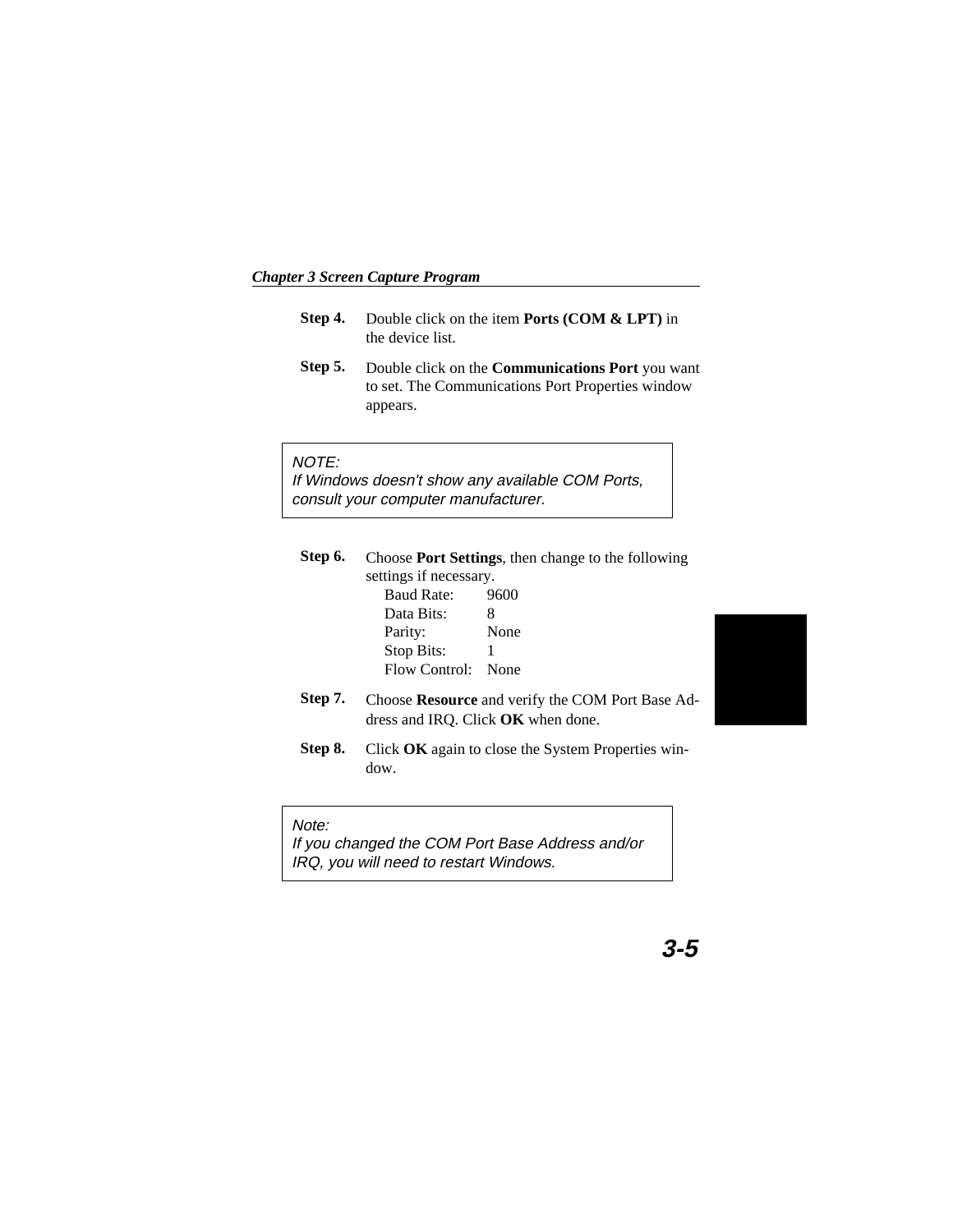# **Software Installation**

The **Site Master** Software Tools program is a conventional Microsoft Windows 3.x program. Installation is similar to all other such programs. For users new to Windows 3.x, a detailed procedure is given below.

| Step 1. | Insert the ANRITSU Site Master Software Tools<br>For Windows disk in floppy drive A:\ or B:\.         |
|---------|-------------------------------------------------------------------------------------------------------|
| Step 2. | In the Windows Program Manager, pull down the<br>File menu and select Run.                            |
| Step 3. | Type A: (or B:) $\setminus$ SETUP, when the dialog box ap-<br>pears.                                  |
| Step 4. | Press the Enter key to select the default directory,<br>C:\SITEMSTR, and begin the Setup routine.     |
| Step 5. | Select "OK" or press the Enter key to exit the Setup<br>routine, when its completes.                  |
|         | NOTE: The Setup routine will create a new Program<br>Manager Group named "Site Mester Softwere Tools" |

Manager Group named **"Site Master Software Tools"**. This group will contain three file icons, "Read Me," "Site Master Help," and "Site Master Software Tools."

**Step 6.** Double-click on the "Read Me" icon to read about (1) recent changes that did not get into this manual and/or (2) important features or problems that you should know about.

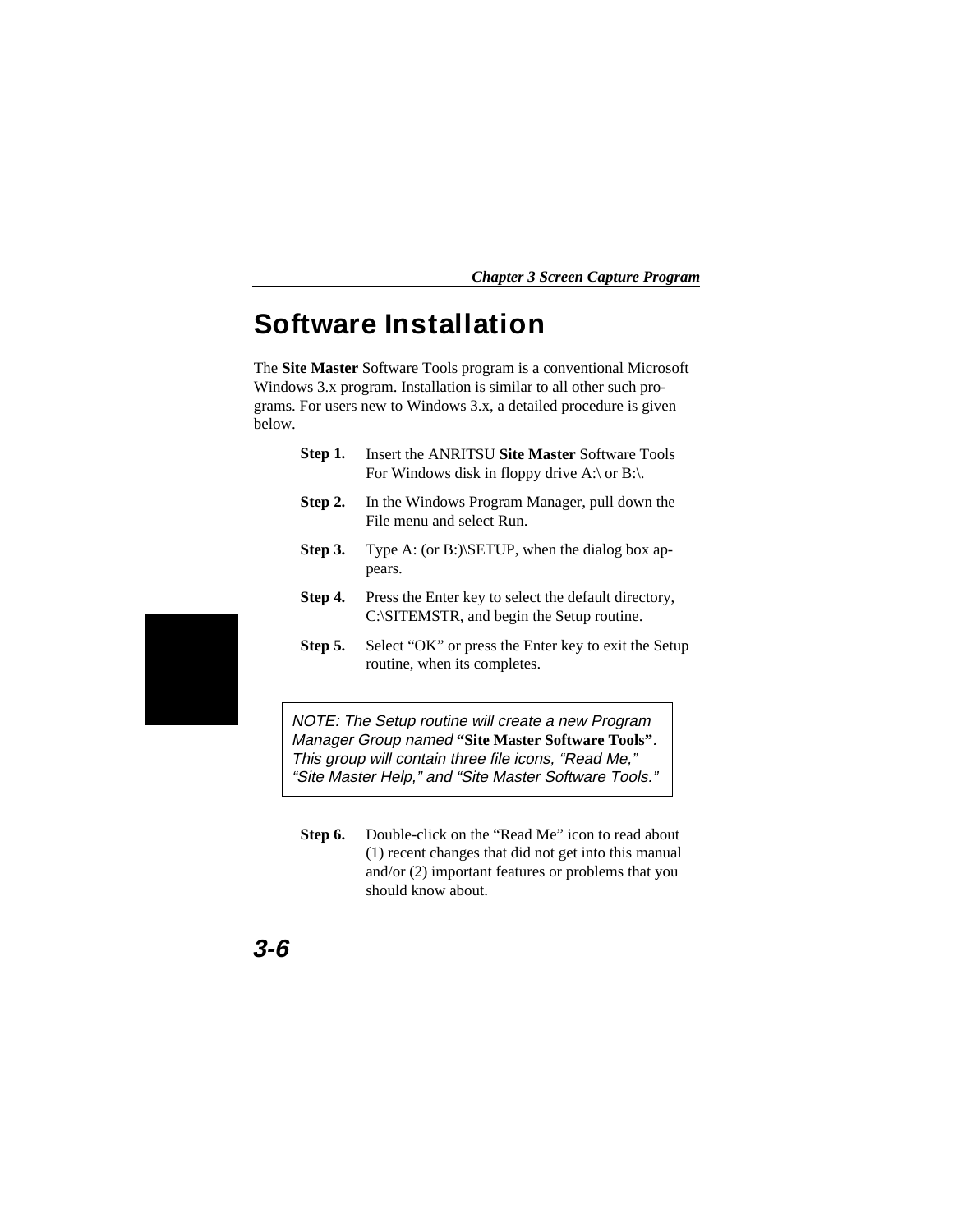- **Step 7.** Double-click on the "Site Master Help" icon to acquaint yourself with the comprehensive on-line manual. This manual provides descriptive narrative for the various program features and controls.
- **Step 8.** Double-click on the "Site Master Software Tools " icon to open the Software Tools program.

# **Plot Capture**

Plots (traces) can be captured either singly from the **Site Master** display or in multiples from one or more stored-display locations. Both methods are described below.

The recommended method is the **Capture Multiple Traces** option in the **Capture** pull-down menu. Using this method, you can download to the Software Tools program in one operation all of the data residing in the up-to-40 Stored Display memory locations. The downloaded traces will appear in cascade on the PC screen.

## **Multiple trace capture (preferred mational)**

- **Step 1.** Connect the supplied cable as shown in Figure 3-3.
- **Step 2.** Open the **"Site Master Software Tools"** group, in the Windows Program Manager. *(Select the* **Windows** *pull-down menu from the Program Manager menu bar, and select* **Site Master Software Tools***.)*
- **Step 3.** Double-click on the **"Site Master Software Tools "** icon to open the program.



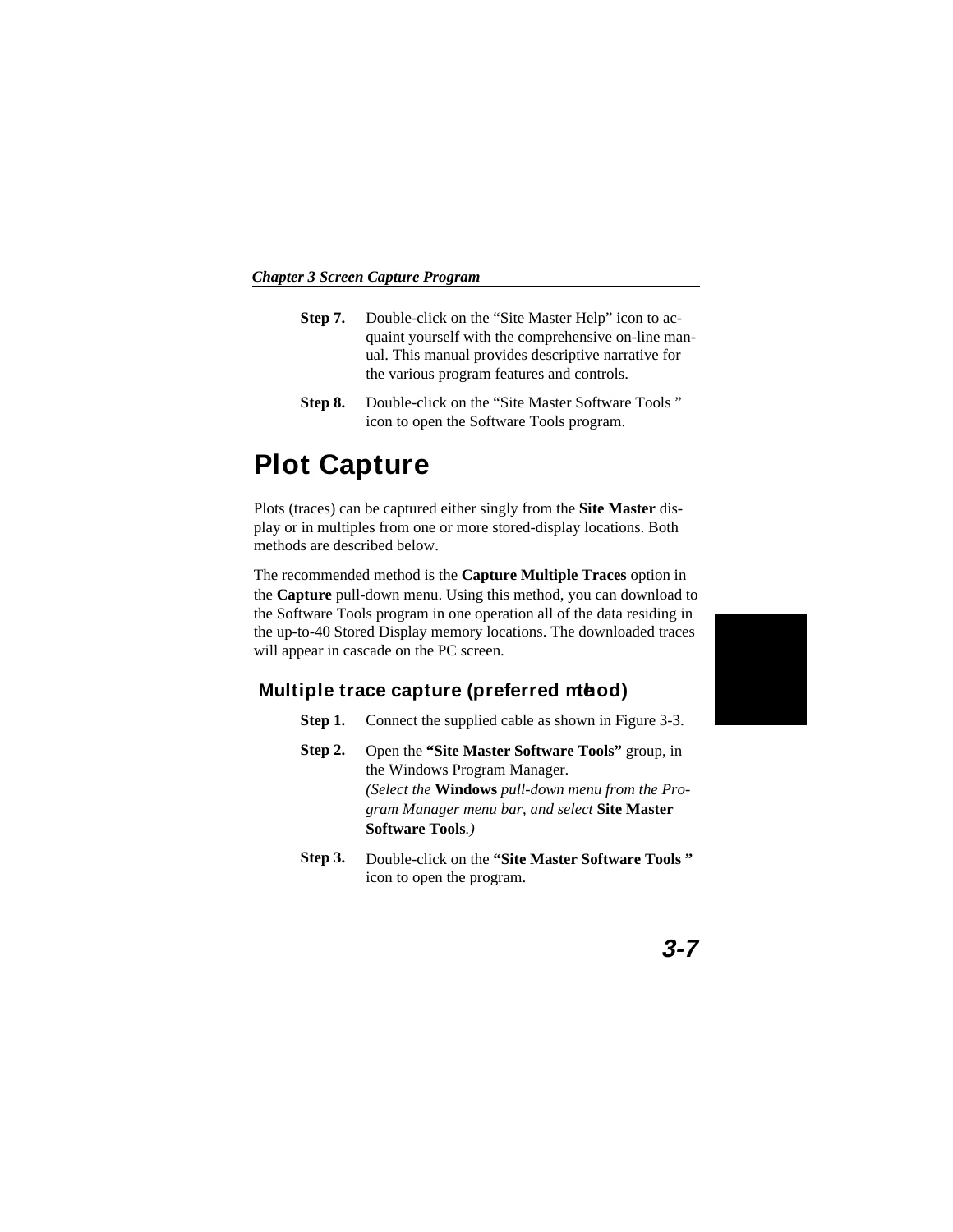



*Figure 3-3. Equipment Setup for Site Master Tools Operation*

- **Step 4.** Click on **Capture**, in the top menu bar, and select **Capture Multiple Traces** from the drop-down menu.
- **Step 5.** Enter the number (or numbers) of the stored-display memory location(s) (1 to 40) from which you wish to display traces in **Site Master Software Tools**.
- **Step 6.** Select "OK."
- **Step 7.** Observe that the "Acquiring Control" box appears on the screen, then disappears as the traces are automatically acquired.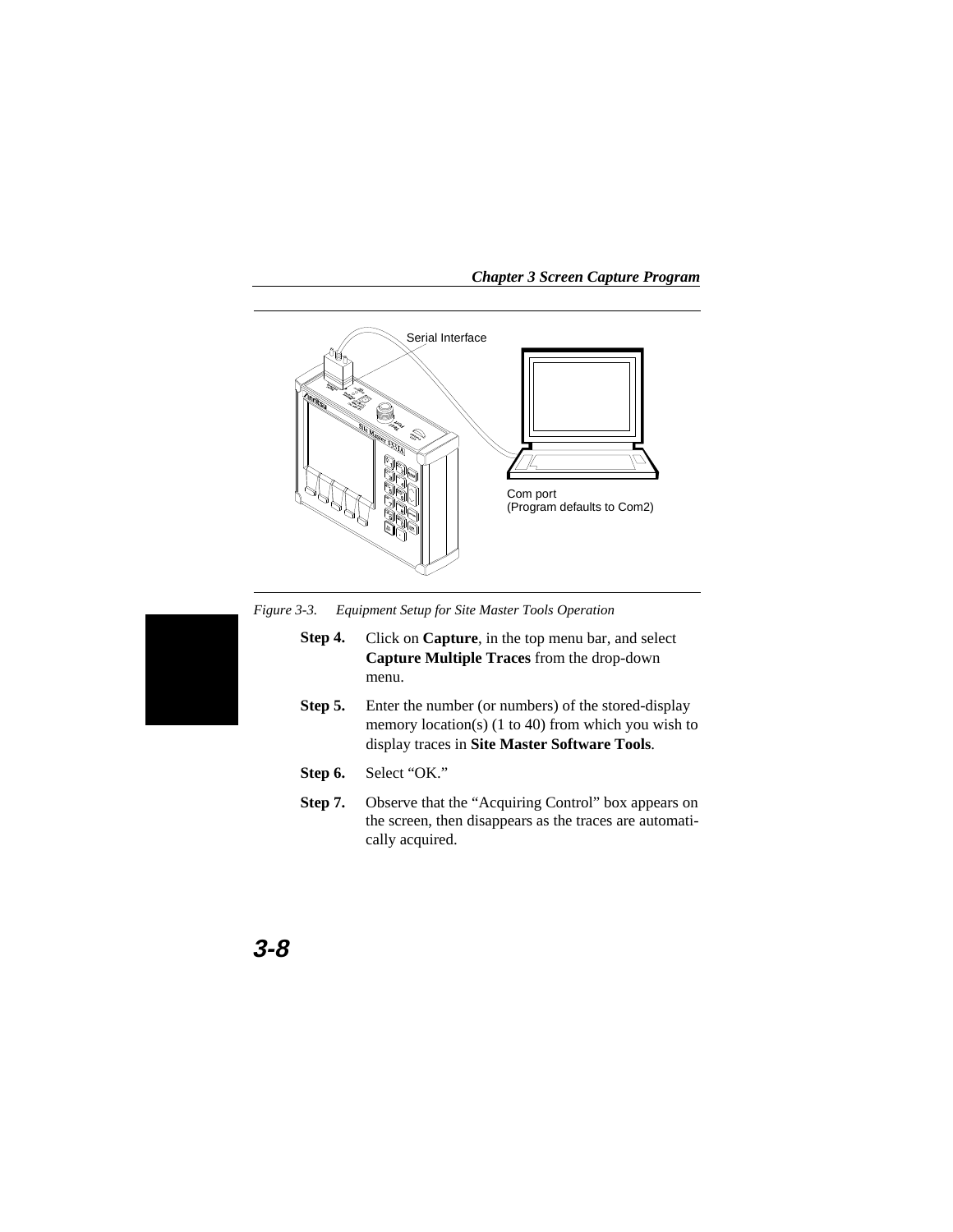## **Single trace capture**

| Step 1. | Perform steps 1, 2, and 3 of the multiple-trace-<br>capture procedure.                                                                                                                                                             |  |
|---------|------------------------------------------------------------------------------------------------------------------------------------------------------------------------------------------------------------------------------------|--|
| Step 2. | Click on <b>Capture</b> , in the top menu bar, and select<br><b>Start Capture</b> from the drop-down menu.                                                                                                                         |  |
| Step 3. | Observe that a "Waiting for Data" box appears on the<br>screen.                                                                                                                                                                    |  |
| Step 4. | On the <b>Site Master</b> ,<br>$\Box$ Capture a new trace and store it to a memory<br>location.<br>$\Box$ Recall the stored plot to the screen.<br>$\Box$ Press the ENTER key (on the Site Master) to<br>start the screen capture. |  |

NOTE: The **ENTER** key on the Site Master must be pressed while the PC screen shows "Waiting for Data" for the transfer of information to be complete.

| Step 5. | On the PC, observe that the "Waiting for Data" box<br>disappears and the trace capture process begins.<br>Within a short time, the Site Master trace will ap-<br>pear.                                                 |
|---------|------------------------------------------------------------------------------------------------------------------------------------------------------------------------------------------------------------------------|
| Step 6. | If the trace differs from the Site Master display, it is<br>being autoscaled by the capture program. To turn off<br>autoscaling, proceed as follows:<br>$\Box$ Click on the <b>Settings</b> menu, in the top menu bar. |

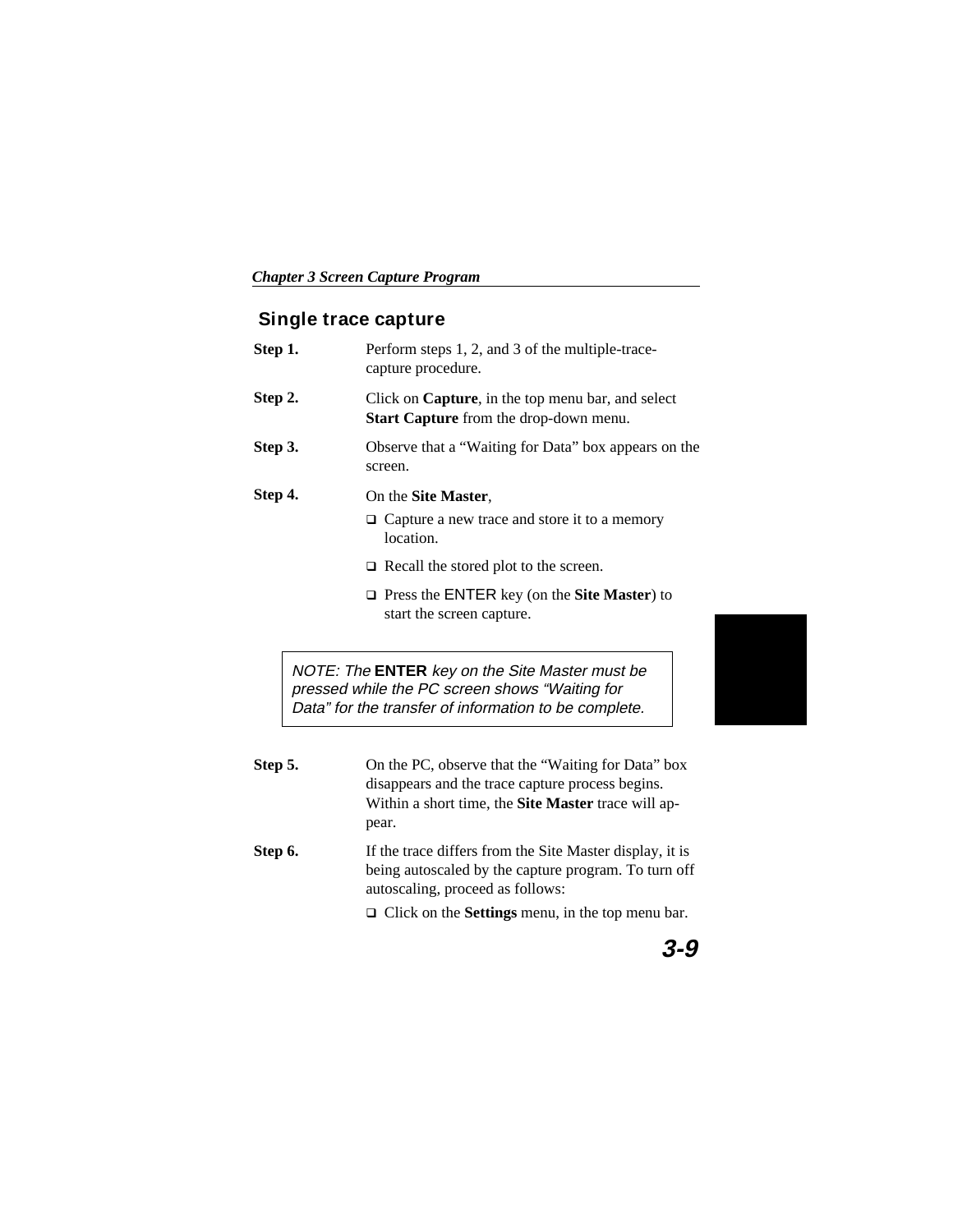- □ Click on **Default Plot Settings**, pull down menu.
- □ Click on **Per Site Master**, in the dialog box, and select **OK** to save changes.
- □ On the **Site Master**, press the **ENTER** key to resend the plot.

# **Program Operation**

The captured trace on the PC can be scaled and have its limit line, markers, and properties changed. (Select **Plot Properties** under the **View** menu to make these changes.) The operation of the various menus that allow these operations to be accomplished is straightforward. To read about the operation of the menus, refer to the on-line help screens. They can be accessed from the **Help** menu, in the top menu bar.

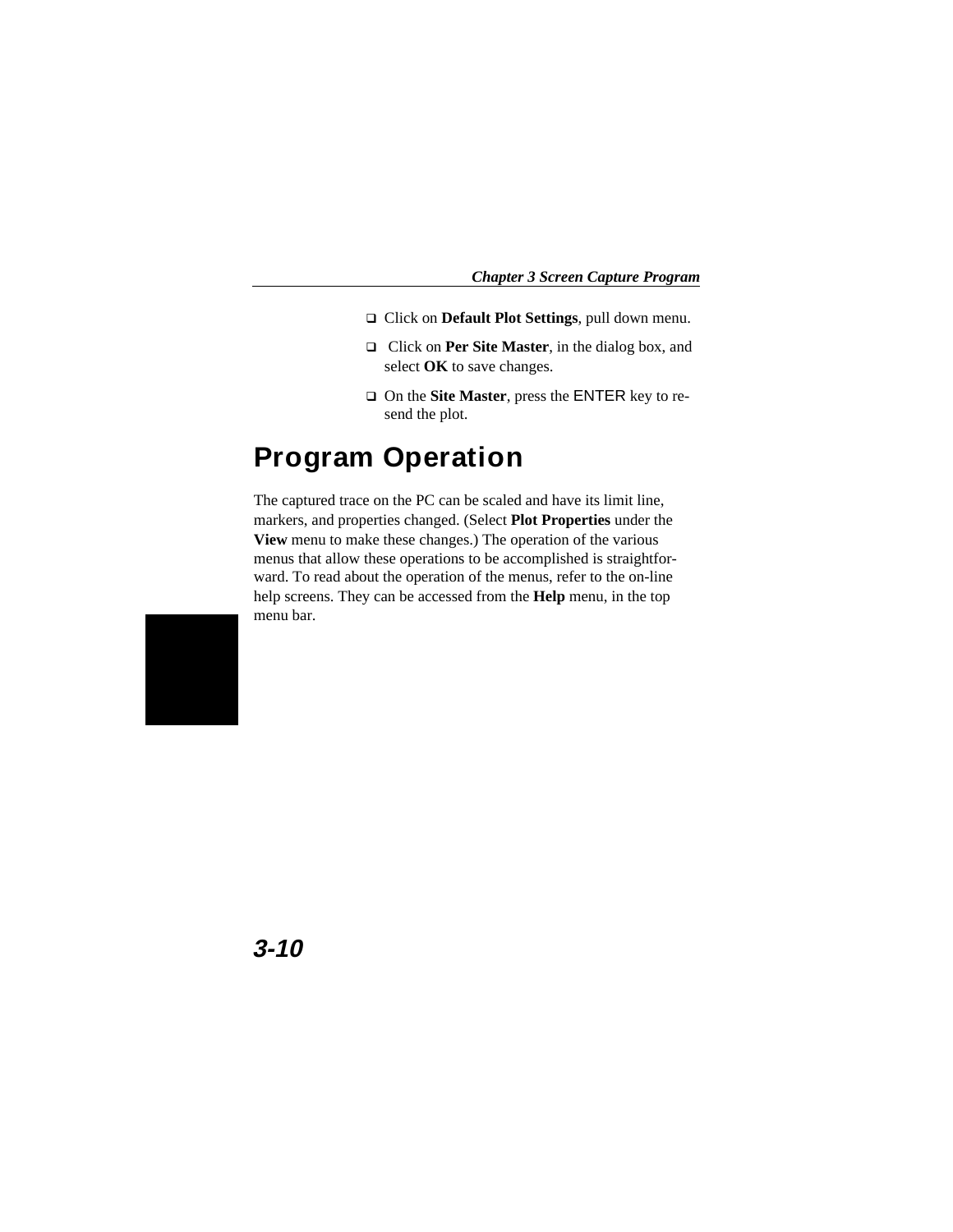## **Fault Location Software**

A captured RL or SWR trace can be transformed to a Distance to Fault display. This is useful for determining the location of faults, connections, and other discontinuities within the cable.

To transform a plot, select **Fault Find** from the **Tools** menu (or click the toolbar button). A drop down menu will appear that asks you to supply start and stop distances, along with propagation velocity and insertion loss values. The table on the inside of the manual back cover provides these values for some of the more popular cables. The values are given at a nominal frequency of 1000 MHz. If values are needed at a different frequency, or if you need the exact values for more accurate measurement, please contact the cable manufacturer. Cables may be added to the list be editing the cables.lst file and following the existing format. The distance may be entered in feet or meters. Propagation velocity or dielectric constant may be used. The units may be changed by selecting **Default Plot Settings** under the **Settings** menu and changing "Distance Units" or "Cable Units."

After supplying the needed information and clicking OK, a new plot will open showing cable match vs. distance.

# **Smith Chart Software**

After obtaining a frequency SWR or RL plot on the computer display, click the Smith Chart icon. Read the Help file to see how this feature functions (under Smith Chart and Data Readout).

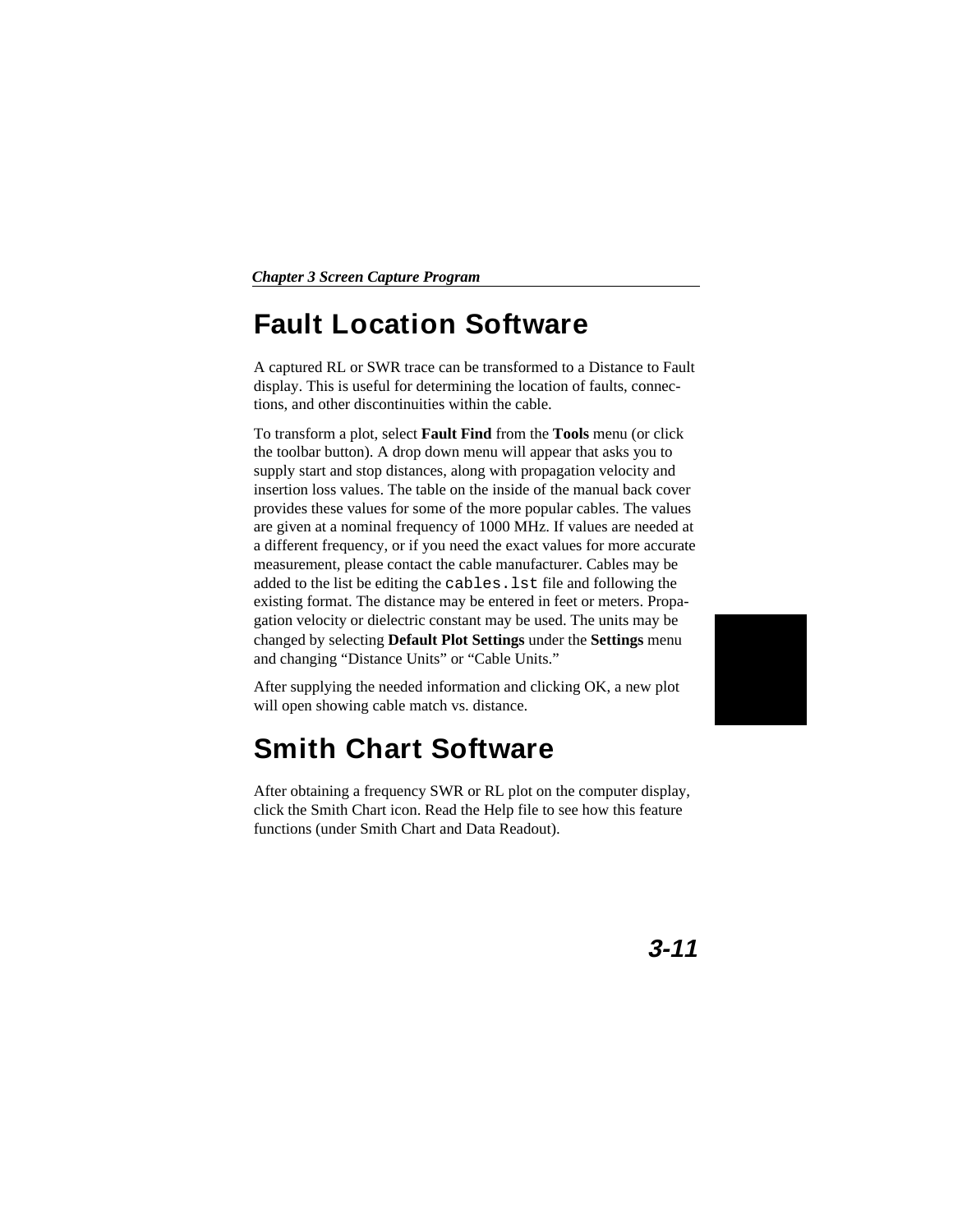# **Saving a Plot as a Windows Metafile**

Plots can be saved as Windows Metafiles (.WMF). The metafile may be imported into other graphic programs, but cannot be reloaded into the Site Master Software Tools program.

To save a plot as a Windows Metafile, click on **File**, in the top menu bar, and select **Save as Metafile** from the drop down menu.

# **Saving Data to a Spreadsheet**

The data points from a plot can be exported to a spreadsheet via the clipboard. To transfer data to a Windows spreadsheet program:



- **Step 1.** Select **Clipboard Format** from the Settings menu and choose **Formatted Text**.
- **Step 2.** Capture or load the desired plot.
- **Step 3.** Copy the data to the clipboard by selecting **Copy** from the Edit menu.
- **Step 4.** Open the spreadsheet program and place the cursor where the first data point should appear.
- **Step 5.** Select **Paste** from the spreadsheet program's Edit menu.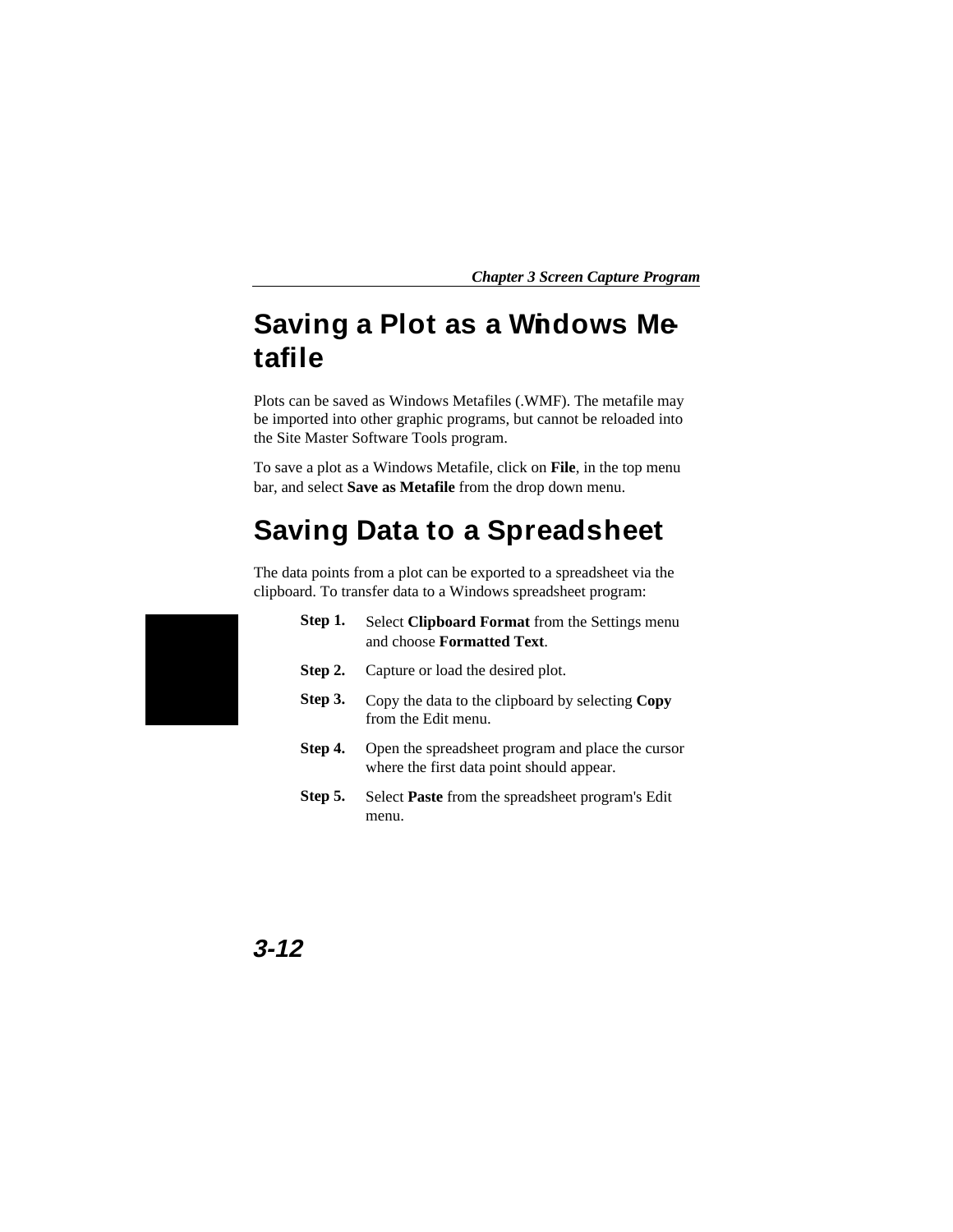# **"Drag-n-Drop"**

**Site Master** Software Tools is Windows based. Graphs can "Drag-n-Drop" onto each other. **Site Master** Software Tools allows quick comparison of "before" and "after" Distance-To-Fault measurements. Recent data is compared to a historical PC database record, which is usually recorded during site installation/commissioning.

Each cable/antenna tends to have a unique Distance-To-Fault (DTF) "Signature" because differing cable electrical lengths, cable types, dielectric thickness variations, and the positions of components (connectors, adapters, and lightning arrestors) will cause different reflections at differing positions in the transmission line. Variations in the "signature" between maintenance intervals offer a good indication of damage or damage causing conditions.

# **Printing**

Captured traces may be printed from a PC using **Site Master** Software Tools. Once a captured trace has been downloaded choose **Print** under the **File** menu for printing options. The printer setup can be altered, plots can be scaled, and multiple plots can be printed from the Print dialog box.

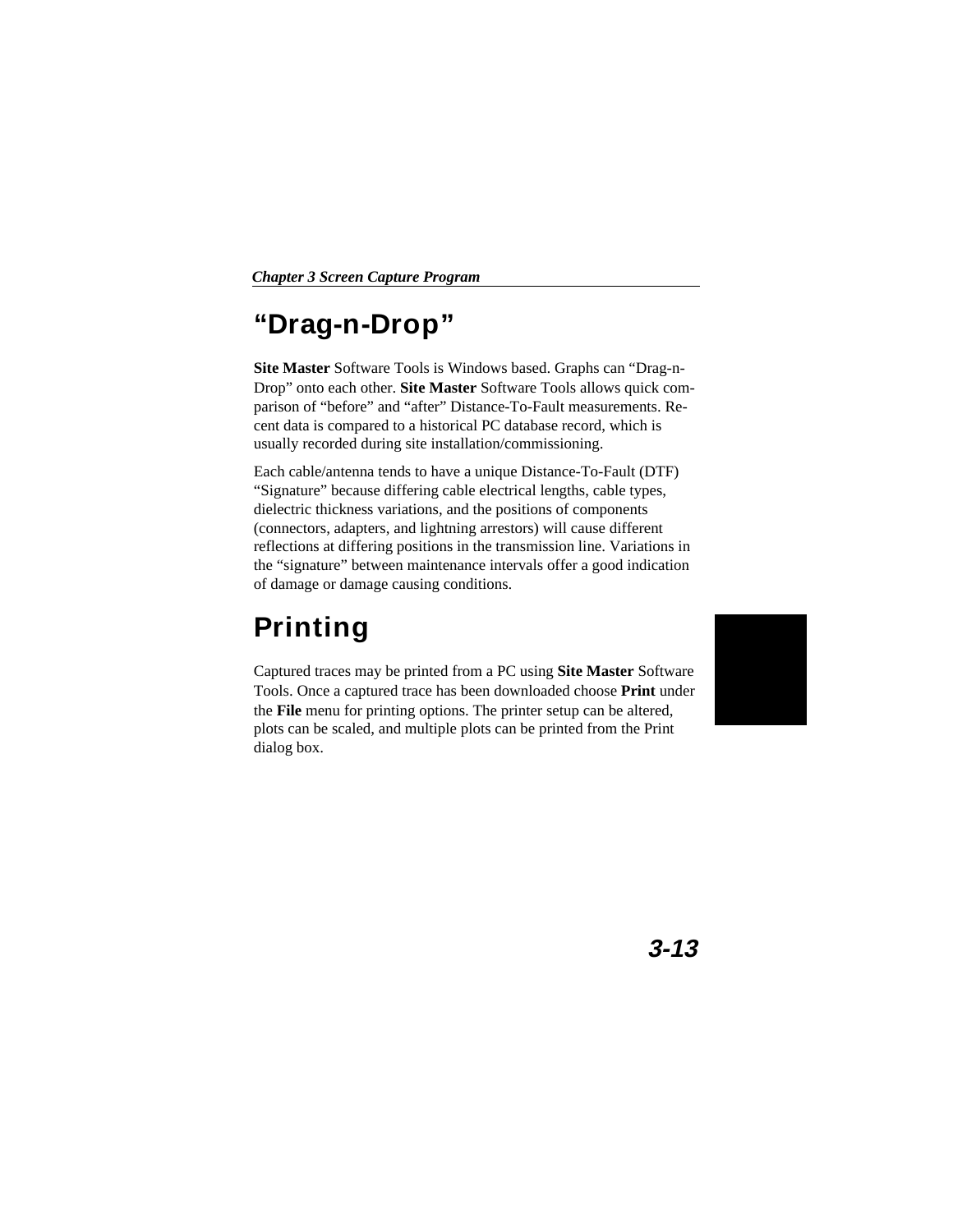**NOTES**



**3-14**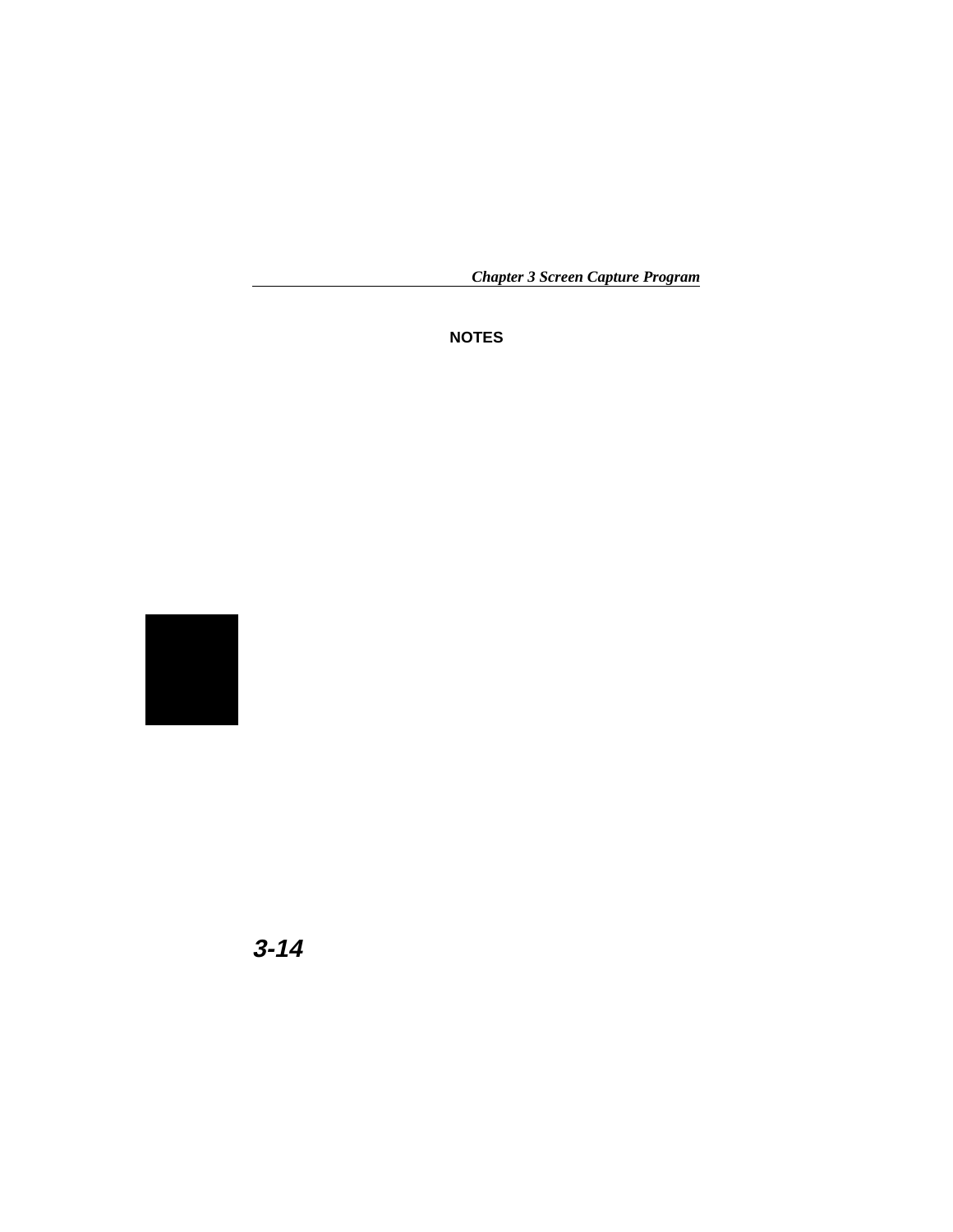| <b>Cable Type</b>  | <b>Relative Propagation</b><br>Velocity $(V_{\epsilon})$ | <b>Nominal Attenuation</b><br>dB/m @ 1000 MHz |
|--------------------|----------------------------------------------------------|-----------------------------------------------|
| RG8, 8A, 10, 10A   | 0.659                                                    | 0.262                                         |
| <b>RG9, 9A</b>     | 0.659                                                    | 0.289                                         |
| RG17, 17A          | 0.659                                                    | 0.180                                         |
| RG55,55A, 55B      | 0.659                                                    | 0.541                                         |
| RG58, 58B          | 0.659                                                    | 0.558                                         |
| RG58A, 58C         | 0.659                                                    | 0.787                                         |
| RG142              | 0.659                                                    | 0.443                                         |
| <b>RG174</b>       | 0.660                                                    | 0.984                                         |
| <b>RG178B</b>      | 0.659                                                    | 1.509                                         |
| RG187, 188         | 0.659                                                    | 1.017                                         |
| RG213/U            | 0.660                                                    | 0.292                                         |
| RG214              | 0.660                                                    | 0.292                                         |
| RG223              | 0.659                                                    | 0.165                                         |
| <b>FSJ1-50A</b>    | 0.840                                                    | 0.197                                         |
| FSJ2-50            | 0.830                                                    | 0.134                                         |
| <b>FSJ4-50B</b>    | 0.810                                                    | 0.119                                         |
| LDF4-50A           | 0.880                                                    | 0.077                                         |
| LDF5-50A           | 0.890                                                    | 0.043                                         |
| LDF6-50            | 0.890                                                    | 0.032                                         |
| <b>LDF7-50A</b>    | 0.880                                                    | 0.027                                         |
| LDF12-50           | 0.880                                                    | 0.022                                         |
| HJ4-50             | 0.914                                                    | 0.087                                         |
| HJ4.5-50           | 0.920                                                    | 0.054                                         |
| HJ5-50             | 0.916                                                    | 0.042                                         |
| <b>HJ7-50A</b>     | 0.921                                                    | 0.023                                         |
| LMR100             | 0.800                                                    | 0.792                                         |
| <b>LMR200</b>      | 0.830                                                    | 0.344                                         |
| <b>LMR240</b>      | 0.840                                                    | 0.262                                         |
| <b>LMR400</b>      | 0.850                                                    | 0.135                                         |
| <b>LMR500</b>      | 0.860                                                    | 0.109                                         |
| <b>LMR600</b>      | 0.870                                                    | 0.087                                         |
| <b>LMR900</b>      | 0.870                                                    | 0.056                                         |
| LMR1200            | 0.880                                                    | 0.044                                         |
| <b>LMR1700</b>     | 0.890                                                    | 0.033                                         |
| <b>HCC 12-50J</b>  | 0.915                                                    | 0.092                                         |
| <b>HCC 78-50J</b>  | 0.915                                                    | 0.042                                         |
| <b>HCC 158-50J</b> | 0.950                                                    | 0.023                                         |
| <b>HCC 300-50J</b> | 0.960                                                    | 0.014                                         |
| <b>HCC 312-50J</b> | 0.960                                                    | 0.013                                         |
| HF 4-1/8" Cu2Y     | 0.970                                                    | 0.010                                         |
| HF 5" Cu2Y         | 0.960                                                    | 0.007                                         |
| HF 6-1/8" Cu2Y     | 0.970                                                    | 0.006                                         |

Coaxial Cable Technical Data